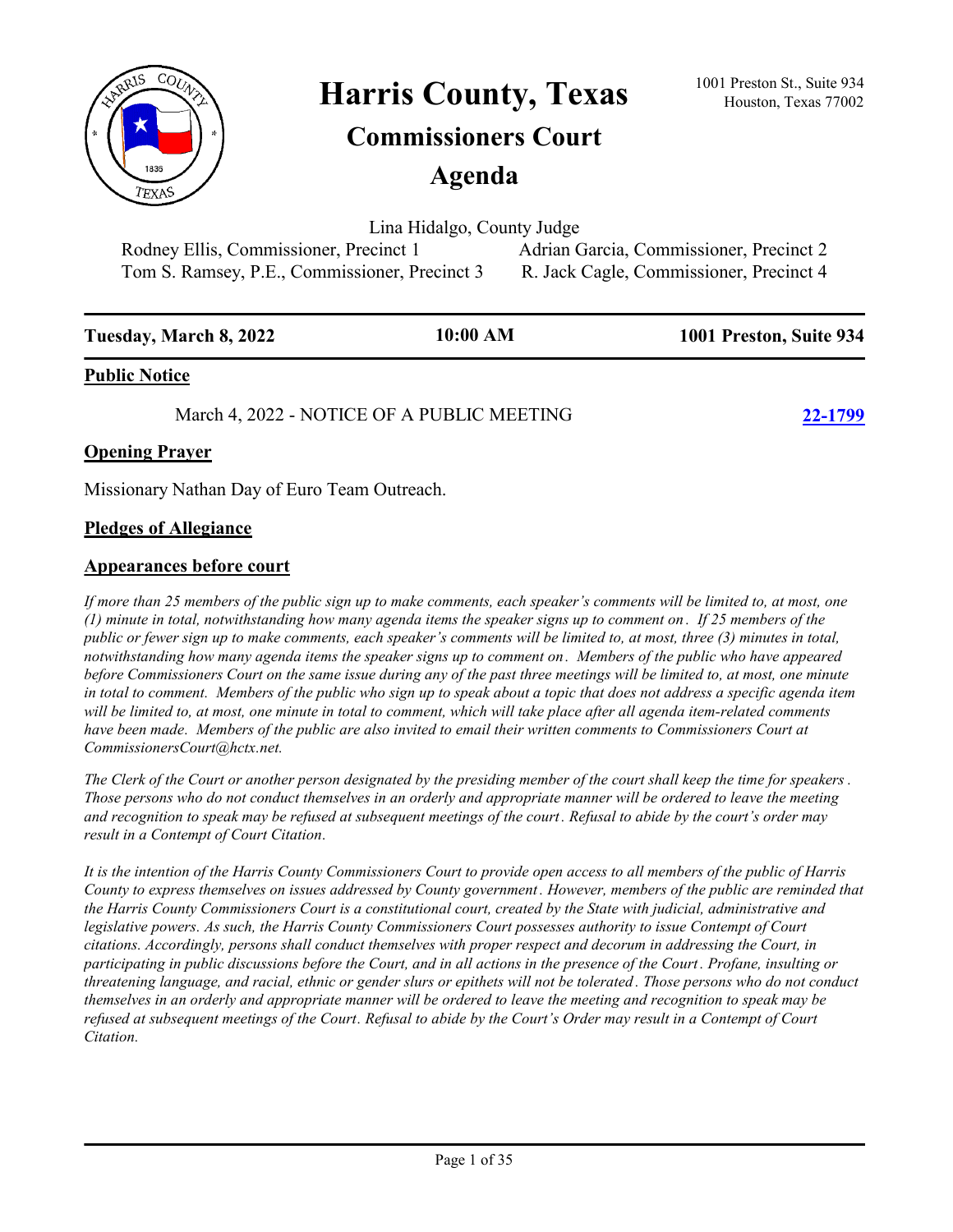#### **Resolutions**

- **1.** Request by the County Judge for approval of a resolution commending and congratulating Naina Kapadia for more than 26 years of dedicated service to Harris County. **[22-1448](http://harriscountytx.legistar.com/gateway.aspx?m=l&id=/matter.aspx?key=11992)**
- **2.** Request by the Commissioner of Precinct 3 for approval of a resolution honoring a law enforcement officer. **[22-1720](http://harriscountytx.legistar.com/gateway.aspx?m=l&id=/matter.aspx?key=12264)**
- **3.** Request by the Commissioner of Precinct 4 for approval of a resolution honoring the life of Darius Dugas. **[22-1687](http://harriscountytx.legistar.com/gateway.aspx?m=l&id=/matter.aspx?key=12231)**
- **4.** Request by the Commissioner of Precinct 4 for approval of a resolution calling for solidarity with Ukraine. **[22-1688](http://harriscountytx.legistar.com/gateway.aspx?m=l&id=/matter.aspx?key=12232)**
- **5.** Request by the Commissioner of Precinct 4 for approval of a resolution honoring the contribution of WTS Houston to our community. **[22-1689](http://harriscountytx.legistar.com/gateway.aspx?m=l&id=/matter.aspx?key=12233)**

#### **COVID-19**

- **6.** Request by the Office of County Administration for approval to accept from the U.S. Department of the Treasury grant funds in the amount of \$8,619,210, with no required match, for the Emergency Rental Assistance Program-Supplemental. **[22-1675](http://harriscountytx.legistar.com/gateway.aspx?m=l&id=/matter.aspx?key=12219)**
- **7.** Request by the Office of County Administration for approval of agreements with The Alliance in the amount of \$1.8M and with BakerRipley in the amount of \$6.8M for eviction intervention services via the Houston-Harris County Emergency Rental Assistance Program, funded by reallocation of U.S. Treasury Emergency Rental Assistance funds from other jurisdictions. **[22-1722](http://harriscountytx.legistar.com/gateway.aspx?m=l&id=/matter.aspx?key=12266)**
- **8.** Request by the Office of County Administration for approval of an agreement with Health Management Associates, Inc. for behavioral health consulting services, in an amount not to exceed \$97,000, funded by American Rescue Plan Act Local Fiscal Recovery Funds. **[22-1729](http://harriscountytx.legistar.com/gateway.aspx?m=l&id=/matter.aspx?key=12273)**
- **9.** Request by the Office of County Administration for approval to execute an interlocal agreement with the Harris County Department of Education for the County Connections Youth Summer Initiative in the amount of \$1.5 million from available ARPA Local Fiscal Recovery Funds, expected to provide summer programming to 7,000 children ages 5-18 and address pandemic-related gaps in enrichment offerings. **[22-1746](http://harriscountytx.legistar.com/gateway.aspx?m=l&id=/matter.aspx?key=12290)**
- **10.** Request by Human Resources & Risk Management for approval to extend authorization allowing employees the option to be paid for all hours worked directly related to the response and recovery of COVID-19 for the period of March 12, 2022 through March 25, 2022. **[22-1672](http://harriscountytx.legistar.com/gateway.aspx?m=l&id=/matter.aspx?key=12216)**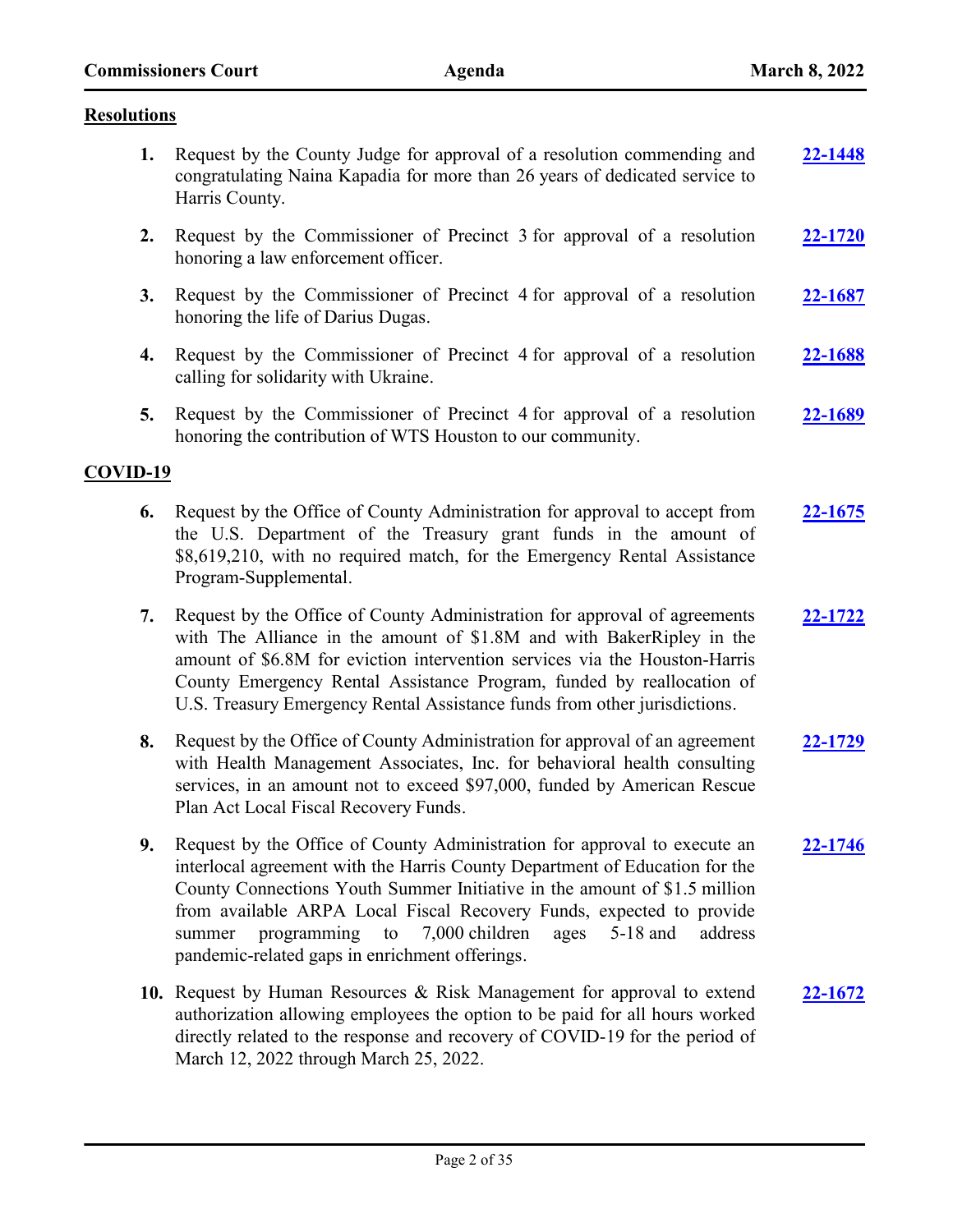| 11. Request by Community Services for approval of four Community<br>Development Block Grant Entitlement (CDBG EN) and CDBG CARES Act<br>(CDBG CV) funded agreements that include (1) an agreement between<br>Harris County and The Harris Center for Community-Wide COVID Housing<br>(CCHP) Program; (2) an agreement between Harris County and Career and<br>Recovery Resources, Inc. for CCHP Bridge to Permanent Supportive<br>Housing Case Management; (3) an agreement between Harris County and<br>Career and Recovery Resources, Inc. for CCHP-Housing Stability: Income<br>Support; and (4) an agreement between Harris County and The Harris Center<br>for CCHP Harris Center at Dennis Street.                | <u>22-1651</u> |
|-------------------------------------------------------------------------------------------------------------------------------------------------------------------------------------------------------------------------------------------------------------------------------------------------------------------------------------------------------------------------------------------------------------------------------------------------------------------------------------------------------------------------------------------------------------------------------------------------------------------------------------------------------------------------------------------------------------------------|----------------|
| 12. Request by Community Services for approval of five Emergency Solutions<br>Grant CARES Act (ESG CV) funded agreements that include (1) an<br>agreement between Harris County and BakerRipley for Rapid Re-housing;<br>(2) an agreement between Harris County and BakerRipley for Diversion Case<br>Management; (3) an agreement between Harris County and Career and<br>Recovery Resources, Inc. for Rapid Re-housing; (4) an agreement between<br>Harris County and The Salvation Army of Greater Houston for Diversion<br>Case Management; and (5) an agreement between Harris County and The<br>Salvation Army of Greater Houston for Bridge to Permanent Supportive<br>Housing (PSH) Case Management/Navigation. | <b>22-1652</b> |
| 13. Request by Juvenile Probation to accept an amendment to an agreement with<br>the Texas Education Agency to increase the grant award by \$655,153, with<br>no required match, for the GY 22 Elementary and Secondary School<br>Emergency Relief III Program.                                                                                                                                                                                                                                                                                                                                                                                                                                                         | 22-1657        |
| 14. Request by the County Judge for discussion of the COVID-19 pandemic, the<br>county's responses to the pandemic, and possible action regarding the same.                                                                                                                                                                                                                                                                                                                                                                                                                                                                                                                                                             | 22-1495        |
| <b>Management and Budget</b>                                                                                                                                                                                                                                                                                                                                                                                                                                                                                                                                                                                                                                                                                            |                |
| 15. Request for approval to pay the April 2022 debt payments for the Harris<br>County Road, PIB, Flood Contract Tax and Flood Control Bonds and to wire<br>payments to the paying agents on the maturity date of April 1, 2022.                                                                                                                                                                                                                                                                                                                                                                                                                                                                                         | 22-1750        |
| 16. Request for approval of commercial paper funding for the Office of the<br>County Engineer for the Criminal Justice Center Renovation project in the<br>additional amount of \$26,615,000 for a total CP funding of \$115,040,000.                                                                                                                                                                                                                                                                                                                                                                                                                                                                                   | <u>22-1752</u> |
| 17. Request for approval of commercial paper funding for the Office of the<br>County Engineer for the Environmental Remediation of County Owned<br>Tracts Located Along Buffalo Bayou at Commerce and Elysian Streets<br>project in the additional amount of \$410,000 for a total CP funding of<br>\$760,000.                                                                                                                                                                                                                                                                                                                                                                                                          | 22-1755        |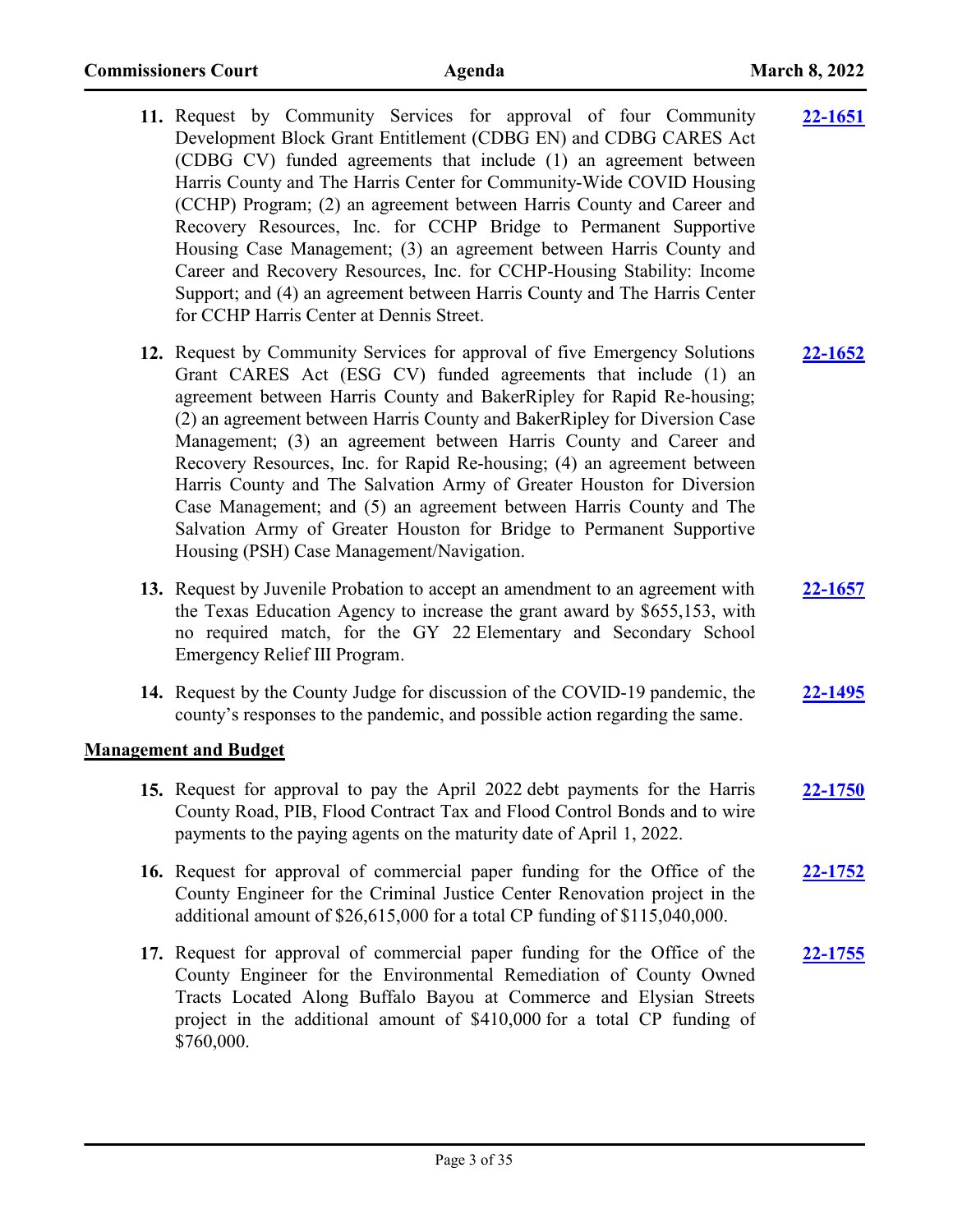|                        | 18. Request for approval of commercial paper funding for the Office of the<br>County Engineer for the Juvenile Justice Facility Improvements and<br>Deinstitutionalization project in the initial amount of \$1,640,000.                                                                                                                                                                                                                                                                                                                                              | 22-1758        |
|------------------------|-----------------------------------------------------------------------------------------------------------------------------------------------------------------------------------------------------------------------------------------------------------------------------------------------------------------------------------------------------------------------------------------------------------------------------------------------------------------------------------------------------------------------------------------------------------------------|----------------|
|                        | 19. Request for approval of commercial paper funding for Universal Services for<br>the Cyber Security project in the additional amount of \$1,000,000 for a total<br>CP funding of \$5,375,000.                                                                                                                                                                                                                                                                                                                                                                       | 22-1753        |
|                        | 20. Request for approval of commercial paper funding for Universal Services for<br>the Networking - Repair Replace project in the additional amount of<br>\$800,000 for a total CP funding of \$10,190,000.                                                                                                                                                                                                                                                                                                                                                           | 22-1759        |
|                        | 21. Request for approval of commercial paper funding for Pollution Control for<br>the Pollution Control Services (PCS) Equipment Replacement and Additions<br>project in the additional amount of \$125,000 for a total CP funding of<br>\$2,270,000.                                                                                                                                                                                                                                                                                                                 | 22-1760        |
|                        | 22. Request for approval of commercial paper funding for Institute of Forensic<br>Sciences for the Institute of Forensic Sciences Equipment project in the<br>additional amount of \$1,855,000 for a total CP funding of \$4,875,000.                                                                                                                                                                                                                                                                                                                                 | 22-1756        |
|                        | 23. Request for approval of authorized budget appropriation transfers for the<br>Flood Control District and certain county departments.                                                                                                                                                                                                                                                                                                                                                                                                                               | 22-1749        |
|                        | <b>Human Resources and Risk Management</b>                                                                                                                                                                                                                                                                                                                                                                                                                                                                                                                            |                |
|                        | 24. Request for approval of orders authorizing acceptance of payments in<br>connection with settlement of damages to county equipment and property in<br>the total amount of \$88,236 and three workers' compensation recoveries in<br>the total amount of \$2,299; tort claim and other settlement recommendations<br>in the amount of \$22,524; denial of 31 claims; claims for damages received;<br>and that the County Judge execute two releases in exchange for payment to<br>the county in the amount of \$2,160 in connection with property damage<br>claims. | 22-1733        |
|                        | 25. Request for approval of the updated Harris County Personnel Policies and<br>Procedures.                                                                                                                                                                                                                                                                                                                                                                                                                                                                           | <b>22-1734</b> |
|                        | 26. Request for approval of an immigration sponsorship policy in an effort to<br>recruit, hire, and retain a skilled Harris County workforce.                                                                                                                                                                                                                                                                                                                                                                                                                         | 22-1736        |
| <b>County Engineer</b> |                                                                                                                                                                                                                                                                                                                                                                                                                                                                                                                                                                       |                |
|                        | 27. Request for approval of a change in contract with Durwood Greene<br>Construction, Co. in connection with Asphalt Package 2020-6, adding 60<br>calendar days, with an addition in the amount of \$659,884.00, Job No.                                                                                                                                                                                                                                                                                                                                              | 22-1598        |

21/0113-1, UPIN 21103N304630001, Precinct 3.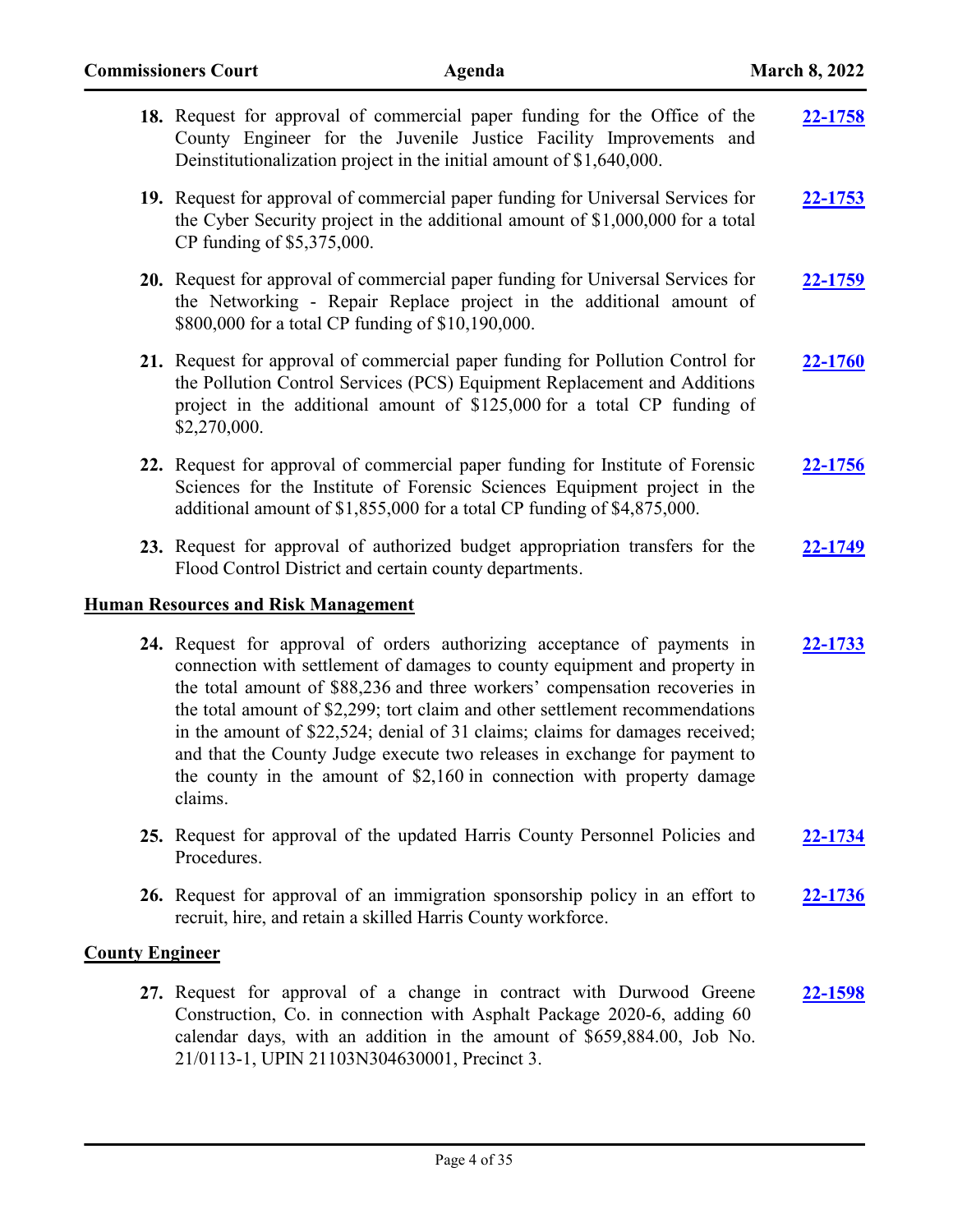| 28. Request for approval to execute an agreement with Aviles Engineering<br>Corporation in the amount of \$480,783.50 for Professional Engineering and<br>related services to provide Construction Materials Testing to BS2N Genoa,<br>UPIN 22102MF25801, Precinct 2.                                                                                                                                         | 22-1577        |
|---------------------------------------------------------------------------------------------------------------------------------------------------------------------------------------------------------------------------------------------------------------------------------------------------------------------------------------------------------------------------------------------------------------|----------------|
| 29. Request for approval to execute an agreement with Scientech Engineers, Inc.<br>in the amount of \$442,755.00 for Professional Engineering Services to<br>provide Improvement to K500-01-00 Detention Basin Expansion Project,<br>UPIN 22208MF2CS01, Precinct 3.                                                                                                                                           | 22-1583        |
| 30. Request for approval to execute an agreement with Terracon Consultants,<br>Inc. in the amount of \$346,000.00 for Professional Engineering Services for<br>construction materials testing lab and inspection services for Repair of<br>Roads in the East Aldine (Northwest) Area for the<br>Various<br>BetterStreets2Neighborhoods Community Program - Job No. 21/0395, UPIN<br>22102MF25401, Precinct 2. | 22-1584        |
| 31. Request for approval to execute an agreement with HTS, Inc., Consultants in<br>the amount of \$209,981.50 for Professional Engineering and related Services<br>to provide Construction Materials Testing to Schiel Road 1 from east of<br>SH-99 to west of Fairfield Place Drive, UPIN 18103N302202, Precinct 3.                                                                                          | 22-1578        |
| 32. Request for approval of a change in contract with DVL Enterprises, LLC. in<br>connection with final construction of Treaschwig Joint Powers - Damaged<br>Storm Sewer Manhole - 2020, adding 10 calendar days, with an addition in<br>the amount of \$108,463.20, Job No. 21/0022-1, UPIN 20104MF1NE01,<br>Precinct 4.                                                                                     | 22-1597        |
| 33. Request for approval to execute an agreement with R. G. Miller Engineers,<br>Inc. in the amount of \$99,045.00 for Professional Engineering and related<br>Services to construct Improvements to Airline Drive from West Gulf Bank<br>Road to West Road, UPIN 19101MF0YA01, Precinct 1 funded by Precinct 2.                                                                                              | 22-1582        |
| 34. Request for approval to execute an amendment with Pacheco Koch<br>Consulting Engineers, LLC. in the amount of \$66,457.00 for Professional<br>Engineering Services to provide Drainage Improvements to Humble Road<br>Place and Parkland Estates Subdivisions, UPIN 21090MF22H01, Precincts 1<br>and $4$ .                                                                                                | 22-1650        |
| 35. Request for approval to execute an amendment with LJA Engineering, Inc. in<br>the amount of \$63,460 for Professional Engineering Services to provide<br>Drainage Improvements to Ravensway Subdivision, UPIN 19103MF14601,<br>Precinct 3.                                                                                                                                                                | 22-1579        |
| 36. Request for approval to execute an agreement with WSP USA Inc. in the<br>amount of \$63,198.53 for Professional Engineering and related Services to<br>construct Drainage Improvements to Westgate unrecorded Subdivision,<br>UPIN 19103MF14901, Precinct 3.                                                                                                                                              | <b>22-1587</b> |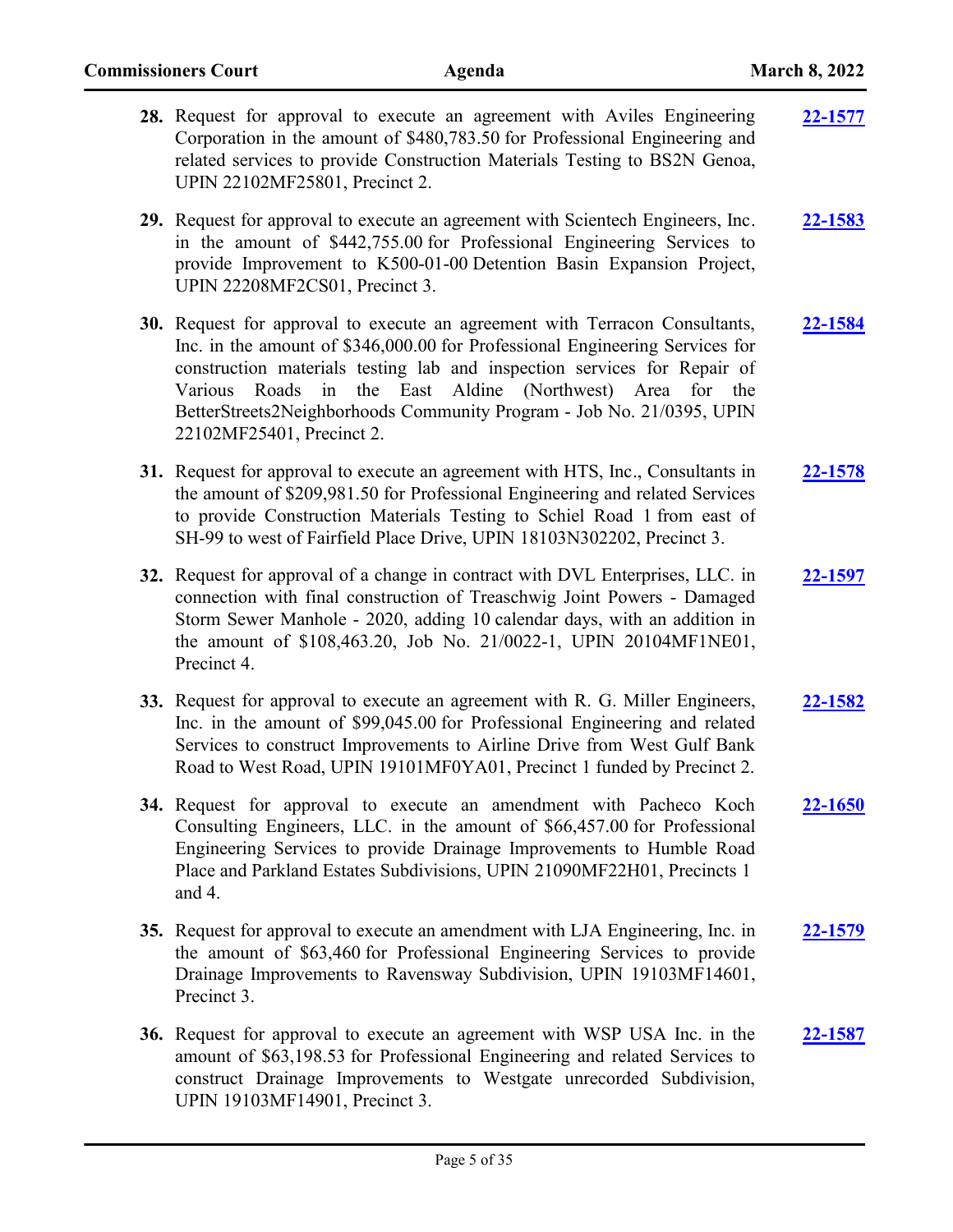| 37. Request for approval to execute an agreement with Ninyo & Moore, Inc. in<br>the amount of \$56,098.00 for Professional Engineering and related Services<br>to provide Construction Materials Testing and Observation Services to<br>Greenhouse Road north approach of Cypress Creek Bridges to Mound Road<br>from Mound Road 458ft East of Crossland Park Lane to Greenhouse Road,<br>UPIN 201033952823, Precinct 3. | 22-1581        |
|--------------------------------------------------------------------------------------------------------------------------------------------------------------------------------------------------------------------------------------------------------------------------------------------------------------------------------------------------------------------------------------------------------------------------|----------------|
| 38. Request for approval to execute an agreement with Alliance Laboratories,<br>Inc. in the amount of \$53,100.00 for Professional Engineering Services to<br>provide Construction Materials Testing and Drainage Improvements to<br>Westgate unrecorded Subdivision, UPIN 19103MF14901, Precinct 3.                                                                                                                     | 22-1576        |
| 39. Request for approval to execute an agreement with Tolunay-Wong<br>Engineers, Inc. in the amount of \$49,934.00 for Professional Engineering and<br>related Services to provide Construction Materials Testing to Greenhouse<br>Road Segment 6 from 270' N. of Cypress North Houston Road to Cypress<br>Creek, UPIN 211033952830024, Precinct 3.                                                                      | 22-1585        |
| 40. Request for approval of a change in contract with Mar-Con Services, LLC. in<br>connection with Cypress Rose Hill Road 11 - 500ft north of Seidel Cemetery<br>Rd. to 800ft north of Tomball-Waller Road, adding 27 calendar days, with an<br>addition in the amount of \$38,390.40, Job No. 20/0271-2, UPIN<br>161033001518, Precinct 3.                                                                              | 22-1596        |
| 41. Request for approval to execute an amendment with Traf-IQ, Inc. in the<br>amount of \$35,190.00 for Professional Engineering Services to provide<br>Intersection Improvements to Barker Cypress Road at Longenbaugh and Fry<br>Road at Bridgeland Creek Parkway, UPIN 22103N307630001, Precinct 3.                                                                                                                   | 22-1586        |
| 42. Request for approval of a change in contract with Southwest Signal Supply,<br>Inc. in connection with final construction of Traffic Signal - Barker Cypress<br>Rd at Old Greenhouse Rd - 2020, adding 89 calendar days, with an addition<br>in the amount of \$33,647.37, Job No. 18/0323-1, UPIN 20035MF1M801,<br>Precinct 3.                                                                                       | <u>22-1592</u> |
| 43. Request for approval of a change in contract with Cracon, Inc. in connection<br>with El Dorado Boulevard (Construction of Storm Sewer and Sidewalks),<br>adding 3 calendar days, with an addition in the amount of \$27,601.47, Job<br>No. 21/0141-1, UPIN 17102MF0PM01, Precinct 2.                                                                                                                                 | <u>22-1601</u> |
| 44. Request for approval of a change in contract with Traf-Tex, Inc. in<br>connection with final construction of Traffic Signal - Eldridge Pkwy at<br>Richmond Ave - 2018, adding 10 calendar days, with a deduction in the<br>amount of \$25,164.50, Job No. 18/0323-2, UPIN 19035MF0ZW01, Precinct<br>3.                                                                                                               | 22-1593        |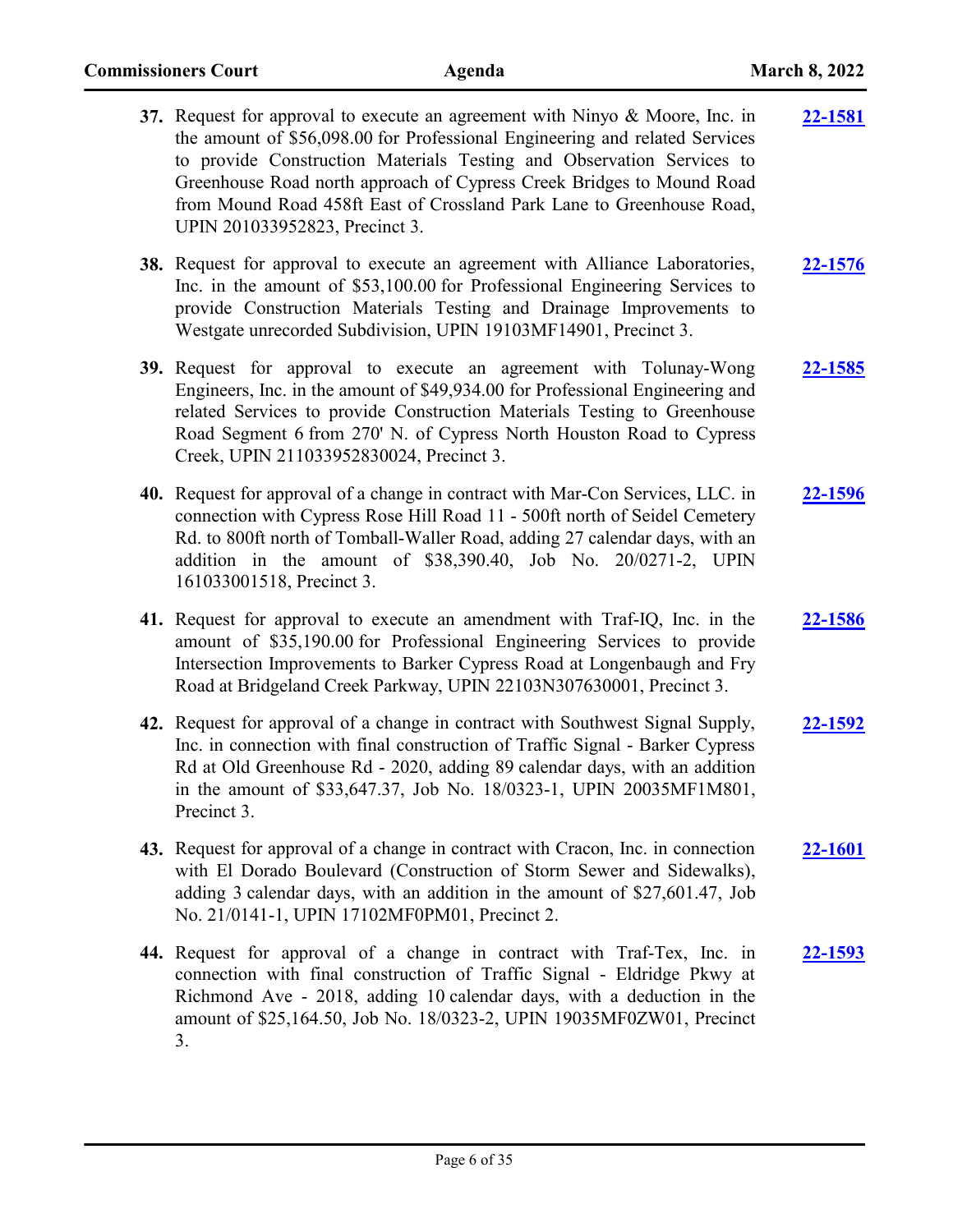| 45. Request for approval to execute an agreement with Midstream and Terminal<br>Services, LLC. in the amount of \$22,585 for Professional Engineering and<br>related Services to construct Sidewalk and Bikeway Improvements to El<br>Camino Street and El Rio Street, UPIN 20101MF1JH01, Precinct 1.                                                                                                                                     | <b>22-1580</b> |
|-------------------------------------------------------------------------------------------------------------------------------------------------------------------------------------------------------------------------------------------------------------------------------------------------------------------------------------------------------------------------------------------------------------------------------------------|----------------|
| 46. Request for approval of a change in contract with Traf-Tex, Inc. in<br>connection with final construction of Traffic Signal Replacements, Various<br>Locations in Precinct One, with an addition in the amount of \$14,213.00, Job<br>No. 15/0105-1, UPIN 16035MF0G703, Precinct 1.                                                                                                                                                   | 22-1589        |
| 47. Request for approval of a change in contract with Traf-Tex, Inc. in<br>connection with final construction of Traffic Signal Replacements, Various<br>Locations in Precinct One, adding 21 calendar days, with an addition in the<br>amount of \$3,080.00, Job No. 15/0105-1, UPIN 16035MF0G703, Precinct 1.                                                                                                                           | <u>22-1591</u> |
| 48. Request for approval to execute a Facilities Extension Agreement with<br>CenterPoint Energy Houston Electric, LLC. and to authorize the County<br>Auditor to approve a Purchase Order for \$1,700 for the cost associated with<br>staking and easement in connection with Zube Park, Houston Live Steamers<br>Electrical Service & Transformer Installation at 17802 Roberts Rd, Hockley,<br>Tx 77447, UPIN 22103MF2E301, Precinct 3. | 22-1538        |
| 49. Request for approval of a change in contract with Southwest Signal Supply,<br>Inc. in connection with final construction of Traffic Signal - Fry Road at<br>Windstone Manor Boulevard, with a deduction in the amount of \$1,221.63,<br>Job No. 18/0323-2, UPIN 20208MF1F501, Precinct 3.                                                                                                                                             | 22-1594        |
| 50. Request for approval of a change in contract with DL Meacham, LP. in<br>connection with James Driver Inclusive Park Project Expansion - 2019, with<br>an addition in the amount of \$630.00, Job No. 20/0067-13, UPIN<br>20102MF1A901, Precinct 2.                                                                                                                                                                                    | 22-1595        |
| 51. Request for approval to execute a service outlet location statement<br>installation of an electric meter with CenterPoint Energy and authorize the<br>County Auditor to pay monthly bills at 2221 1/2 Fallbrook Dr. (Intersection of<br>T C Jester Blvd and Fallbrook Dr) for electrical power serving a traffic<br>signal, UPIN 21208MF1QV01, Precinct 4.                                                                            | 22-1502        |
| 52. Request for approval of a Commercial Lease Agreement with Rodney K<br>Hutson for use of office space at 110 Market Street, Tomball, Texas 77375<br>for the benefit of the Harris County Tax Assessor-Collector. The new term<br>will begin April 1, 2022 with an initial rental cost of \$5,845 per month,<br>Precinct 4.                                                                                                             | <b>22-1508</b> |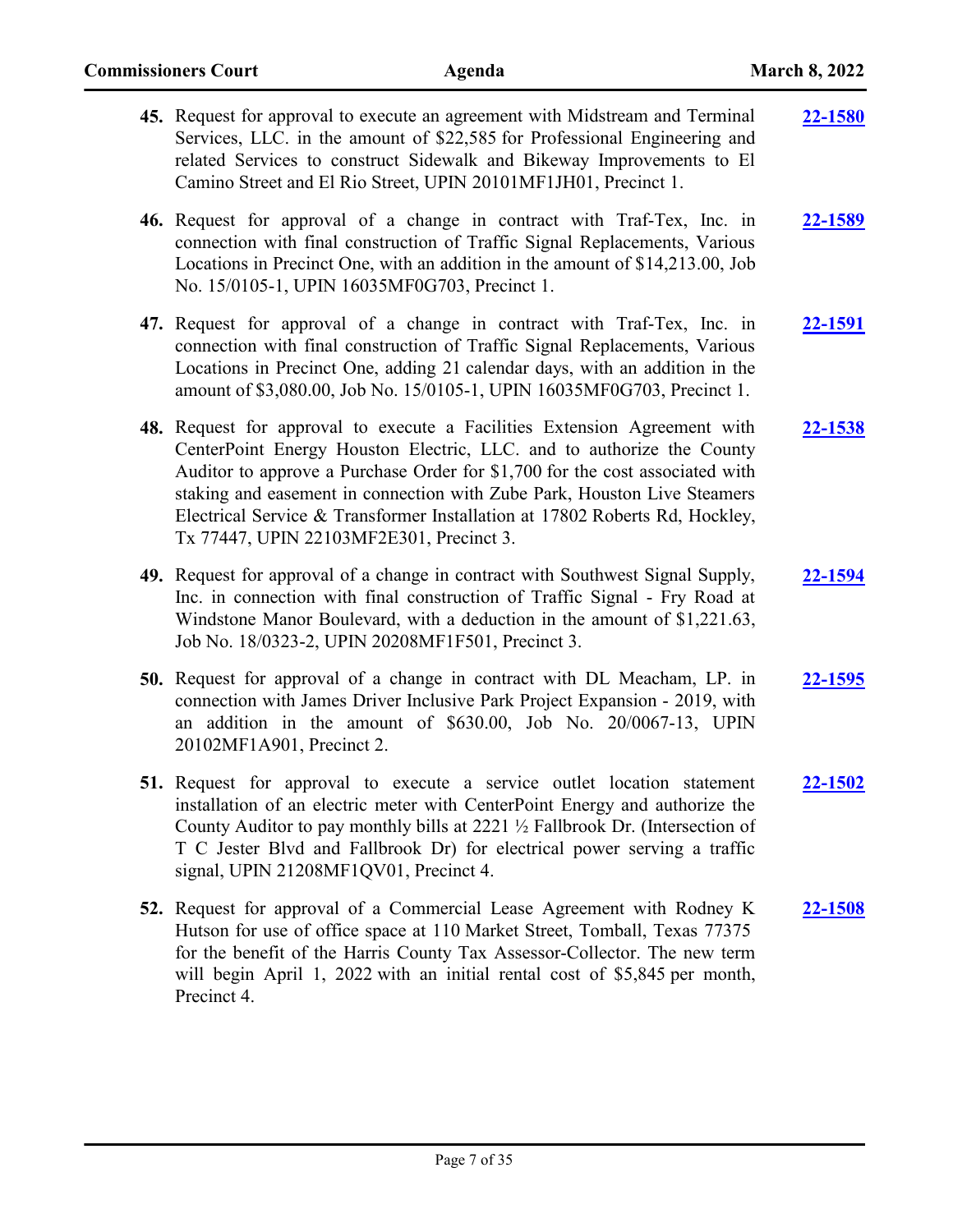| 53. Request for approval to execute an amendment to the Lease Agreement with<br>14511 GTPXIV, LLC., a Texas limited liability company for use of office<br>space located at 14511 Falling Creek Drive, Houston, Texas 77014 for the<br>benefit of the Harris County Sheriff's Office. Renewal will begin February<br>15, 2022 with a monthly rent of \$1,000 with a right to terminate the lease<br>with 30 days of notice, Precinct 4. | 22-1509        |
|-----------------------------------------------------------------------------------------------------------------------------------------------------------------------------------------------------------------------------------------------------------------------------------------------------------------------------------------------------------------------------------------------------------------------------------------|----------------|
| 54. Request for approval to execute a Joint Participation Interlocal Agreement<br>with Hardy/Near Northside Redevelopment Authority, acting on behalf of<br>Reinvestment Zone Number Twenty-One to construct certain pedestrian<br>pathways/hike and bike trails and all related appurtenances as part of the<br>Pinckney Trail alignment project, UPIN 22102MF2D501, Precinct 2.                                                       | 22-1539        |
| 55. Request for approval to execute a Joint Participation Interlocal Agreement<br>with Harris County Municipal Utility District No. 5 for mutual benefit to<br>both Parties to route the storm sewer system beneath Greens Road to the<br>Acorn Meadow detention pond with a storm sewer crossing perpendicular<br>underneath the Greens Road Right of Way, Precinct 4.                                                                 | <b>22-1540</b> |
| 56. Request for approval to execute an Interlocal Agreement with Malcomson<br>Road Utility District for maintenance of trees and bushing and related<br>appurtenances to be constructed within the existing road right-of-way of<br>Louetta Road from Pocket Oaks Trails to Lakewood Forest Drive, Precinct 4.                                                                                                                          | 22-1541        |
| 57. Request for approval to execute a Joint Participation Interlocal Agreement<br>with the City of Baytown to construct improvements to Market Street from<br>Bayway Drive to West Sterling Avenue and all related appurtenances,<br>Precinct 2.                                                                                                                                                                                        | 22-1542        |
| <b>58.</b> Request for approval to execute a Joint Participation Agreement with<br>Memorial Glen Property Owners Association (POA) to allow the POA to<br>continue to maintain and access their driveway and parking lot, Precinct 3.                                                                                                                                                                                                   | 22-1575        |
| 59. Request for approval of a change in contract with Mamoke Ovuezire<br>Ekemike in connection with Vickery Street from Aldine Mail Route Road to<br>Lauder Road SRTS Various Sidewalks - 2019, adding 34 calendar days, with<br>no change in the amount, Job No. 21/0125-3, UPIN 20102MF1DG01,<br>Precinct 2.                                                                                                                          | 22-1600        |
| 60. Request for approval to execute an Interlocal Agreement with Harris County<br>Municipal Utility District No. 468 for the installation and maintenance of<br>nonstandard items within the existing right-of-way of Cutten Road, between<br>Louetta Road and Vintage Preserve Parkway, and Vintage Preserve Parkway,                                                                                                                  | $22 - 1629$    |

between Cutten Road and Louetta Road, Precinct 4.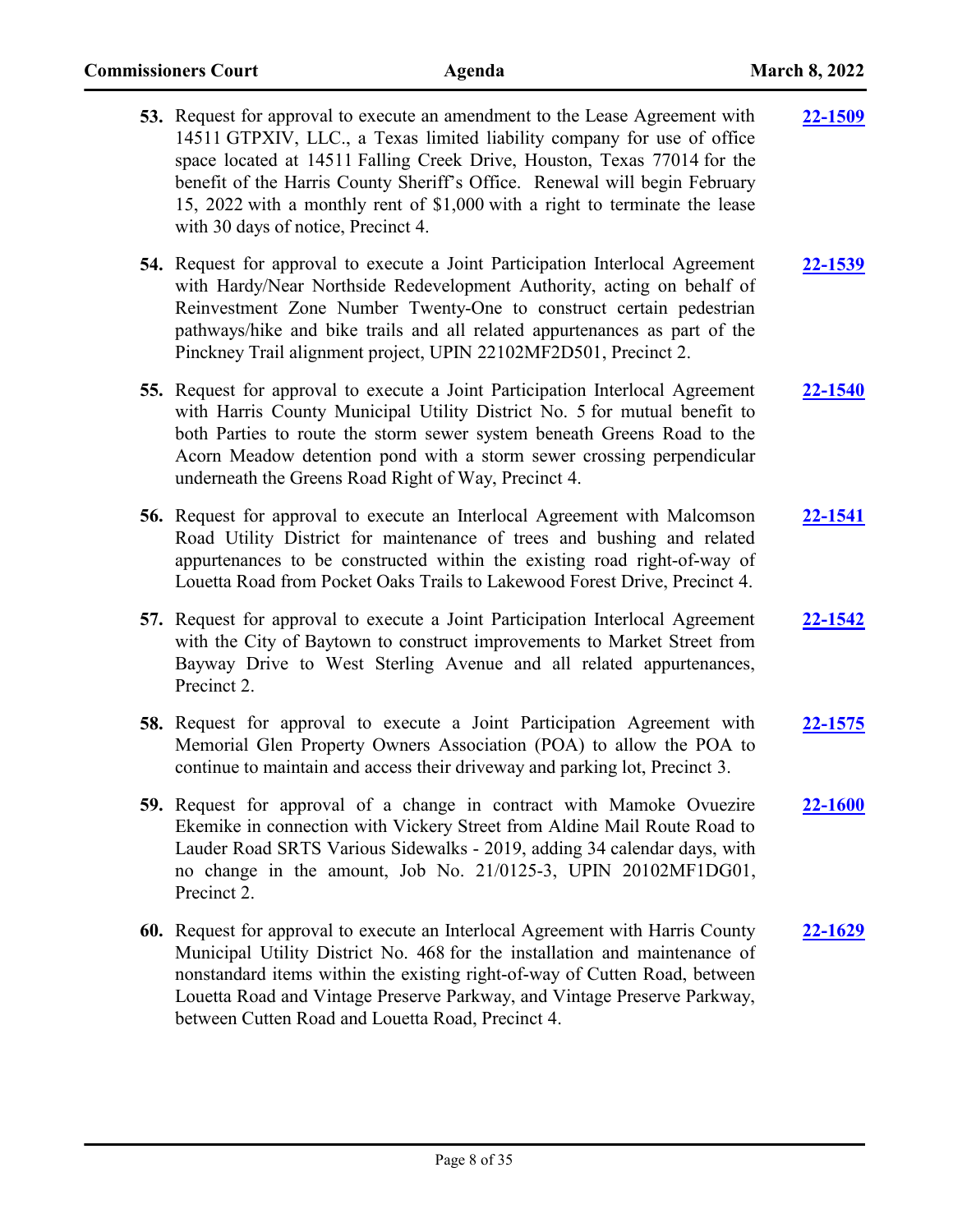| 61. Request for approval to execute a Joint Participation Interlocal Agreement<br>with Houston Parks Board LGC, Inc. to proceed with the design and<br>construction documents for the Hill at Sims regional park Phase Two, UPIN<br>22101MF2H601, Precinct 1.                                                                     | 22-1630        |
|-----------------------------------------------------------------------------------------------------------------------------------------------------------------------------------------------------------------------------------------------------------------------------------------------------------------------------------|----------------|
| 62. Request for approval of a submerged storm sewer system agreement with<br>Harris - Waller Counties Municipal Utility District No. 5, Sunterra Section<br>17, Precinct 4.                                                                                                                                                       | <u>22-1631</u> |
| 63. Request for approval to execute an Interlocal Agreement with the Department<br>of the Army to build a pedestrian & bike bridge over Sims Bayou, UPIN<br>21101MF1T401, Precinct 1.                                                                                                                                             | <u>22-1783</u> |
| 64. Request for approval of a change in contract with Traf-Tex, Inc. in<br>connection with final construction of Traffic Signal Replacements, Various<br>Locations in Precinct One, with a deduction in the amount of \$3,018.00, Job<br>No. 15/0105-1, UPIN 16035MF0G703, Precinct 1.                                            | 22-1588        |
| 65. Request for approval of a change in contract with Traf-Tex, Inc. in<br>connection with final construction of Traffic Signal Replacements, Various<br>Locations in Precinct One, with a deduction in the amount of \$4,171.40, Job<br>No. 15/0105-1, UPIN 16035MF0G703, Precinct 1.                                            | 22-1590        |
| 66. Request for approval of a change in contract with Specialty Construction TX,<br>LLC. in connection with final construction of Meadow Lake Tract A<br>Subdivision Drainage Improvements - 2018, adding 3 calendar days, with a<br>deduction in the amount of \$38,930.93, Job No. 21/0121-2, UPIN<br>19101MF15N01, Precinct 1. | 22-1599        |
| 67. Request for approval of plat Red Hawk Distribution Park with a financial<br>surety in the amount of \$2,300.00. Consultant, THE PINNELL GROUP,<br>LLC., Precinct 1.                                                                                                                                                           | <u>22-1731</u> |
| 68. Request for approval of plat Royal Park Airtex with a financial surety in the<br>amount of \$2,370.00. Consultant, ROBINSON SURVEYING, INC., Precinct<br>1.                                                                                                                                                                   | 22-1737        |
| 69. Request for approval of plat HCESD 60 and Sheldon Community Fire.<br>Consultant, WINDROSE, Precinct 1.                                                                                                                                                                                                                        | <u>22-1718</u> |
| 70. Request for approval of plat Aldine Pines Sec 1 with a financial surety in the<br>of \$7,510.00. Consultant, BENCHMARK ENGINEERING<br>amount<br>CORPORATION, Precinct 2.                                                                                                                                                      | 22-1707        |
| 71. Request for approval of plat Channelview ISD Cobb Schochler Elementary<br>School. Consultant, PACHECO KOCH CONSULTING ENGINEERS, INC.,<br>Precinct 2.                                                                                                                                                                         | $22 - 1714$    |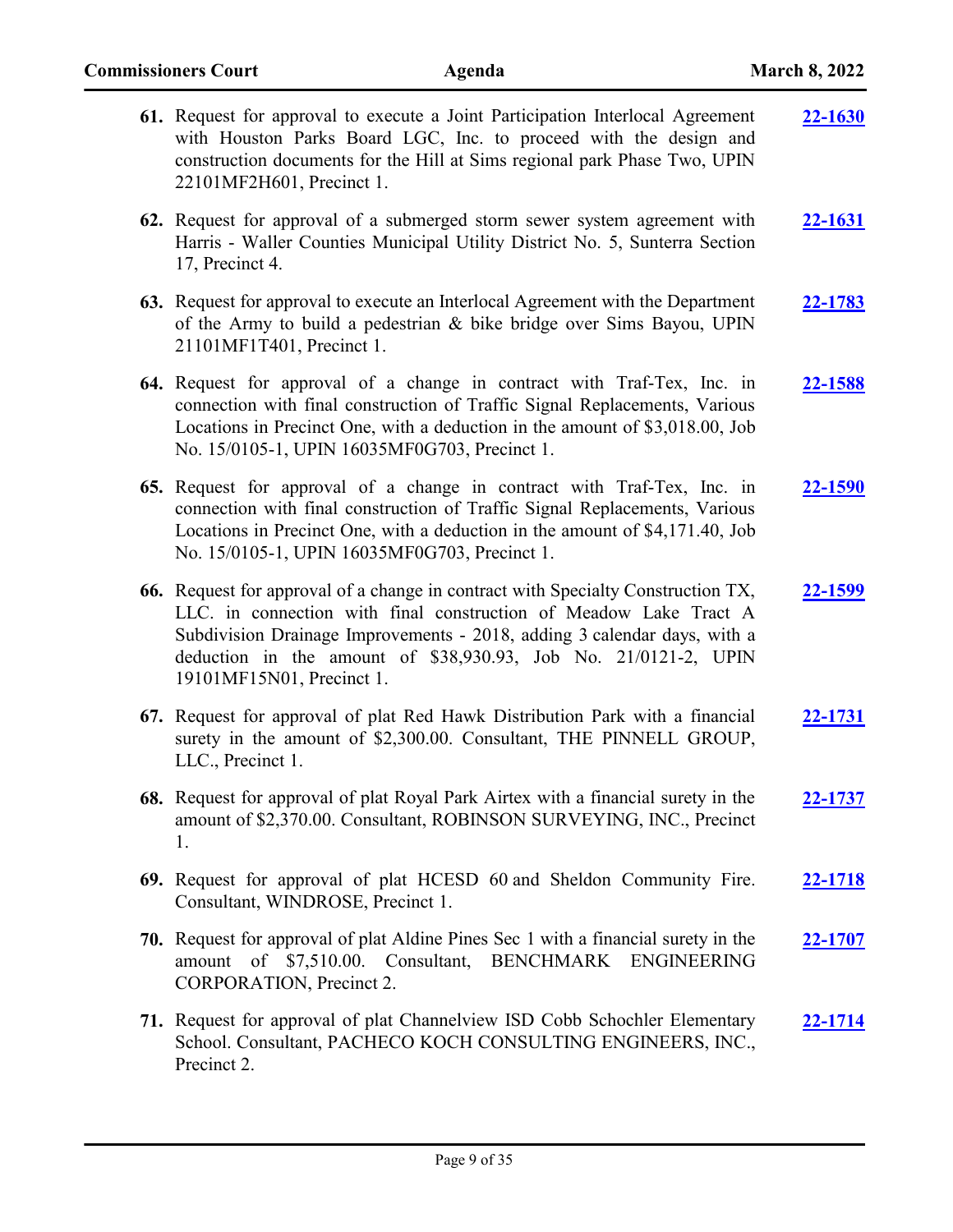| 72. Request for approval of plat Shamrock Addition Minor Replat RK SLRP<br>Wallisville. Consultant, CIVIL-SURV LAND SURVEYING, LLC, Precinct<br>2.                                                              | 22-1741        |
|-----------------------------------------------------------------------------------------------------------------------------------------------------------------------------------------------------------------|----------------|
| 73. Request for approval of plat Avalon at Cypress Mason Road Street<br>Dedication Sec 2 with a financial surety in the amount of \$2,180.00.<br>Consultant, BGE, INC., Precinct 3.                             | 22-1708        |
| 74. Request for approval of plat Avalon at Cypress Sec 2 with a financial surety<br>in the amount of \$2,790.00. Consultant, BGE, INC., Precinct 3.                                                             | <u>22-1710</u> |
| 75. Request for approval of plat Avalon at Cypress Sec 5 with a financial surety<br>in the amount of \$2,090.00. Consultant, BGE, INC., Precinct 3.                                                             | 22-1711        |
| <b>76.</b> Request for approval of plat Avalon at Cypress Sec 6 with a financial surety<br>in the amount of \$1,920.00. Consultant, BGE, INC., Precinct 3.                                                      | 22-1712        |
| 77. Request for approval of plat Dunham Pointe Sec 4 with a financial surety in<br>the amount of \$3,045.00. Consultant, BGE, INC., Precinct 3.                                                                 | <u>22-1705</u> |
| <b>78.</b> Request for approval of plat Grand Oaks Sec 13 with a financial surety in the<br>amount of \$2,055.00. Consultant, LJA ENGINEERING, INC., Precinct 3.                                                | <u>22-1716</u> |
| 79. Request for approval of plat Ventura Estates. Consultant, OWENS<br>MANAGEMENT SYSTEMS, LLC, Precinct 3.                                                                                                     | <u>22-1748</u> |
| <b>80.</b> Request for approval of plat Vigavi Cypress. Consultant, MCKIM &<br>CREED, INC., Precinct 3.                                                                                                         | <u>22-1754</u> |
| 81. Request for approval of plat Weiser Business Park Sec 1 with a financial<br>surety in the amount of \$3,245.00. Consultant, EHRA, Precinct 3.                                                               | <u>22-1757</u> |
| 82. Request for approval of plat Rose Meadow Farms Sec 4 with a financial<br>surety in the amount of \$2,135.00. Consultant, LJA ENGINEERING, INC.,<br>Precinct 3.                                              | <u>22-1735</u> |
| 83. Request for approval of plat Williamsburg Town Center. Consultant,<br>PAPE-DAWSON ENGINEERS, Precinct 3.                                                                                                    | 22-1762        |
| 84. Request for approval of plat Springwoods Village Energy Drive Extension<br>Street Dedication Sec 1 with a financial surety in the amount of \$2,320.00.<br>Consultant, C. L. DAVIS AND COMPANY, Precinct 4. | 22-1743        |
| 85. Request for approval of plat JKM Caesar Complex. Consultant, OWENS<br>MANAGEMENT SYSTEMS, LLC., Precinct 4.                                                                                                 | <u>22-1719</u> |
| 86. Request for approval of plat Northland Boat and RV Storage. Consultant,<br>CORE LAND SURVEYING, Precinct 4.                                                                                                 | <u>22-1730</u> |
| 87. Request for approval of plat Serrano Estates. Consultant, CENTURY<br>ENGINEERING, INC., Precinct 4.                                                                                                         | 22-1739        |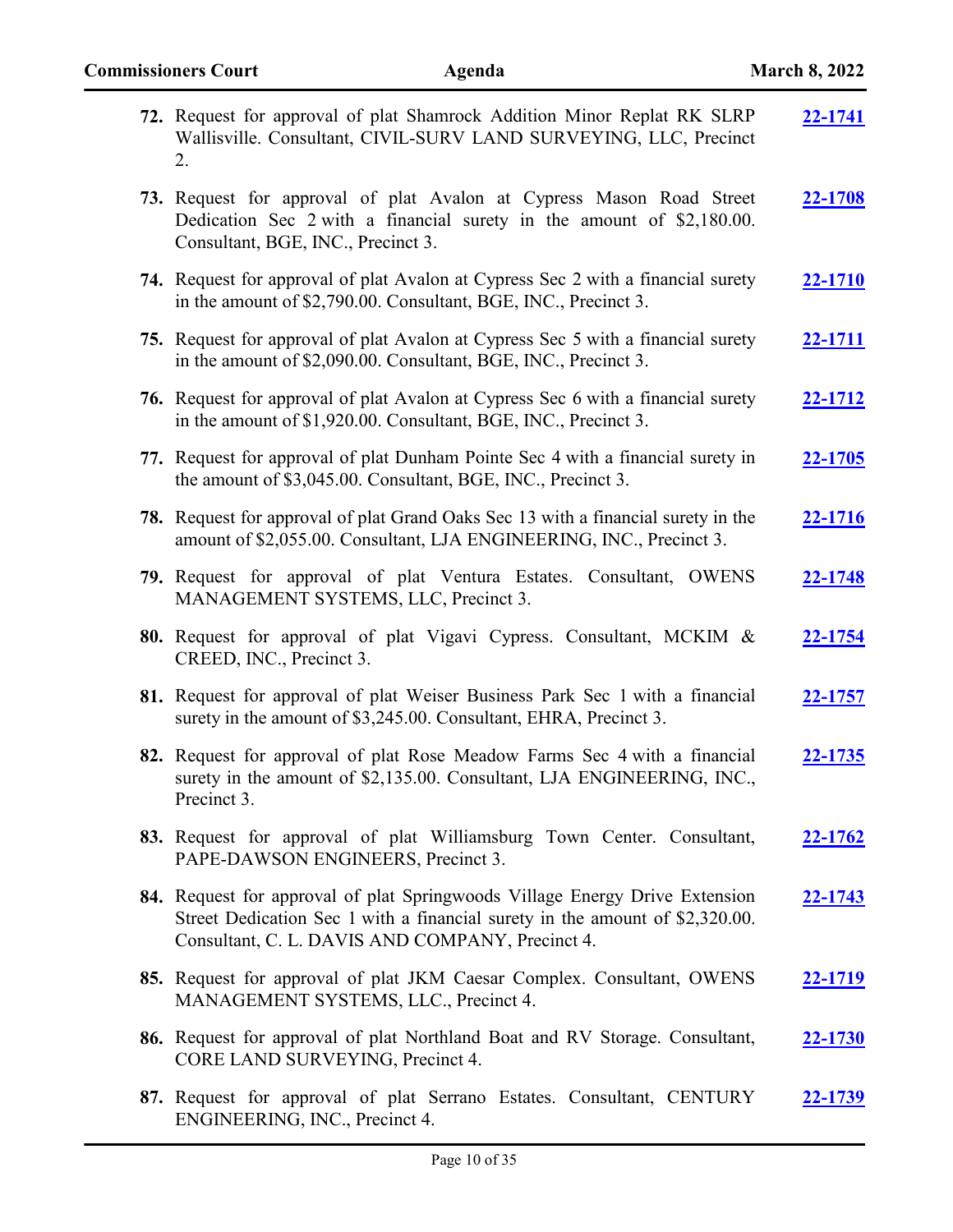| 88. Request for approval of plat Spurling Estates. Consultant, OWENS<br>MANAGEMENT SYSTEMS, LLC, Precinct 4.                                                                                                                                                                                                                                                                                                                                       | 22-1744        |
|----------------------------------------------------------------------------------------------------------------------------------------------------------------------------------------------------------------------------------------------------------------------------------------------------------------------------------------------------------------------------------------------------------------------------------------------------|----------------|
| 89. Request for approval of plat Stuebner Plaza Sec 1. Consultant, HOVIS<br>SURVEYING COMPANY, Precinct 4.                                                                                                                                                                                                                                                                                                                                         | 22-1745        |
| 90. Request for approval of plat Turtle Pines. Consultant, WINDROSE, Precinct<br>4.                                                                                                                                                                                                                                                                                                                                                                | 22-1747        |
| 91. Request for approval of a Study Report prepared by Schaumburg & Polk, Inc.<br>for Mesa Dr Segment 2 - from north of Harris County Flood Control District<br>Channel P133-00-00 to south of Monarch Hill Lane, UPIN 20104MF1C201,<br>Precinct 4.                                                                                                                                                                                                | 22-1503        |
| 92. Request for approval of the sales by HCFCD of three Amended Water Line<br>Easements called Sales 57, 73, and 88 of the Sales & Abandonment project,<br>E121-00-00-01-626.0 & E121-00-00-01-627.0,<br>numbers<br>tract<br>P118-32-01-01-605.0, and E121-05-00-01-602.0, to West Harris County<br>Regional Water Authority, for the appraised value of \$11,563.00, Precinct 1.                                                                  | $22 - 1510$    |
| 93. Request for approval to release financial surety for development projects for<br>MINI-B, INC., A Texas Corporation in the amount of \$3,885.00 for Katy<br>Lakes Sec 3, Precinct 3.                                                                                                                                                                                                                                                            | 22-1518        |
| 94. Request for approval to retain financial surety for development projects for<br>Friendswood Development Company in the amount of \$1,960.00 for<br>Newport Sec 12, Precinct 2.                                                                                                                                                                                                                                                                 | <u>22-1522</u> |
| 95. Request for approval to retain financial surety for development projects for<br>HTX Land Development Company, A Texas Corporation in the amount of<br>\$2,240.00 for Enclave at Longwood Sec 3, Precinct 3.                                                                                                                                                                                                                                    | 22-1519        |
| 96. Request for approval to retain financial surety for development projects for<br>Marcello Lakes, LTD., A Texas Limited Partnership in the amount of<br>\$3,605.00 for Marcello Lakes Sec 3, Precinct 3.                                                                                                                                                                                                                                         | 22-1521        |
| 97. Request for approval to retain financial surety for development projects for<br>Highland Glen, LTD., A Texas Limited Partnership in the amount of<br>\$2,640.00 for Highland Glen Sec 5, Precinct 4.                                                                                                                                                                                                                                           | 22-1520        |
| 98. Request for approval of certain projects, decreeing the projects to be a public<br>necessity and convenience, directing the Harris County Real Property<br>Division to acquire, and authorizing eminent domain if necessary, for three<br>(3) unobstructed visibility easement tracts for the public project known as<br>Northpointe Blvd Segment 2, for the purpose of visibility and roadway<br>construction, UPIN 20104MF1BQ01, Precinct 4. | <u>22-1523</u> |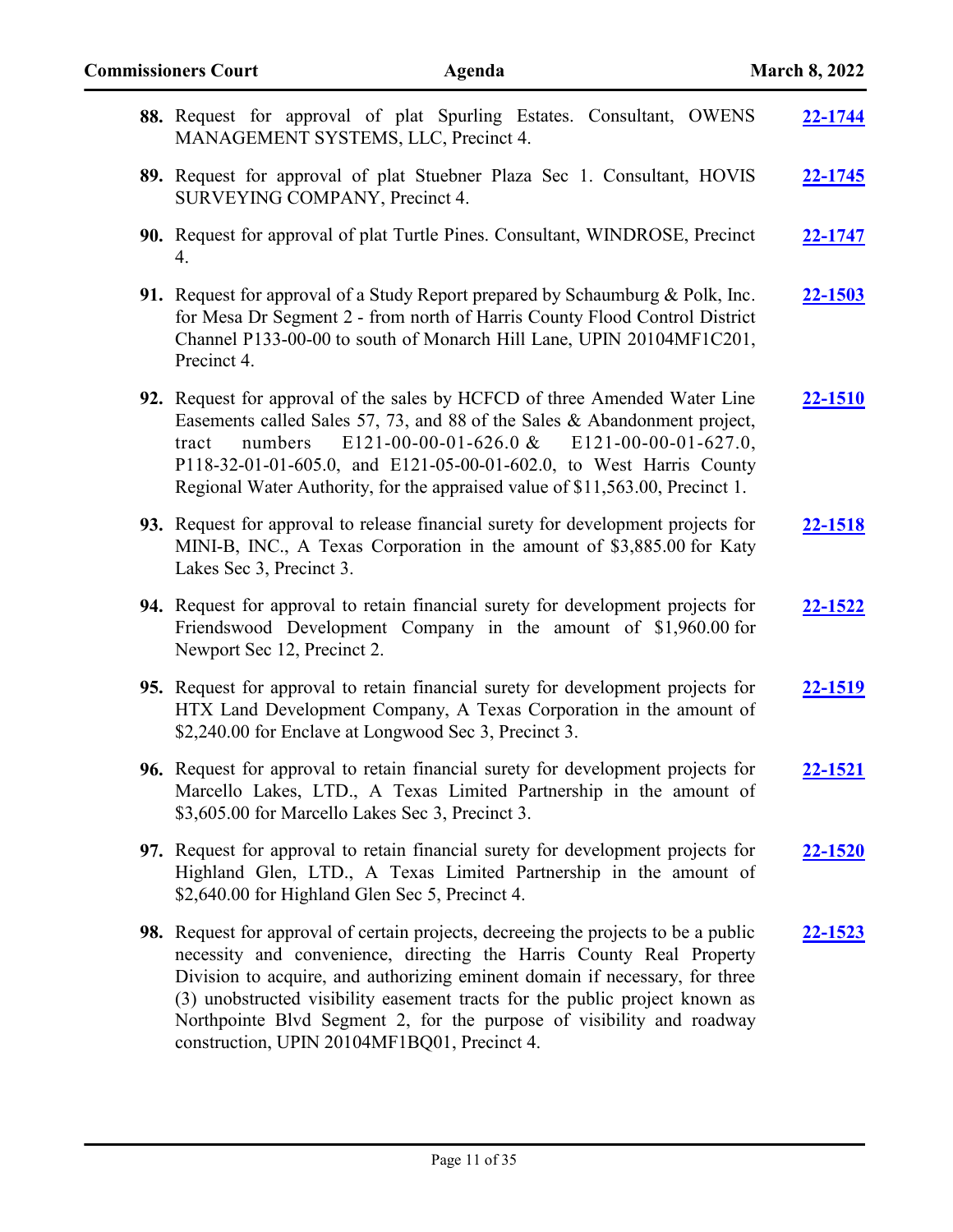| 99. Request for approval of certain projects, decreeing the projects to be a public<br>necessity and convenience, directing the Harris County Real Property<br>Division to acquire, and authorizing eminent domain if necessary, for one (1)<br>fee simple tract for the public project known as Oak Glen Place Subdivision<br>Drainage Improvements - 2018, for the purpose of stormwater<br>detention/retention, UPIN 19101MF13601, Precinct 2.                                                                | 22-1524        |
|------------------------------------------------------------------------------------------------------------------------------------------------------------------------------------------------------------------------------------------------------------------------------------------------------------------------------------------------------------------------------------------------------------------------------------------------------------------------------------------------------------------|----------------|
| 100. Request for approval of certain projects, decreeing the projects to be a public<br>necessity and convenience, directing the Harris County Real Property<br>Division to acquire, and authorizing eminent domain if necessary, for three<br>(3) fee simple, one (1) drainage easement, and one (1) roadway easement<br>tracts for the public project known as Ralston Acres Subdivision Drainage<br>Improvements - 2018, for the purpose of stormwater detention/retention,<br>UPIN 19101MF16P01, Precinct 1. | <u>22-1525</u> |
| 101. Request for approval to purchase a certain tract for a negotiated price for<br>Harris County for the public project known as Beaumont Place Subdivision<br>Drainage Improvements - 2018, tract number Detention Basin 3, Parcel 6, for<br>\$100,181.00 which is \$5,000.00 over the appraised value, UPIN<br>19101MF17901, Precinct 1.                                                                                                                                                                      | 22-1528        |
| 102. Request for approval to purchase a certain tract for a negotiated price for<br>Harris County for the public project known as the Hardy Toll Road<br>Downtown Connector, tract number 166, for \$5,400.00 which is \$345.00<br>over the appraised value, UPIN 22050MF2E001, Precinct 1.                                                                                                                                                                                                                      | 22-1529        |
| 103. Request for approval to purchase a certain tract for a negotiated price for<br>Harris County for the public project known as the Harris County Project<br>Recovery Post Disaster Relocation and Buyout Program, tract number<br>P118-00-00-12-013.0, for \$310,500.00 which is \$40,500.00 over the<br>appraised value, UPIN 21289MF1YR01, Precinct 2.                                                                                                                                                      | 22-1531        |
| 104. Request for approval of a Final Investment Memo for the Annex Facilities<br>Security Upgrades Countywide project for an additional \$1,684,000 for a<br>SFY 22 authorization of \$1,900,000 for Facilities and Property Maintenance<br>and request for approval of commercial paper funding for Engineering for the<br>project in the additional amount of \$1,115,000 for a total of \$3,825,000.                                                                                                          | 22-1785        |
| 105. Request for approval of a Final Investment Memo for the County Parking<br>Lots project for an additional \$2,941,000 for a total SFY 22 authorization of<br>\$6,087,000 for Facilities and Property Maintenance and request for approval<br>of commercial paper funding for Engineering for the project in the additional<br>amount of \$1,120,000 for a total of \$6,415,000.                                                                                                                              | 22-1786        |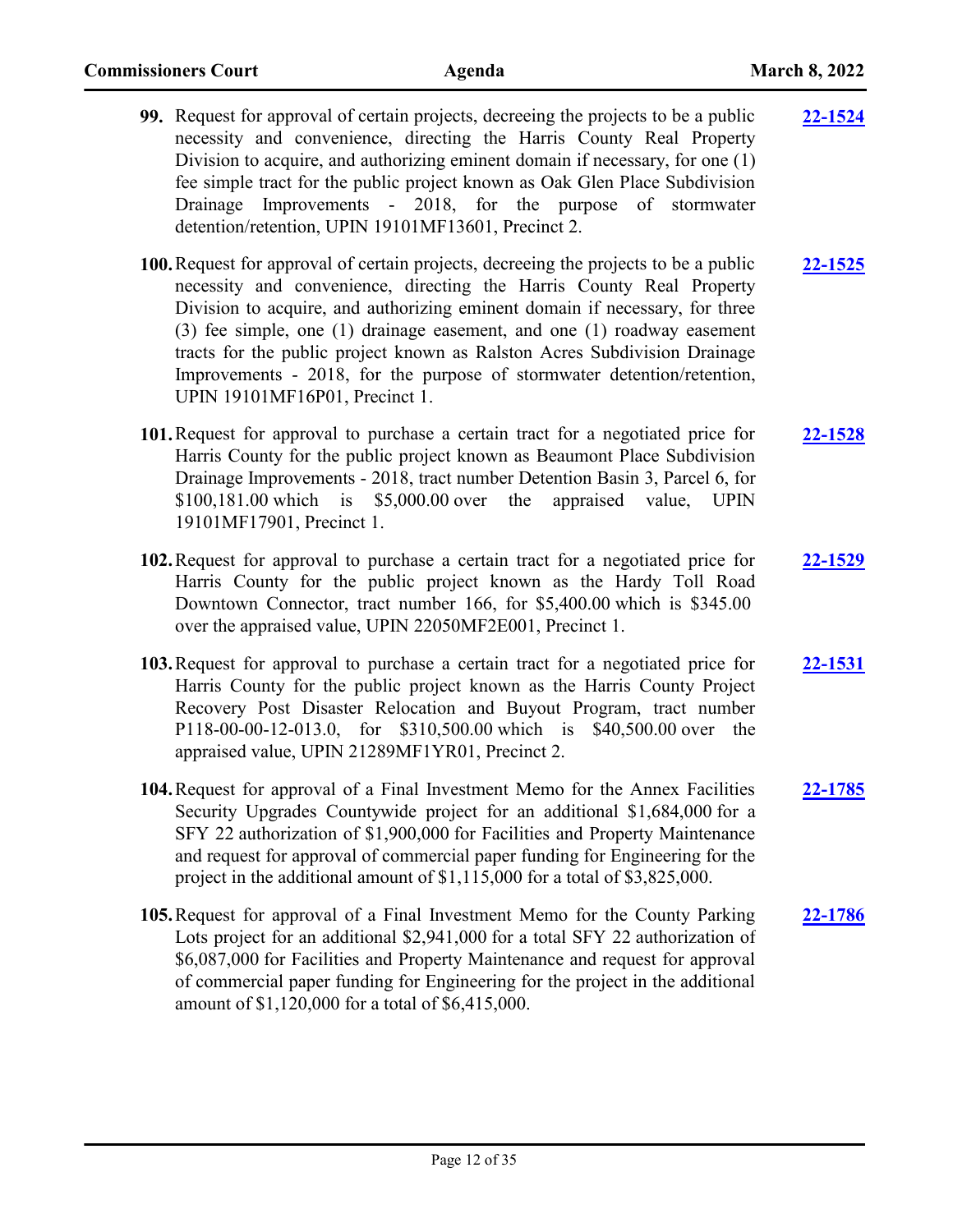| 106. Request for approval of a Final Investment Memo for the Countywide<br>Facility LED Lighting Projects for an additional \$2,374,000 for a SFY 22<br>authorization of \$4,394,000 for Facilities and Property Maintenance and<br>request for approval of commercial paper funding for Engineering for the<br>project in the additional amount of $$1,060,000$ for a total of $$5,010,000$ .                                           | 22-1787 |
|------------------------------------------------------------------------------------------------------------------------------------------------------------------------------------------------------------------------------------------------------------------------------------------------------------------------------------------------------------------------------------------------------------------------------------------|---------|
| 107. Request for approval of a Final Investment Memo for the Elevator Repair and<br>Renovations Countywide project for an additional \$2,838,000 for a SFY 22<br>authorization of \$5,525,000 for Facilities and Property Maintenance and<br>request for approval of commercial paper funding for Engineering for the<br>project in the additional amount of $$1,185,000$ for a total of $$11,670,000$ .                                 | 22-1788 |
| 108. Request for approval of a Final Investment Memo for the Fire, Life Safety,<br>and Electrical System Repair and Renovations Countywide project for an<br>additional \$7,107,000 for a SFY 22 authorization of \$7,710,000 for Facilities<br>and Property Maintenance and request for approval of commercial paper<br>funding for Engineering for the project in the additional amount of<br>\$4,800,000 for a total of \$12,575,000. | 22-1789 |
| 109. Request for approval of a Final Investment Memo for the Heating,<br>Ventilation Air Conditioning (HVAC) Repair and Replacement Countywide<br>project for an additional \$1,477,000 for a SFY 22 authorization of<br>\$5,750,000 for Facilities and Property Maintenance.                                                                                                                                                            | 22-1790 |
| 110. Request for approval of a Final Investment Memo for the Juvenile Probation<br>Department Facilities Repair and Renovation project for a SFY 22<br>authorization of \$9,120,000 for Facilities and Property Maintenance and<br>request for approval of commercial paper funding for Engineering for the<br>project in the additional amount of \$6,385,000 for a total of \$10,385,000.                                              | 22-1791 |
| 111. Request for approval of a Final Investment Memo for the Miscellaneous<br>Repairs, Painting, Flooring and Other Projects for an additional \$6,695,000<br>for a SFY 22 authorization of \$7,971,000 for Facilities and Property<br>Maintenance and request for approval of commercial paper funding for<br>Engineering for the project in the additional amount of \$4,305,000 for a total<br>of \$39,300,000.                       | 22-1792 |
| 112. Request for approval of a Final Investment Memo for the Plumbing Systems<br>Repair and Replacement Countywide project for an additional \$912,000 for a<br>SFY 22 authorization of \$1,415,000 for Facilities and Property Maintenance<br>and request for approval of commercial paper funding for Engineering for the<br>project in the additional amount of \$495,000 for a total of \$2,750,000.                                 | 22-1793 |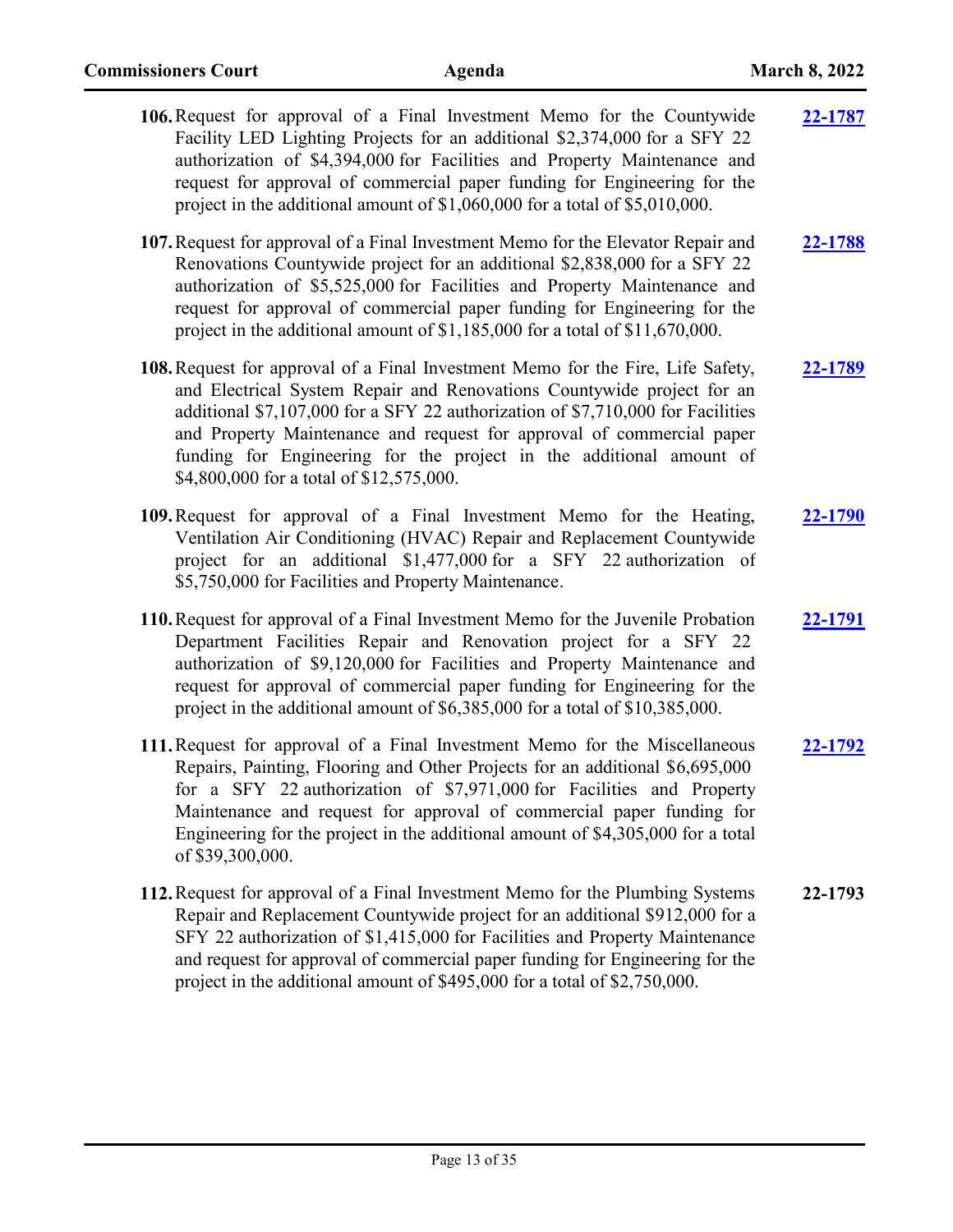| 113. Request for approval of a Final Investment Memo for the Roofing Systems<br>Repair and Replacement Countywide project for an additional \$4,882,000 for<br>SFY 22 authorization of \$5,194,000 for Facilities and Property<br>Maintenance and request for approval of commercial paper funding for<br>Engineering for the project in the additional amount of \$3,330,000 for a total<br>of \$28,625,000. | 22-1794        |
|---------------------------------------------------------------------------------------------------------------------------------------------------------------------------------------------------------------------------------------------------------------------------------------------------------------------------------------------------------------------------------------------------------------|----------------|
| 114. Request for approval to complete Road Log Changes and Transfers resulting<br>from the 2021 Commissioner Precinct Redistricting.                                                                                                                                                                                                                                                                          | 22-1627        |
| 115. Request for approval to transfer ten (10) positions and employees, including<br>accrued time balances to the Harris County Toll Road Authority (HCTRA)<br>effective March 12, 2022.                                                                                                                                                                                                                      | 22-1530        |
| <b>Flood Control District</b>                                                                                                                                                                                                                                                                                                                                                                                 |                |
| 116. Request for approval of an interlocal agreement with Harris County, Texas,<br>in the amount of \$336,312, to utilize the Harris County Engineering<br>Department, Real Property Division consultants and/or in-house staff to<br>perform appraisal, relocation, and other property acquisition services for the<br>Harris County Flood Control District. (Agreement No. 2022-138,<br>Countywide).        | <u>22-1553</u> |
| 117. Request for approval of an interlocal agreement with Malcomson Road<br>Utility District, in the amount of \$16,542 for mowing of HCFCD Unit<br>K142-05-00, for a term of five mowing seasons. (Cypress Creek Watershed,<br>Project ID K142-05-00-V008, Agreement No. 1449, Precinct 4).                                                                                                                  | 22-1554        |
| 118. Request for approval of a landscaping maintenance agreement with Eric<br>Boerwinkle and Vicki Huff, for the property at 4055 Durness Way, Houston,<br>TX, Lot 7, Block 24, Ayrshire Subdivision Section 10, HCFCD Unit<br>D100-00-00. (Brays Bayou Watershed, Agreement No. 1445, Precinct 1).                                                                                                           | <u>22-1555</u> |
| 119. Request for approval to negotiate an agreement with Infratech Engineers &<br>Innovators, LLC, for preliminary engineering, design, bidding, and<br>construction phase engineering services in support of the Danubina/East<br>James area drainage improvements project. (Cedar Bayou Watershed, Bond<br>ID Z-02, Project ID Q103-00-00-E001, Precinct 2).                                                | 22-1557        |
| 120. Request for approval of change in contract No. 07 with Ragle, Inc., for the<br>South Rice Avenue and Chimney Rock bridges, adding 76 calendar days and<br>resulting in an addition of \$253,645 to the contract amount. (Brays Bayou<br>Watershed, Bond ID C-11 Project ID D100-00-00-B030, Job No. 20/0347,<br>Precinct 3).                                                                             | <u>22-1558</u> |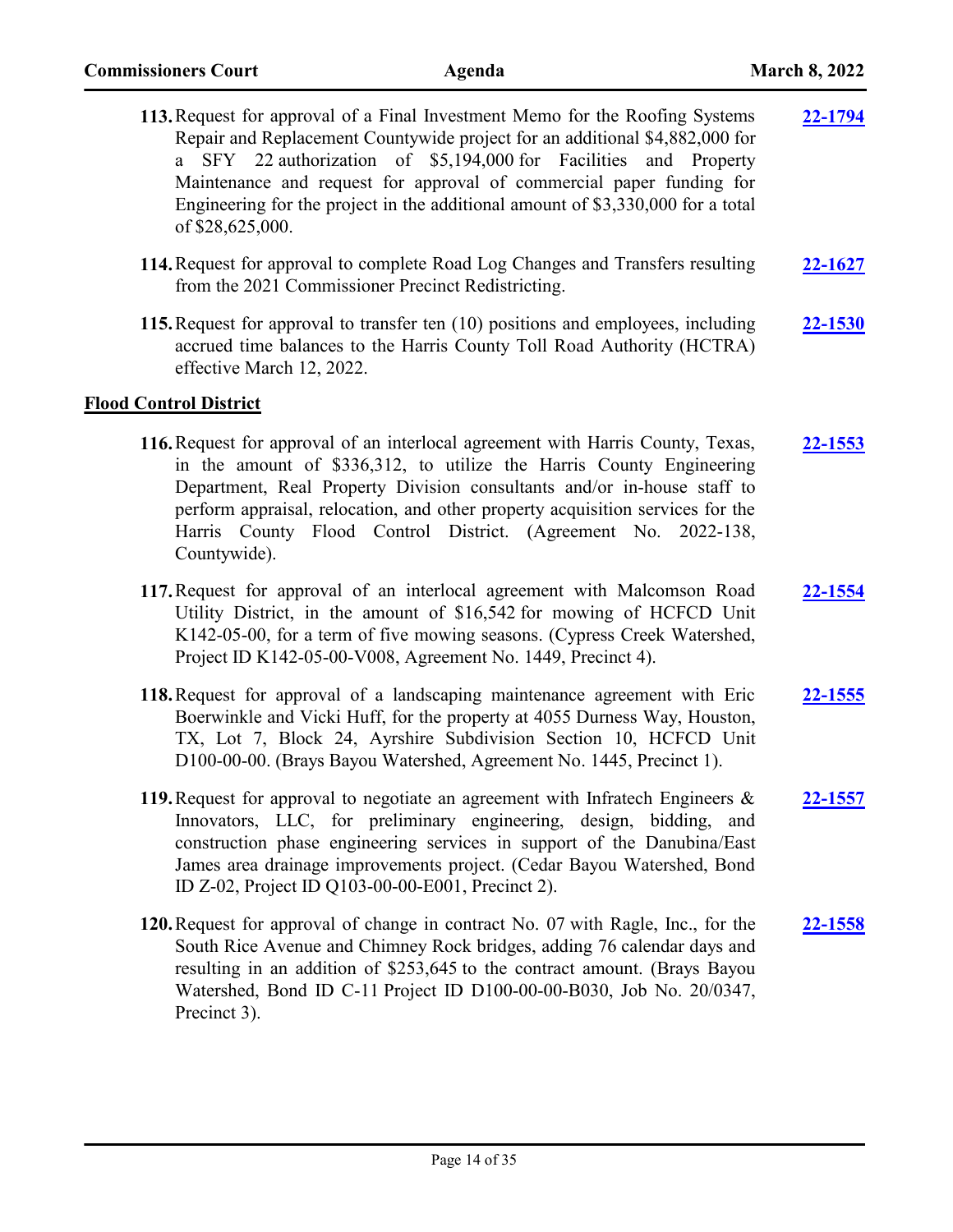- **121.**Request for approval of change in contract No. 11 with James Construction Group, LLC, for the Brays Bayou Federal Flood Control Project, adding seven calendar days and resulting in an increase of \$22,520. (Brays Bayou Watershed, Bond ID C-11, Project ID D100-00-00-B047, Job No. 19/0365, Precincts 1, 2 and 3). **[22-1559](http://harriscountytx.legistar.com/gateway.aspx?m=l&id=/matter.aspx?key=12103)**
- **122.**Request for approval of change in contract No. 01 with Lecon, Inc., for drainage improvements phase I excavation of P518-11-00 detention basin, adding 34 calendar days with no change to the contract amount. (Halls Bayou Watershed, Bond ID C-25, Project ID P518-11-00-E001, Job No. 21/0078, Precinct 2). **[22-1561](http://harriscountytx.legistar.com/gateway.aspx?m=l&id=/matter.aspx?key=12105)**

#### **Toll Road Authority**

- **123.**Request for approval to execute a First Amendment with ATSER, L.P. to amend the scope of services, increase the time of performance, replace the indemnification, amend the delivery of notices, replace the Certificate of Interested Parties (Form 1295), add additional statutory requirements, add historically underutilized business requirements, and increase compensation and payments in the amount of \$5,900,000 for professional engineering services in support of the construction of the ship channel bridge replacement project (Precinct 2). **[22-1684](http://harriscountytx.legistar.com/gateway.aspx?m=l&id=/matter.aspx?key=12228)**
- **124.**Request that the County Judge execute an Advance Funding Agreement between the Texas Department of Transportation and Harris County for the Harris County Toll Road Authority for the replacement of the Lynchburg Ferry Operations building with a new building and site improvements using Ferry Boat Program and Terminal Facilities Construction funding made available through the Federal Highway Administration and the Texas Department of Transportation for a total Federal Participation Cost of \$1,683,640 and State Participation Cost of \$3,826 (Precinct 2). **[22-1693](http://harriscountytx.legistar.com/gateway.aspx?m=l&id=/matter.aspx?key=12237)**

#### **Intergovernmental and Global Affairs**

**125.**Request for discussion and possible action regarding the Harris County Legislative Agenda. **[22-1572](http://harriscountytx.legistar.com/gateway.aspx?m=l&id=/matter.aspx?key=12116)**

#### **Economic Equity and Opportunity**

**126.**Request for approval of a Tax Abatement Agreement between the City of Houston and SCD BLK 250, LLC located at 1550 Lamar Street, Houston, Texas within the Boundaries of TIRZ 24, in Precinct 1. **[22-1574](http://harriscountytx.legistar.com/gateway.aspx?m=l&id=/matter.aspx?key=12118)**

#### **Universal Services**

**127.**Request for approval of an agreement with the City of Liberty Fire Department for use of the County's communications systems. **[22-1695](http://harriscountytx.legistar.com/gateway.aspx?m=l&id=/matter.aspx?key=12239)**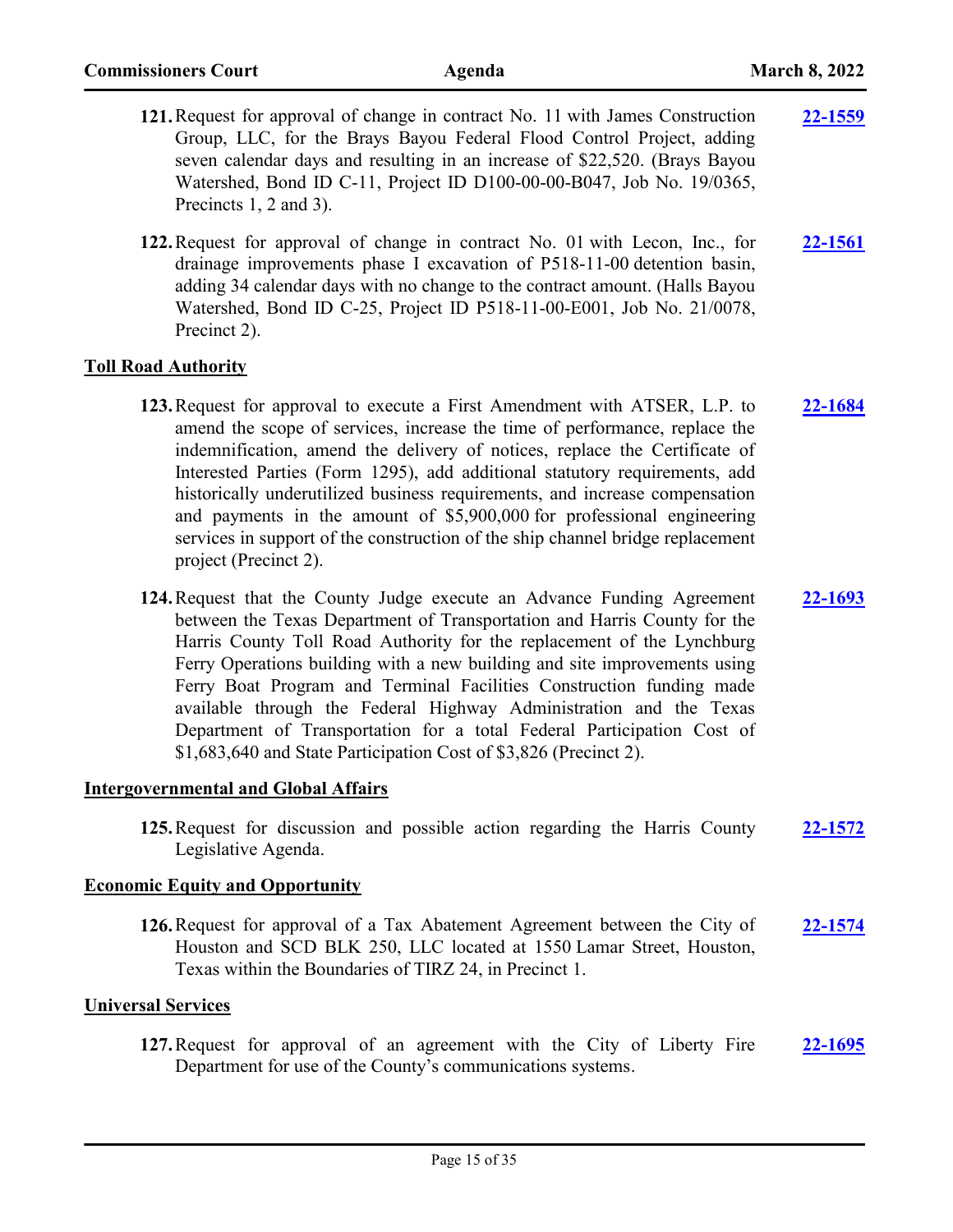| 128. Request for approval of the Final Investment Memo for Infrastructure<br>Enhancements & Replacements project for no additional incremental<br>authorization for a SFY 2022 authorization of \$1,398,000.                                                                                                                                                                                                                                                                                                                                                                              | 22-1699        |
|-------------------------------------------------------------------------------------------------------------------------------------------------------------------------------------------------------------------------------------------------------------------------------------------------------------------------------------------------------------------------------------------------------------------------------------------------------------------------------------------------------------------------------------------------------------------------------------------|----------------|
| 129. Request for approval of the Final Investment Memo for Radio Replacement<br>Program project for no additional incremental authorization for a SFY 2022<br>authorization of \$192,000.                                                                                                                                                                                                                                                                                                                                                                                                 | 22-1702        |
| 130. Request for approval of the Final Investment Memo for Fleet Services<br>Equipment Repair/Replace project for no<br>additional<br>incremental<br>authorization for a SFY 2022 authorization of \$1,581,000.                                                                                                                                                                                                                                                                                                                                                                           | 22-1703        |
| 131. Request for approval of a Change Investment Memo for the Law<br>CAD/RMS Replacement project for an incremental<br>Enforcement<br>authorization of \$2,000,000 for a total authorization of \$6,765,000.                                                                                                                                                                                                                                                                                                                                                                              | 22-1704        |
| 132. Request for approval to destroy certain records of the Sheriff's Office Health<br>Services Bureau that have met the retention period specified in the Harris<br>County Records Control Schedule adopted December 14, 2021.                                                                                                                                                                                                                                                                                                                                                           | 22-1698        |
| <b>Public Health Services</b>                                                                                                                                                                                                                                                                                                                                                                                                                                                                                                                                                             |                |
| 133. Request for approval to appoint Scott Jeansonne, Director of the Veterinary<br>Public Health Division, to serve on the Friends of CountyPets Board as an<br>ex-officio member.                                                                                                                                                                                                                                                                                                                                                                                                       | $22 - 1623$    |
| 134. Request for approval of one (1) loan agreement and one (1) relocation grant<br>in order to provide lead-abatement for one (1) residence under the Housing<br>and Urban Development (HUD) Lead-Based Paint Hazard Reduction Grant<br>in the total amount of \$14,587.01.                                                                                                                                                                                                                                                                                                              | 22-1624        |
| 135. Request for approval of a Memorandum of Agreement (MOA) between<br>Harris County and The National Foundation for the Centers for Disease<br>Control and Prevention, Inc., for the purpose of supporting the Overdose<br>Response Strategy (ORS) by assisting with efforts of the Texas High<br>Intensity Drug Trafficking Area (HIDTA) program, state health department,<br>and other key partners in the development and implementation of drug<br>overdose information sharing systems and evidence-based prevention<br>programs effective January 24, 2022 through July 31, 2022. | 22-1625        |
| 136. Request for approval to reclassify 14 positions effective March 12, 2022 to<br>realign the positions to fit the job and salary requirements.                                                                                                                                                                                                                                                                                                                                                                                                                                         | <u>22-1642</u> |
| 137. Request for approval to transfer twelve (12) positions and applicable<br>employees effective March 12, 2022 and \$999,600 in general funds for the<br>period of March 1-September 30, 2022 to Human Resources and Risk<br>Management (HRRM) for the centralization of human resources.                                                                                                                                                                                                                                                                                               | 22-1778        |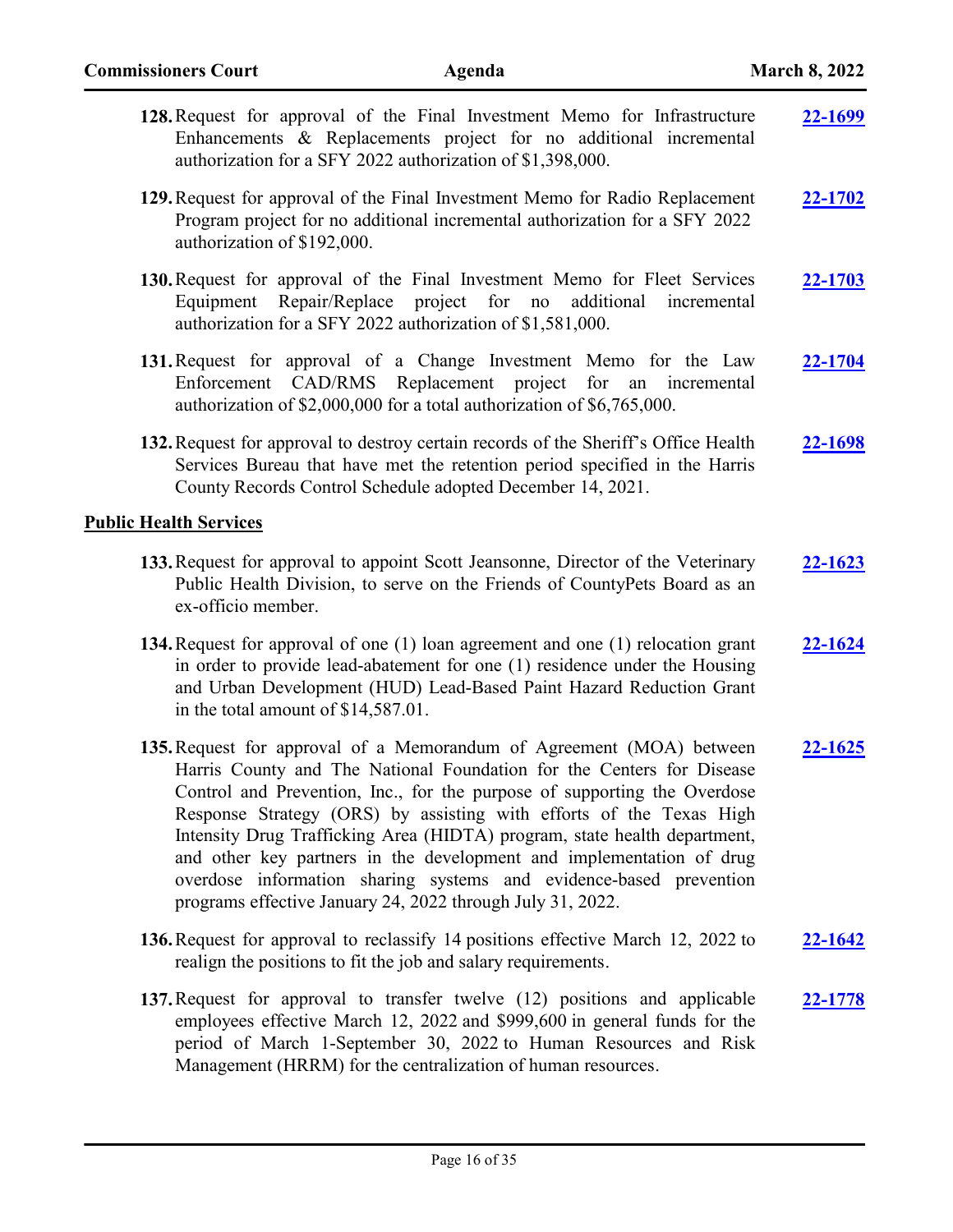#### **Community Services**

- **138.**Request for approval of the Program Year 2022 Annual Action Plan for submission to the U.S. Department of Housing and Urban Development. **[22-1660](http://harriscountytx.legistar.com/gateway.aspx?m=l&id=/matter.aspx?key=12204)**
- **139.**Request for approval to execute the Federal Transit Administration Grant certifications and assurances for Federal Fiscal Year 2022. **[22-1658](http://harriscountytx.legistar.com/gateway.aspx?m=l&id=/matter.aspx?key=12202)**
- **140.**Request for approval to submit a project application for drainage improvements in the City of West University under the CDBG-DR 2017 program to the Texas General Land Office. **[22-1661](http://harriscountytx.legistar.com/gateway.aspx?m=l&id=/matter.aspx?key=12205)**
- **141.**Request for approval of a first contract amendment with Lone Star Housing and Community Development Corporation and Granada Terrace Apartments, LP to amend the loan agreement to extend the 18-month construction/rehabilitation completion period and to decrease certain budget items for the Granada Terrace Apartments Project. **[22-1659](http://harriscountytx.legistar.com/gateway.aspx?m=l&id=/matter.aspx?key=12203)**

#### **Veterans Services**

**142.**Request for approval of the Final Investment Memo for the Veterans Services SUV Purchase project for an initial amount of \$55,444 and request for approval of initial commercial paper funding in the amount of \$60,000. **[22-1568](http://harriscountytx.legistar.com/gateway.aspx?m=l&id=/matter.aspx?key=12112)**

#### **County Library**

**143.**Request for approval to renew a Memorandum of Understanding with the Harris County Department of Education to enable the library to certify funds which will be matched by federal match funds in partnership with the Texas Workforce Commission through the Child Care and Development fund for the provision of allowable childcare services or activities in the Gulf Coast Workforce Board area. **[22-1612](http://harriscountytx.legistar.com/gateway.aspx?m=l&id=/matter.aspx?key=12156)**

#### **Harris County Resources for Children and Adults**

**144.**Request for approval to pay Guardianship Certification fees that are required for staff serving as guardians. **[22-1570](http://harriscountytx.legistar.com/gateway.aspx?m=l&id=/matter.aspx?key=12114)**

#### **Constables**

- **145.**Request by the Constable of Precinct 1 for approval of changes to the lists of Regular Deputies and Reserve Deputies with Oaths of Office and Statements of Elected/Appointed Officer. **[22-1547](http://harriscountytx.legistar.com/gateway.aspx?m=l&id=/matter.aspx?key=12091)**
- **146.**Request by the Constable of Precinct 1 for approval to terminate a High Intensity Drug Trafficking (HIDTA) State and Local Task Force agreement with the United States Department of Justice, Drug Enforcement Administration effective March 17, 2022. **[22-1544](http://harriscountytx.legistar.com/gateway.aspx?m=l&id=/matter.aspx?key=12088)**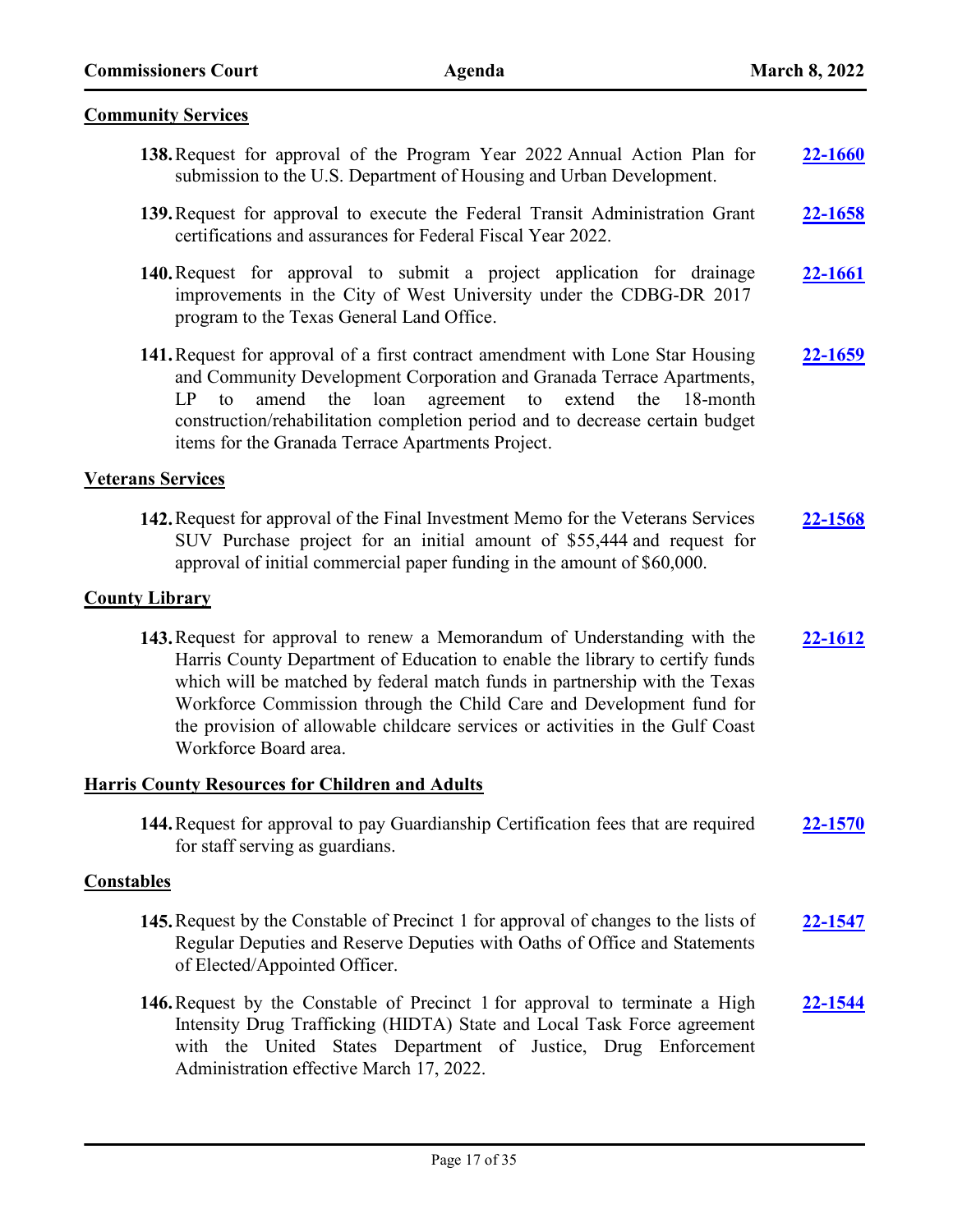| 147. Request by the Constable of Precinct 3 for approval to accept the agreement<br>for monthly vehicle rental reimbursement while working on the Organized<br>Crime Drug Enforcement Task Forces (OCDETF) Investigation Number<br>SW-TXS-1188 for the period of February 2, 2022 through September 30,<br>2022. | 22-1638        |
|------------------------------------------------------------------------------------------------------------------------------------------------------------------------------------------------------------------------------------------------------------------------------------------------------------------|----------------|
| <b>148.</b> Request by the Constable of Precinct 3 for approval of a first amendment to<br>an agreement for law enforcement services between Harris County and<br>Summerwood Community Association, Inc., to change the address for the<br>Association.                                                          | <u>22-1636</u> |
| 149. Request by the Constable of Precinct 4 for approval of a position effective<br>March 12, 2022 for law enforcement and public safety services with the<br>salaries, benefits, and procurement of any associated equipment being funded<br>by the Toll Road Authority.                                        | 22-1556        |
| <b>Sheriff</b>                                                                                                                                                                                                                                                                                                   |                |
| 150. Request for approval to accept a donation from the Harris County Sheriff's<br>Office Foundation of funding in the amount of \$4,217 for publication of 275<br>HCSO Law Enforcement Command 2021 Annual Reports to educate the<br>community regarding programs.                                              | 22-1742        |
| <b>County Clerk</b>                                                                                                                                                                                                                                                                                              |                |
| 151. Request for approval of a Final Investment Memo for the County Clerk Area<br>Renovation project for an initial amount of \$460,000.                                                                                                                                                                         | <b>22-1634</b> |
| <b>Elections Administrator</b>                                                                                                                                                                                                                                                                                   |                |
| 152. Request for discussion and update on the March 1, 2022 Primary Elections.                                                                                                                                                                                                                                   | 22-1602        |
| 153. Request that Commissioners Court order the May 7, 2022 General and<br>Special Elections and accept the polling locations and other relevant details<br>related to the May 7, 2022 General and Special Elections.                                                                                            | <u>22-1603</u> |
| 154. Request for approval to use the department's credit card for election polling<br>locations during SFY 2022.                                                                                                                                                                                                 | <u>22-1604</u> |
| 155. Request for approval to use the department's purchasing card to purchase<br>food, beverages and related supplies not to exceed \$15,000.00 during SFY<br>2022.                                                                                                                                              | <u>22-1608</u> |
| <b>County Attorney</b>                                                                                                                                                                                                                                                                                           |                |
| 156. Request for approval of an order authorizing legal action and litigation<br>expenses in connection with various cases including those in Justice of the<br>Peace Courts, County and District courts, and U.S. District Court                                                                                | 22-1770        |

TX-Houston.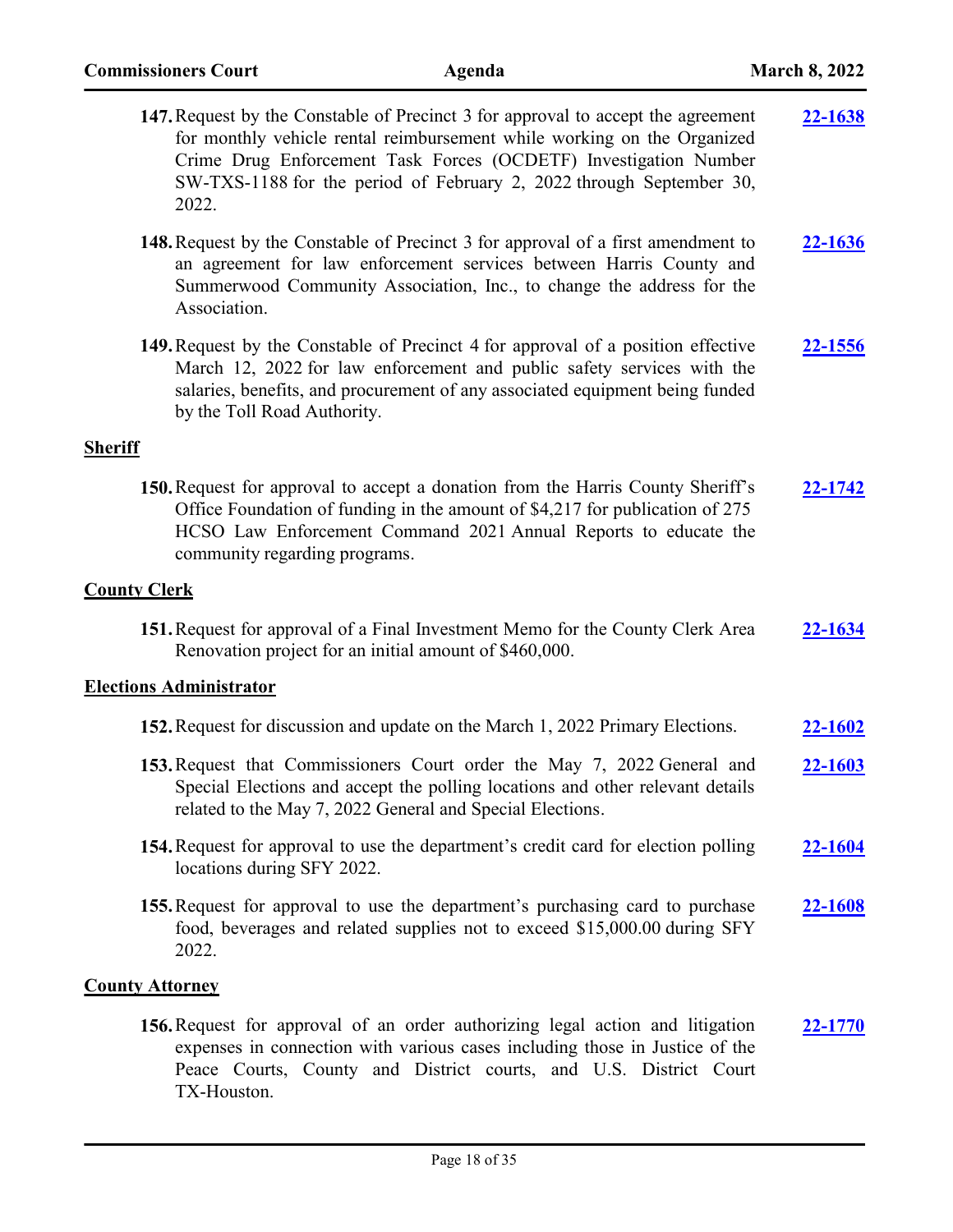|                              |     | 157. Request for authorization to execute an agreement for professional services<br>with Hawes Hill & Associates LLP for services relating to a strategic<br>direction, design, and creation of a new TIRZ.                                                                                                                                                                                                                                                                                                                                   |                 |                              |                              | 22-1637        |
|------------------------------|-----|-----------------------------------------------------------------------------------------------------------------------------------------------------------------------------------------------------------------------------------------------------------------------------------------------------------------------------------------------------------------------------------------------------------------------------------------------------------------------------------------------------------------------------------------------|-----------------|------------------------------|------------------------------|----------------|
|                              |     | 158. Request for approval to create the Harris County Women's Commission and<br>the approval of the Commission's bylaws.                                                                                                                                                                                                                                                                                                                                                                                                                      |                 |                              |                              | 22-1640        |
|                              |     | 159. Request for approval of a settlement in connection with Harris County, Texas<br>vs. Patrick Mukuria Njogu; In the 61st Judicial District Court, Harris County,<br>Texas; CAO No. WC-20-522888.                                                                                                                                                                                                                                                                                                                                           |                 |                              |                              | 22-1641        |
|                              |     | 160. Request for approval of a \$150.00 settlement with Scott Grayson Hunt for the<br>loss of a cell phone during a patrol stop in Channelview, Texas.                                                                                                                                                                                                                                                                                                                                                                                        |                 |                              |                              | 22-1643        |
|                              |     | 161. Request for approval of an order authorizing payment of \$521,076.80 to SJ<br>Medical Center, LLC (d/b/a St. Joseph Medical Center) under a 2021<br>Settlement Agreement between the County and SJ Medical Center, LLC and<br>under a 2021 Commissioners Court Order authorizing Harris County to enter<br>into an Inmate Medical Services Agreement with SJ Medical Center, LLC for<br>Medical Services provided to inmates in the custody of the Harris County<br>Sheriff's Office who are brought under guard to St. Joseph Hospital. |                 |                              |                              | 22-1645        |
|                              |     | 162. Request for approval of an order authorizing payment of \$3,247,164.57 to<br>Memorial Hermann Hospital System under the 1998 Settlement Agreement<br>with Memorial Hermann.                                                                                                                                                                                                                                                                                                                                                              |                 |                              |                              | 22-1649        |
| <b>District Attorney</b>     |     |                                                                                                                                                                                                                                                                                                                                                                                                                                                                                                                                               |                 |                              |                              |                |
| <b>Travel &amp; Training</b> |     | 163. Request for approval to move 22 intake positions (15 ADAs and 7 Admins)<br>to the General Fund from the Public Improvement Contingency Fund and<br>extend the funding end date for all positions through September 30, 2022.                                                                                                                                                                                                                                                                                                             |                 |                              |                              | 22-1498        |
|                              |     | 164. Request for approval of various Out of Texas travel and training requests.                                                                                                                                                                                                                                                                                                                                                                                                                                                               |                 |                              |                              | <u>22-1493</u> |
| Dept.                        | No. | Purpose                                                                                                                                                                                                                                                                                                                                                                                                                                                                                                                                       | Date(s)         | Location                     | Cost                         | Fund           |
| 1. FCD                       |     | 4 Natl. Assn. of Flood & Stormwater Mgt.                                                                                                                                                                                                                                                                                                                                                                                                                                                                                                      | $8/8 - 11/2022$ | Park City, UT                | \$19,280 FCD                 |                |
| 2. TRA                       |     | Agencies meeting<br>- Intnl. Bridge, Tunnel & Turnpike Assn.<br>Technology Summit (\$23,575 appvd. 1/25<br>for 5 attnds.-date change)                                                                                                                                                                                                                                                                                                                                                                                                         | 3/18-23/2022    | Orlando, FL                  |                              | - TRA          |
| 3. TRA                       |     | 1 American Society of Civil Engineers Week 3/19-26/2022<br>workshop                                                                                                                                                                                                                                                                                                                                                                                                                                                                           |                 | Orlando, FL                  | \$5,196 TRA                  |                |
| 4. TRA<br>5. PHS             |     | 1 Urban Land Institute meeting<br>4 Centers for Disease Control & Prevention 3/1-9/30/2022                                                                                                                                                                                                                                                                                                                                                                                                                                                    | 4/18-22/2022    | San Diego, CA<br>Atlanta, GA | \$2,534 TRA<br>\$9,980 Other |                |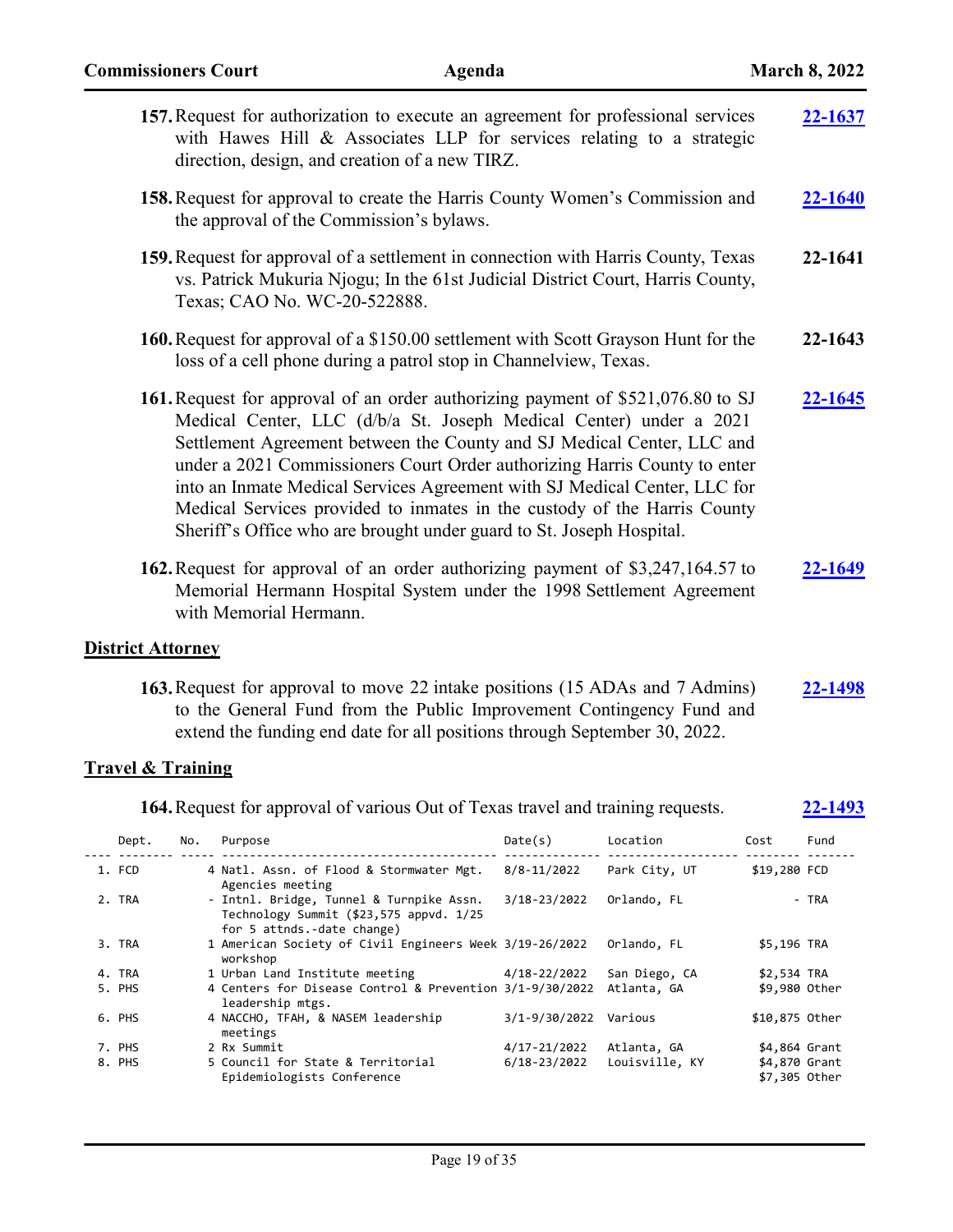|        | Dept.       | No. | Purpose                                                                                                                     | Date(s)               | Location                       | Cost                           | Fund             |
|--------|-------------|-----|-----------------------------------------------------------------------------------------------------------------------------|-----------------------|--------------------------------|--------------------------------|------------------|
|        | 9. CS       |     | 1 National Forum for Black Public<br>Administrators Conference (\$2,380 appvd.<br>$1/25$ for 1 attnd.-add attnd. & $exp.$ ) |                       | 3/30-4/3/2022 Grand Rapids, MI | \$2,640 Grant                  |                  |
|        | 10. JUVPROB |     | 2 TBRI Practitioners training                                                                                               | 4/24-29/2022          | New Orleans, LA                | \$3,910 Grant<br>\$7,000 Other |                  |
| 11. C1 |             |     | 2 Investigative interview with a suspect                                                                                    | 3/14-16/2022          | Los Angeles, CA                | \$2,415 Other                  |                  |
| 12. C5 |             |     | 1 Code 3 Equine Investigations Academy*                                                                                     | 5/22-29/2022          | Durango, CO                    | \$2,490 Other                  |                  |
|        | 13. SHERIFF |     | 2 Public Safety Bomb Technician<br>recertification course                                                                   | 10/30-<br>11/5/2022   | Huntsville, AL                 | \$9,080 Other                  |                  |
|        | 14. SO-DET  |     | 2 American Jail Association Conference                                                                                      | 5/18-27/2022          | Long Beach, CA                 | \$5,010 Other                  |                  |
|        | 15. SO-DET  |     | 2 American Jail Association Conference                                                                                      | 5/20-25/2022          | Long Beach, CA                 | \$6,220 Other                  |                  |
| 16. FM |             |     | 4 International Association of Chiefs of<br>Police Conference                                                               | 4/21-24/2022          | Orlando, FL                    | \$8,180 Other                  |                  |
| 17. PD |             |     | 25 Witness travel in connection with court<br>cases                                                                         | 3/1-9/30/2022         | Various                        |                                | \$5,500 General  |
|        | 18. PCT2    |     | 50 Various trainings, exams, meetings,<br>continuing ed. & confs.                                                           | 3/1-9/30/2022 Various |                                |                                | \$25,000 General |
|        | Subtotal    | 112 | Out of Texas average cost per attendee:                                                                                     | \$1,271               |                                | \$142,349                      |                  |

# **165.**Request for approval of various In Texas travel and training requests. **[22-1494](http://harriscountytx.legistar.com/gateway.aspx?m=l&id=/matter.aspx?key=12038)**

|        | Dept.       | No. | Purpose                                                                                  | Date(s)               | Location            | Cost           | Fund            |
|--------|-------------|-----|------------------------------------------------------------------------------------------|-----------------------|---------------------|----------------|-----------------|
|        | 1. FCD      |     | 9 Pesticide application recertification<br>training*                                     | 1/19/2022             | Houston, TX         | \$540 FCD      |                 |
|        | 2. FCD      |     | 1 Texas Sorghum Association meeting                                                      | 3/21-22/2022          | Austin, TX          | \$287 FCD      | \$250 Other     |
|        | 3. FCD      |     | 2 Texas Water Conference                                                                 | $4/4 - 7/2022$        | San Antonio, TX     | \$3,238 FCD    |                 |
|        | 4. PHS      |     | 10 Various meetings, emergency operations,<br>& events*                                  | $3/1 - 9/30/2022$     | Houston, TX         |                | \$9,000 General |
|        | 5. PHS      |     | 4 Local & state health leadership<br>$meetings*$                                         | 3/1-9/30/2022 Various |                     |                | \$9,950 General |
|        | 6. PHS      |     | 450 Public Health data workshop                                                          | 4/14/2022             | Houston, TX         | \$10,000 Grant |                 |
|        | 7. CS       |     | 2 Texas Assn. of Community Development<br>Corps. training                                | 3/27-29/2022          | College Station, TX | \$1,635 Grant  |                 |
|        | 8. JUVPROB  |     | - Data Coordinators Conference (\$770<br>appvd. 2/8 & 2/22 for 2 attnds.-add<br>$exp.$ ) | 5/23-25/2022          | Horseshoe Bay, TX   |                | \$370 Grant     |
|        | 9. HCRCA    |     | 25 Texas Guardianship Association<br>Conference*                                         | $4/4 - 8/2022$        | Galveston, TX       | \$23,200 Other | \$3,860 General |
| 10. C1 |             |     | 2 Rolling surveillance training*                                                         | 7/11-15/2022          | Pearland, TX        | \$1,140 Other  |                 |
| 11. C2 |             |     | 1 Tx. Leadership Command College<br>Leadership training*                                 | Multiple              | Various             | \$12,000 Other |                 |
| 12. C2 |             |     | 2 Law Enforcement Management Institute of<br>Tx. Training*                               | 5/16-20/2022          | Huntsville, TX      |                | \$590 Other     |
| 13. C3 |             |     | 1 Texas Environmental Law Enforcement<br>Association Conf.*                              | 4/24-28/2022          | Bandera, TX         |                | \$805 Other     |
| 14. C5 |             |     | 1 Stopping online child predators<br>training*                                           | 5/3/2022              | Galveston, TX       |                | \$359 Other     |
|        | 15. SHERIFF |     | 2 Cellebrite cert. oper. & physical<br>analyst recert. online course                     | <b>TBD</b>            | Houston, TX         |                | \$578 Other     |
|        | 16. SHERIFF |     | 1 Women in Criminal Justice Conference                                                   | $3/29 - 4/1/2022$     | Galveston, TX       |                | \$962 General   |
|        | 17. SHERIFF |     | 13 Texas Public Safety Conference & Awards<br>Banquet*                                   | $4/3 - 6/2022$        | Galveston, TX       | \$23,750 Other |                 |
|        | 18. SHERIFF |     | 57 Leadership Development Institute<br>training                                          | $4/4 - 8/2022$        | Houston, TX         | \$45,000 Other |                 |
|        | 19. SHERIFF |     | 2 GeoTime recertification training                                                       | 5/5/2022              | Houston, TX         |                | \$500 General   |
|        | 20. SHERIFF |     | 5 Great to Magnus workshop                                                               | 9/27-29/2022          | Humble, TX          | \$2,000 Other  |                 |
|        | 21. SHERIFF |     | 1 Enhanced Incident Management/Unified<br>Command training*                              | 10/17-21/2022         | College Station, TX | \$1,291 Other  |                 |
| 22. FM |             |     | 1 Women in Public Safety Symposium*                                                      | $3/30 - 4/1/2022$     | Waco, TX            | \$1,345 Other  |                 |
|        | 23. CCLK    |     | 2 County & District Clerks' Assn. of Texas 5/11-12/2022<br>$meeting*$                    |                       | Columbus, TX        |                | \$594 General   |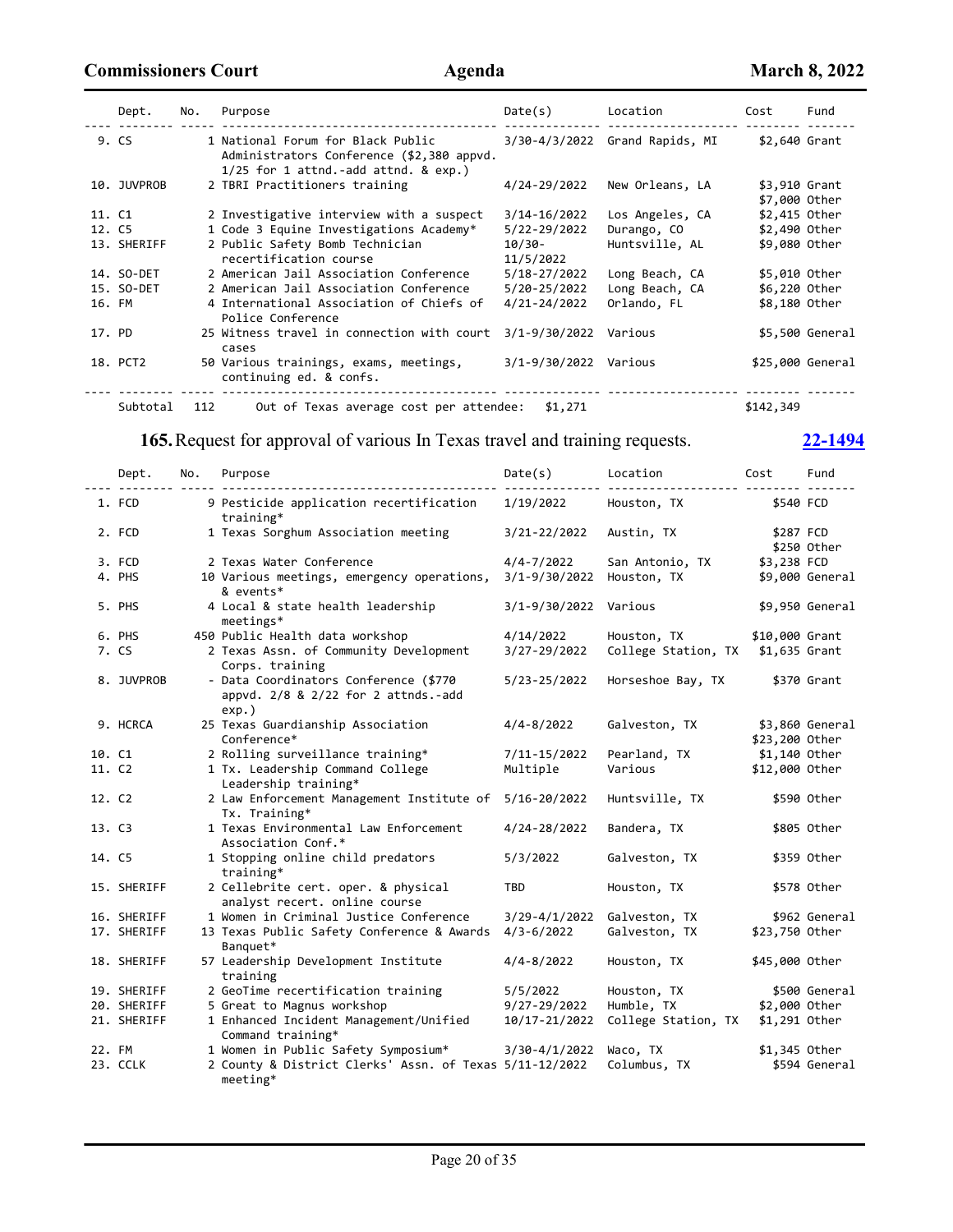|        | Dept.                              | No.   | Purpose                                                                | Date(s)               | Location        | Cost      | Fund             |
|--------|------------------------------------|-------|------------------------------------------------------------------------|-----------------------|-----------------|-----------|------------------|
|        | 24. CCLK                           |       | 4 County & District Clerks' Assn. of Texas 7/10-14/2022<br>Conference* |                       | Waco, TX        |           | \$6,570 General  |
|        | 25. DCLK                           |       | 1 Judicial Committee on Information<br>Technology meetings             | $3/1 - 9/30/2022$     | Austin, TX      |           | \$2,390 General  |
|        | 26. DCLK                           |       | 4 Region VII meeting*                                                  | 5/12/2022             | Columbus, TX    |           | \$270 General    |
| 27. CA |                                    |       | 1 University of Texas San Antonio awards<br>ceremony                   | $2/28 - 3/1/2022$     | San Antonio, TX |           | \$631 General    |
| 28. DA |                                    |       | 445 Various certifications training*                                   | $3/1 - 9/30/2022$     | Various         |           | \$50,000 General |
| 29. PD |                                    |       | 25 Witness travel in connection with court<br>cases                    | $3/1 - 9/30/2022$     | Various         |           | \$5,500 General  |
|        | 30. JAD                            |       | 1 End Violence Against Women Virtual<br>Conference                     | 4/19-21/2022          | Houston, TX     |           | \$545 General    |
|        | 31. PBCT3                          |       | 1 Texas College of Probate Judges training 3/9-11/2022                 |                       | Austin, TX      |           | \$935 General    |
|        | 32. PBCT3                          |       | 4 Texas Guardianship Association<br>Conference                         | $4/4 - 8/2022$        | Galveston, TX   |           | \$6,052 General  |
|        | 33. DCTS                           |       | 40 Court Professionals Conference                                      | $6/29 - 7/1/2022$     | San Marcos, TX  |           | \$3,000 General  |
|        | 34. AUD                            |       | 1 Governmental Accounting online course                                | <b>TBD</b>            | Houston, TX     |           | \$499 General    |
|        | 35. AUD                            |       | 4 Health Care Compliance Association<br>virtual training               | 3/28-31/2022          | Houston, TX     |           | \$3,246 General  |
|        | 36. PCT2                           |       | 50 Various trainings, exams, meetings,<br>continuing ed. & confs.*     | 3/1-9/30/2022 Various |                 |           | \$35,000 General |
|        | 37. PCT4                           |       | 75 Various applications, classes,<br>trainings, & meetings*            | 3/1-9/30/2022 Various |                 |           | \$15,000 General |
|        | Subtotal 1,250                     |       | In Texas average cost per attendee:                                    | \$226                 |                 | \$282,882 |                  |
|        | Total<br>*Travel by county vehicle | 1,362 | Average cost per attendee:                                             | \$312                 |                 | \$425,231 |                  |

**Grants**

- **166.**Request by the Flood Control District for approval to submit an application to the Texas Water Development Board for grant funds in the amount of \$10,500,000, with a required match of \$19,573,558, for the Sims Bayou Watershed - South Post Oak Stormwater Detention Basin Program. **[22-1709](http://harriscountytx.legistar.com/gateway.aspx?m=l&id=/matter.aspx?key=12253)**
- **167.**Request by the Flood Control District for approval to submit a revised grant application to the Texas Water Development Board for grant funds in the amount of \$10,445,000, with a required match of \$22,089,062, for the 2021 Greens Bayou-Lauder Stormwater Detention Basin Program. **[22-1681](http://harriscountytx.legistar.com/gateway.aspx?m=l&id=/matter.aspx?key=12225)**
- **168.**Request by Public Health Services for approval to accept from the U.S. Department of Health and Human Services renewal grant funds in the amount of \$1,139,115, with no required match, for the Ending the HIV Epidemic/A Plan for America Program. **[22-1696](http://harriscountytx.legistar.com/gateway.aspx?m=l&id=/matter.aspx?key=12240)**
- **169.**Request by Community Services for approval to accept an amendment to an agreement with the Texas General Land Office to extend the end date to March 31, 2023 for the 2016 CDBG-DR Housing Program. **[22-1713](http://harriscountytx.legistar.com/gateway.aspx?m=l&id=/matter.aspx?key=12257)**
- **170.**Request by Community Services for approval to accept an amendment to an agreement with the Texas General Land Office to extend the end date to March 31, 2023 for the 2016 CDBG-DR Non-Housing Program. **[22-1732](http://harriscountytx.legistar.com/gateway.aspx?m=l&id=/matter.aspx?key=12276)**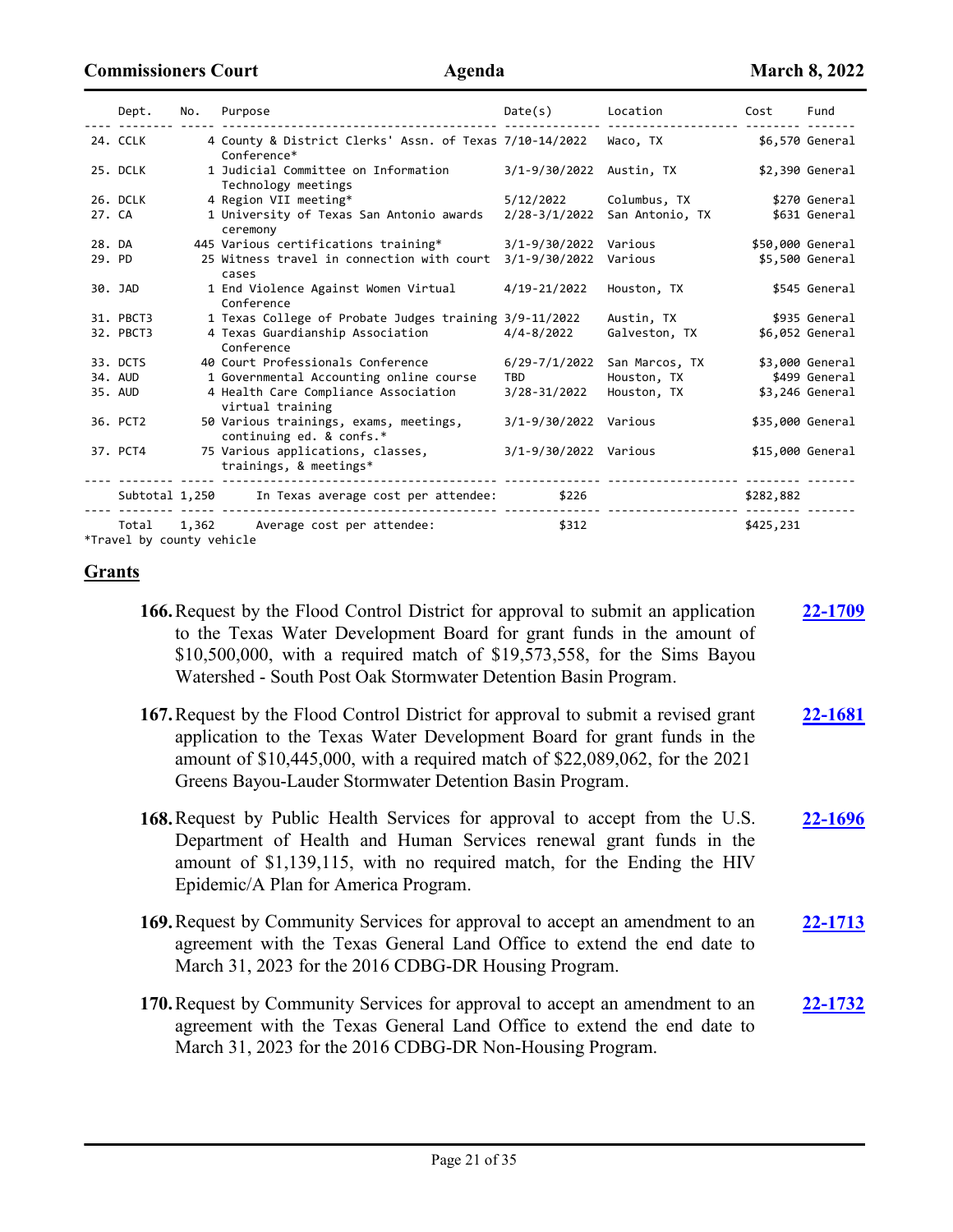| 171. Request by the County Library for approval to submit an application to the<br>Hamman Foundation for grant funds in the amount of \$15,000, with no<br>required match, to cover the cost of enrichment activities and the purchase of<br>books to be used as incentives for the 2022 Summer Reading<br>Program-Hamman Foundation.         | 22-1653        |
|-----------------------------------------------------------------------------------------------------------------------------------------------------------------------------------------------------------------------------------------------------------------------------------------------------------------------------------------------|----------------|
| 172. Request by Harris County Resources for Children and Adults for approval to<br>transfer the HAY Center Foundation Support grant lapsed funds in the<br>amount of \$27,496 to the HAY Center Transition Coaching Program (Project<br>100001000000815).                                                                                     | 22-1682        |
| 173. Request by the Constable of Precinct 4 for approval to submit an application<br>to the Texas Department of Transportation for grant funds in the amount of<br>\$50,660, with a required cash match of \$12,848, for the FY 2023 STEP<br>Comprehensive Program.                                                                           | <u>22-1654</u> |
| 174. Request by the Constable of Precinct 7 for approval to accept from the U.S.<br>Department of Justice grant funds in the amount of \$4,327, with a required<br>cash match of \$4,327, for the FY 2021 Bulletproof Vest Partnership Program.                                                                                               | 22-1655        |
| 175. Request by the Constable of Precinct 8 for approval to accept from the U.S.<br>Department of Justice grant funds in the amount of \$3,629, with a required<br>match of \$3,629, for the FY 2021 Bulletproof Vest Partnership Program.                                                                                                    | 22-1656        |
| 176. Request by the District Attorney for approval to accept an amendment to an<br>agreement with the Office of the Governor/Criminal Justice Division for<br>grant funds in the additional amount of \$317,894, with no cash match, for the<br>FY 2022 HCDAO Victim Assistance Program.                                                      | 22-1678        |
| 177. Request by the Managed Assigned Counsel for approval to accept an<br>amendment to an agreement with the Texas Indigent Defense Commission to<br>extend the limited contractual services budget in the amount of \$188,000 to<br>May 31, 2022, with no additional cash match, for the Managed Assigned<br>Counsel (Misdemeanors) Program. | 22-1775        |
| 178. Request by the County Judge for approval to terminate participation in the<br>Hazard Mitigation Grant Program (HMGP), FEMA-DR-4223-072 Public<br>Education project.                                                                                                                                                                      | 22-1780        |
| <b>Auditor</b>                                                                                                                                                                                                                                                                                                                                |                |
| 179. Request for approval of the annual summary billing of expenses for the First<br>and Fourteenth Courts of Appeals Districts, and that the County Auditor<br>furnish the respective counties with statements of their proportionate share of<br>billable expenses.                                                                         | 22-1644        |
| 180. Request for approval of Supplemental Estimates of Revenue for the Fiscal<br>Year ending February 28, 2022.                                                                                                                                                                                                                               | 22-1646        |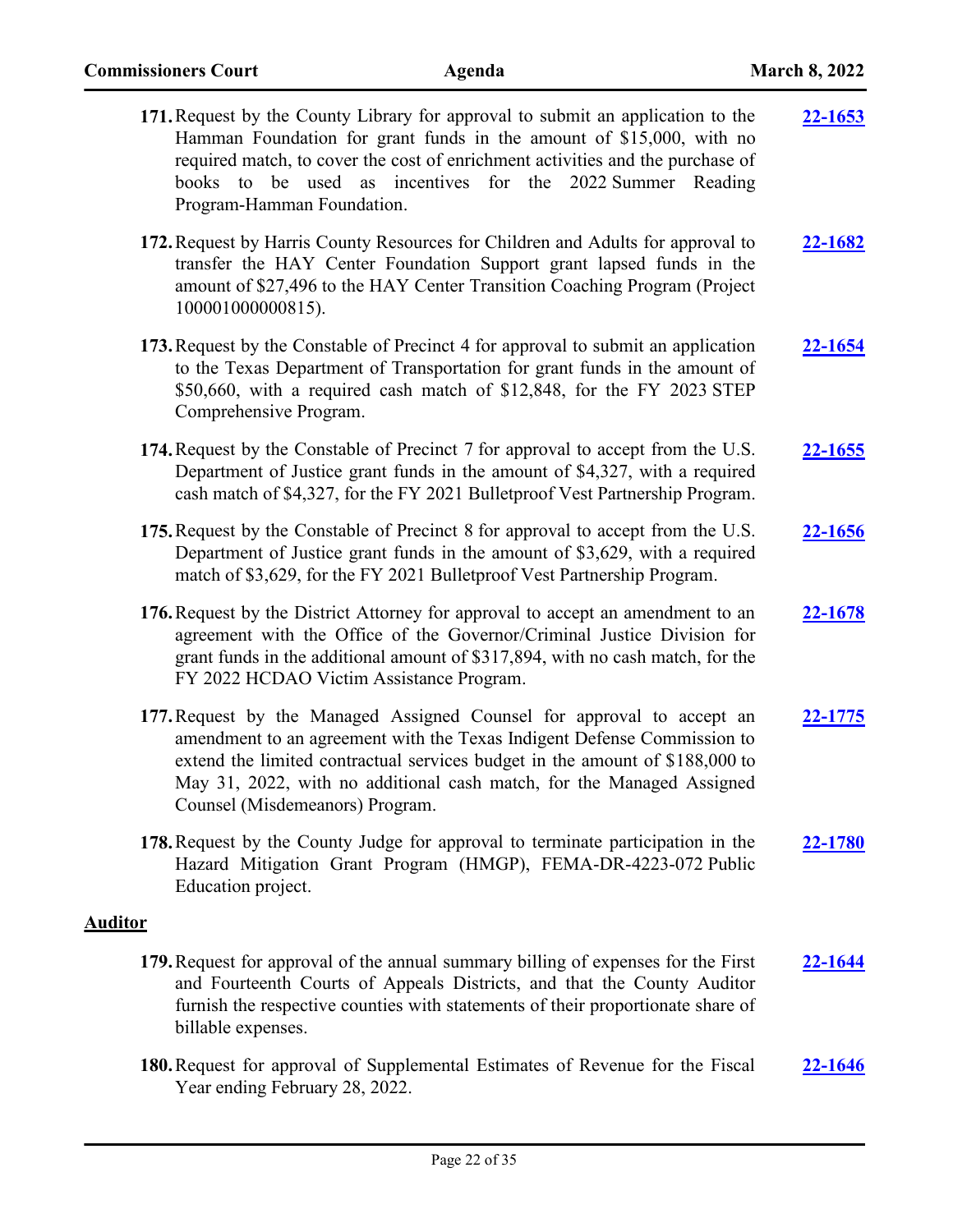| <b>Commissioners Court</b>    | Agenda                                                                                                                                                                                                                                                                                         | <b>March 8, 2022</b> |
|-------------------------------|------------------------------------------------------------------------------------------------------------------------------------------------------------------------------------------------------------------------------------------------------------------------------------------------|----------------------|
| Year (SFY) 2022.              | 181. Request for approval of Supplemental Estimates of Revenue for Short Fiscal                                                                                                                                                                                                                | 22-1647              |
|                               | 182. Request for approval of payment of Audited Claims.                                                                                                                                                                                                                                        | <u>22-1648</u>       |
| <b>Tax Assessor-Collector</b> |                                                                                                                                                                                                                                                                                                |                      |
|                               | <b>183.</b> Request for approval of reimbursement in the total amount of \$20 for losses<br>incurred for counterfeit bills during the period of August 2021.                                                                                                                                   | 22-1532              |
|                               | 184. Request for approval of quarterly assessment payments to the Harris County<br>Appraisal District for the County and Flood Control District.                                                                                                                                               | 22-1537              |
|                               | 185. Request for approval of tax refund payments.                                                                                                                                                                                                                                              | <u>22-1543</u>       |
|                               | 186. Request for approval to lease 11 parking spaces at the Congress Plaza garage<br>and approval of monthly payments in the amount of \$990 to Reef Parking for<br>the period of March 1, 2022 - September 30, 2022.                                                                          | 22-1548              |
| <b>Purchasing</b>             |                                                                                                                                                                                                                                                                                                |                      |
| to be received $(180085)$ .   | 187. Request for approval of a renewal option with AAA Asphalt Paving Inc. for<br>asphalt related work at various locations in Precinct 3 for the period of May<br>1, 2022- April 30, 2023 at a cost of $$1,500,000$ , subject to applicable bonds                                             | 22-1478              |
| (210051).                     | 188. Request for approval of a renewal option with Cypress Lawn & Turf<br>Equipment Inc. for repair parts, labor and related items for Hustler turf<br>equipment in Precinct 3 through February 28, 2023 at a cost of \$36,386                                                                 | 22-1490              |
|                               | 189. Request for approval of a renewal option with Liberty Tire Recycling, LLC<br>for sale of surplus tires and disposal of scrap tires for Harris County and the<br>Flood Control District for the period of April 1, 2022 - March 31, 2023, with<br>revenue at a cost of \$118,338 (210050). | 22-1492              |
| (170294).                     | 190. Request for approval of a renewal option with Houston Auto Auction, Inc.<br>for auctioning services and related items for Harris County for the period of<br>March 27, 2022 - March 26, 2023 with revenue at a cost of \$180,559                                                          | <u>22-1499</u>       |
|                               | 191. Request for approval of a renewal option with Arnold Oil Company of Austin<br>LP for aftermarket automotive parts and related items for Harris County for<br>the period of April 1, 2022 - March 31, 2023 at a cost of \$56,973 (200376).                                                 | <u>22-1501</u>       |
| \$209,221 (180022).           | 192. Request for approval of a renewal option with Questmark Information<br>Management Inc. for assorted mailing services for the pick-up, processing<br>and delivery of mail for Harris County through February 28, 2023 at a cost of                                                         | 22-1516              |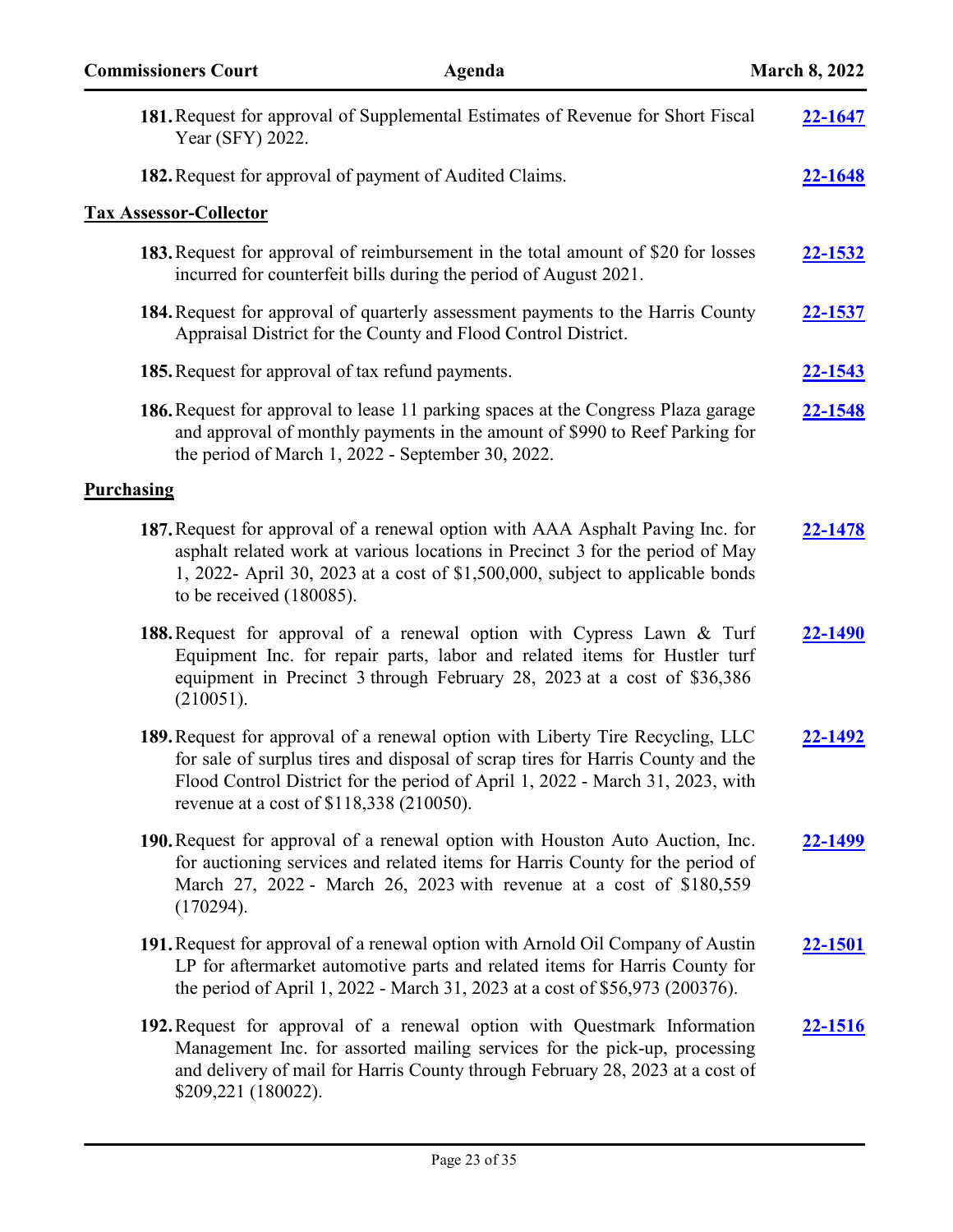| 193. Request for approval of a renewal option with Seril Inc. DBA Houston<br>Grotech for mowing and maintenance services at various parks in Precinct 1<br>for the period of June 1, 2022 - May 31, 2023 at a cost of \$523,812, subject<br>to applicable bonds to be received (200077).                                                                                                   | 22-1517        |
|--------------------------------------------------------------------------------------------------------------------------------------------------------------------------------------------------------------------------------------------------------------------------------------------------------------------------------------------------------------------------------------------|----------------|
| 194. Request for approval of a renewal option with Tetra Tech, Inc. (Primary) and<br>Thompson Engineering (Secondary) for debris monitoring services for Harris<br>County for the period of March 30, 2022 - March 29, 2023 at a cost of<br>\$13,178,461 (200123).                                                                                                                         | <b>22-1535</b> |
| 195. Request for approval of a renewal option with The Montrose Center for Ryan<br>White Program Part A services - substance abuse treatment program for<br>eligible HIV/AIDS infected individuals residing within the Houston Eligible<br>Metropolitan Area (EMA) for Public Health Services/Ryan White Grant<br>Administration through February 28, 2023 at a cost of \$45,677 (200360). | <u>22-1605</u> |
| 196. Request for approval of a renewal option with Complete Concrete Inc. for<br>drainage sediment removal and disposal (Countywide) for the Flood Control<br>District for the period of June 1, 2022 - May 31, 2023 at a cost of \$982,704,<br>subject to applicable bonds to be received (200069, Project ID<br>#Z100-00-00-X314).                                                       | 22-1536        |
| 197. Request for approval of a renewal option with The Montrose Center for<br>emergency financial assistance program through Ryan White Program Part A<br>and Minority AIDS Initiative Services for Public Health Services/Ryan White<br>Grant Administration through February 28, 2023 at a cost of \$240,000<br>(200361).                                                                | 22-1620        |
| 198. Request for approval of a renewal option with Contractor's Source, Inc. for<br>geogrid, geotextile, and erosion control material for Precinct 3 for the period<br>of March 22, 2022 - March 21, 2023 at a cost of \$20,000 (180004).                                                                                                                                                  | 22-1751        |
| 199. Request for approval of an interlocal renewal option with Metropolitan<br>Transit Authority of Harris County for METRO RideSponsor Q® Fare Cards<br>through February 28, 2023 at a cost of \$792,000.                                                                                                                                                                                 | 22-1773        |
| 200. Request for approval of a State of Texas Department of Information<br>Resources (DIR) Cooperative Contract renewal option with Carahsoft<br>Technology Corporation for county-wide eSignature products and services<br>for Harris County through January 26, 2023 at a cost of \$736,843.                                                                                             | 22-1609        |
| 201. Request for approval of an award on the basis of only bid to WadeCon, LLC<br>in the amount of \$1,791,970 for drainage improvements in the Westgate<br>Subdivision in Precinct 3, subject to applicable bonds to be received<br>(210423).                                                                                                                                             | 22-1479        |
| 202. Request for approval of an award on the basis of only bid to G T Distributors,<br>Inc. in the amount of \$117,260 for tactical single launchers and accessories<br>for the Sheriff's Office (220007).                                                                                                                                                                                 | <b>22-1480</b> |

Page 24 of 35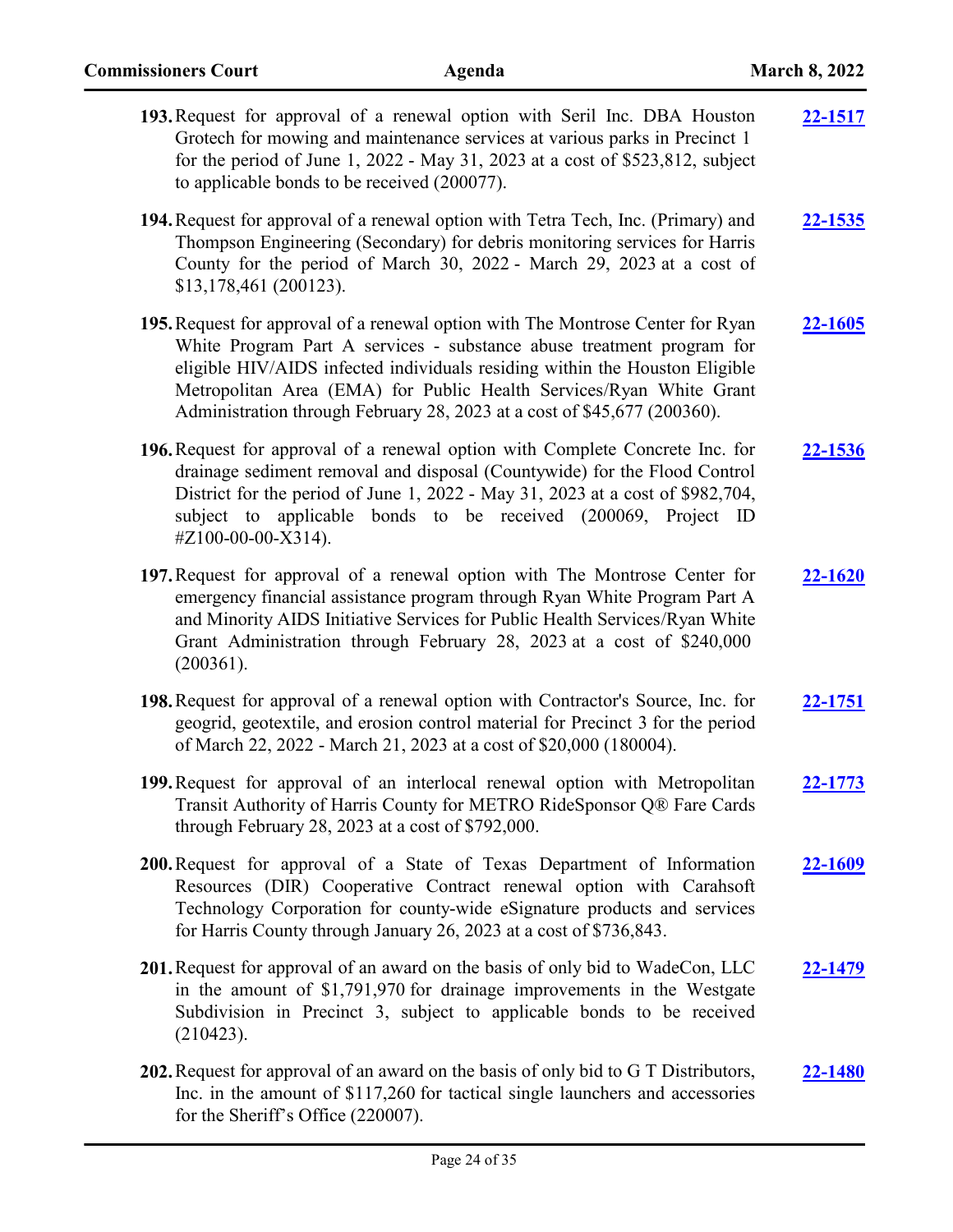| 203. Request for approval of awards on the basis of lowest bid by line item to<br>Uncharted Territory LLC in the amount of \$24,000; CPLC Texas, Inc.,<br>\$31,099; and edOpp Solutions LLC, \$44,250 for training and certification<br>preparation for workforce development for Precinct 2 for the period of March<br>8, 2022 - February 28, 2023, with four (4) one-year renewal options, and that<br>the court grant a waiver of technicality for edOpp which owed county taxes<br>when the bids were received, and is now current on taxes (210419). | 22-1486        |
|-----------------------------------------------------------------------------------------------------------------------------------------------------------------------------------------------------------------------------------------------------------------------------------------------------------------------------------------------------------------------------------------------------------------------------------------------------------------------------------------------------------------------------------------------------------|----------------|
| 204. Request for approval of an award on the basis of low bid to DVL Enterprises,<br>LLC in the amount of \$575,672 for improvements to the sidewalk and bike<br>lanes along El Camino Street and El Rio Street in Precinct 1, subject to<br>applicable bonds to be received (220001).                                                                                                                                                                                                                                                                    | 22-1483        |
| 205. Request for approval of an award on the basis of lowest complete bid<br>meeting specifications to Texas Dewatering, LLC in the amount of<br>\$1,479,626 for excavation of the Riggs stormwater detention basin for the<br>Flood Control District, subject to applicable bonds to be received (210441).                                                                                                                                                                                                                                               | 22-1527        |
| 206. Request for approval of an award on the basis of lowest priced proposal<br>meeting requirements and that the County Judge execute an agreement with<br>CHESS Mobile Health, Inc. dba CHESS Health for addiction recovery<br>support and management software for Public Health Services for the period<br>of March 8, 2022- March 7, 2023, with four (4) one-year renewal options<br>(210148).                                                                                                                                                        | 22-1551        |
| 207. Request for approval of an award on the basis of best bid with multiple<br>vendors in the total amount of \$33,000,000 for temporary staffing for Harris<br>County for the period of March 8, 2022 - February 28, 2023, with four (4)<br>one-year renewal options (210389).                                                                                                                                                                                                                                                                          | <b>22-1552</b> |
| 208. Request for approval of an award on the basis of only bid to KFT Fire<br>Trainer, LLC in the amount of \$487,750 for a mobile hazmat trailer for the<br>Fire Marshal's Office (220021).                                                                                                                                                                                                                                                                                                                                                              | <b>22-1560</b> |
| 209. Request for approval of an award on the basis of best proposal meeting<br>requirements and that the County Judge execute an agreement with<br>IntelliTime Systems Corporation for time and attendance software solution<br>for the Sheriff's Office for a one (1) year initial term, with four (4) one-year<br>renewal options (200230).                                                                                                                                                                                                             | 22-1562        |
| 210. Request for approval of an award on the basis of best proposal meeting<br>requirements and that the County Judge execute an agreement with Stuart<br>Consulting Group, Inc. for disaster recovery program management for the<br>Flood Control District for the period of March 8, 2022 - March 7, 2023, with<br>four $(4)$ one-year renewal options $(210227)$ .                                                                                                                                                                                     | <u>22-1566</u> |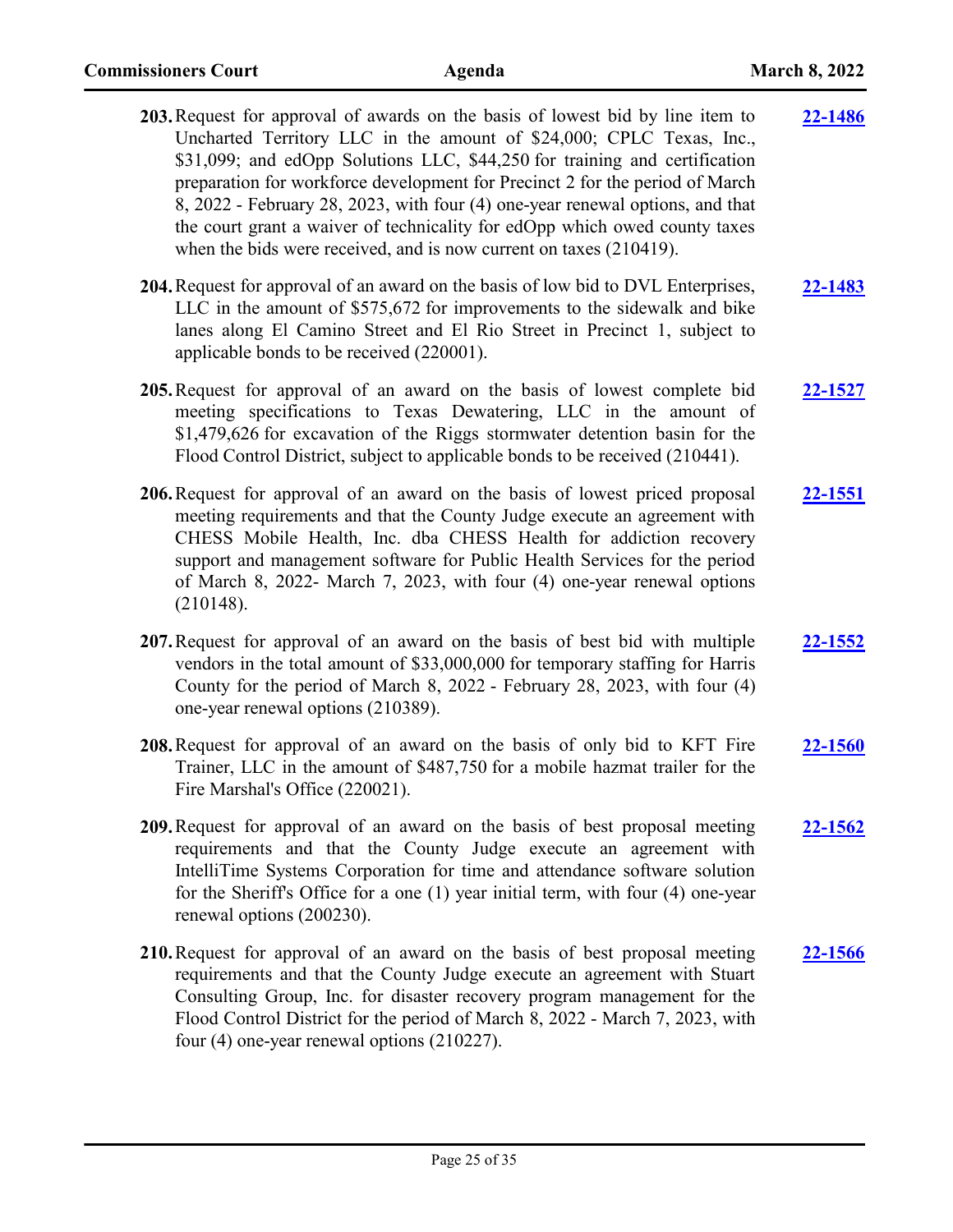| 211. Request for approval of an award on the basis of lowest most complete bid to<br>Herc Rentals Inc. in the amount of \$928,757 for supplemental rental of<br>commercial, industrial and construction equipment and related items for<br>Harris County for the period of March 8, 2022 - January 31, 2023, with four<br>one-year renewal options, with certain items not being awarded (220016).                                                                                                                                                                                                       | 22-1569 |
|----------------------------------------------------------------------------------------------------------------------------------------------------------------------------------------------------------------------------------------------------------------------------------------------------------------------------------------------------------------------------------------------------------------------------------------------------------------------------------------------------------------------------------------------------------------------------------------------------------|---------|
| 212. Request for approval of an award on the basis of low bid to Teamwork<br>Construction Services, Inc. in the amount of \$362,525 for construction of a<br>sidewalk at Summerwood Community (Phase 2) along West Lake Houston<br>Parkway from Woodson Park Drive to Coopers Hawk Drive in Precinct 1,<br>subject to applicable bonds to be received (220018, UPIN 20101MF1HS01).                                                                                                                                                                                                                       | 22-1635 |
| 213. Request for approval of an award on the basis of low bid to Triple B<br>Services, LLP in the amount of \$1,799,666 for road improvements at<br>Greenhouse Road Segment 6 from Cypress North Houston Road to Cypress<br>Creek Bridge in Precinct 3, subject to applicable bonds to be received<br>(210436).                                                                                                                                                                                                                                                                                          | 22-1690 |
| 214. Request for approval of an award on the basis of only bid to SiteOne<br>Landscape Supply in the amount of \$23,450 for irrigation parts and related<br>items for Harris County for the period of March 8, 2022 - February 28, 2023,<br>with four (4) one-year renewal options, with certain items not being awarded<br>(210446).                                                                                                                                                                                                                                                                    | 22-1771 |
| 215. Request for approval on the basis of best overall evaluation and authorize<br>negotiations with CDM Smith Inc.; CONSOR Engineers, LLC; IDCUS Inc.;<br>VERSA Infrastructure; HDR Engineering Inc.; HR Green, Inc.; Stuart<br>Consulting Group Inc.; and BGE, Inc. for professional engineering services<br>for construction management and construction material testing for the Flood<br>Control District, and the county, at its sole discretion, may discontinue<br>negotiations and proceed to negotiate with the next ranking vendors if unable<br>to agree to an executable contract (210185). | 22-1618 |
| 216. Request for approval of a Houston-Galveston Area Council (H-GAC)<br>Cooperative Purchasing Program purchase on the basis of only quote from<br>Associated Supply Company Inc. in the amount of \$485,353 for a truck<br>mounted excavator for Precinct 3.                                                                                                                                                                                                                                                                                                                                           | 22-1489 |
| 217. Request for approval of a State of Texas Department of Information<br>Resources (DIR) Cooperative Contract purchase on the basis of low quote<br>from Optiv Security, Inc. in the amount of \$80,256 for maintenance, support,<br>and subscription of Network Security appliances for the County Public<br>Library for the period of March 10, 2022 - March 9, 2023.                                                                                                                                                                                                                                | 22-1614 |
| 218. Request for approval of a project scheduled for advertisement and consent for<br>Request for Proposal for review of jail operations for Harris County<br>(220067).                                                                                                                                                                                                                                                                                                                                                                                                                                  | 22-1485 |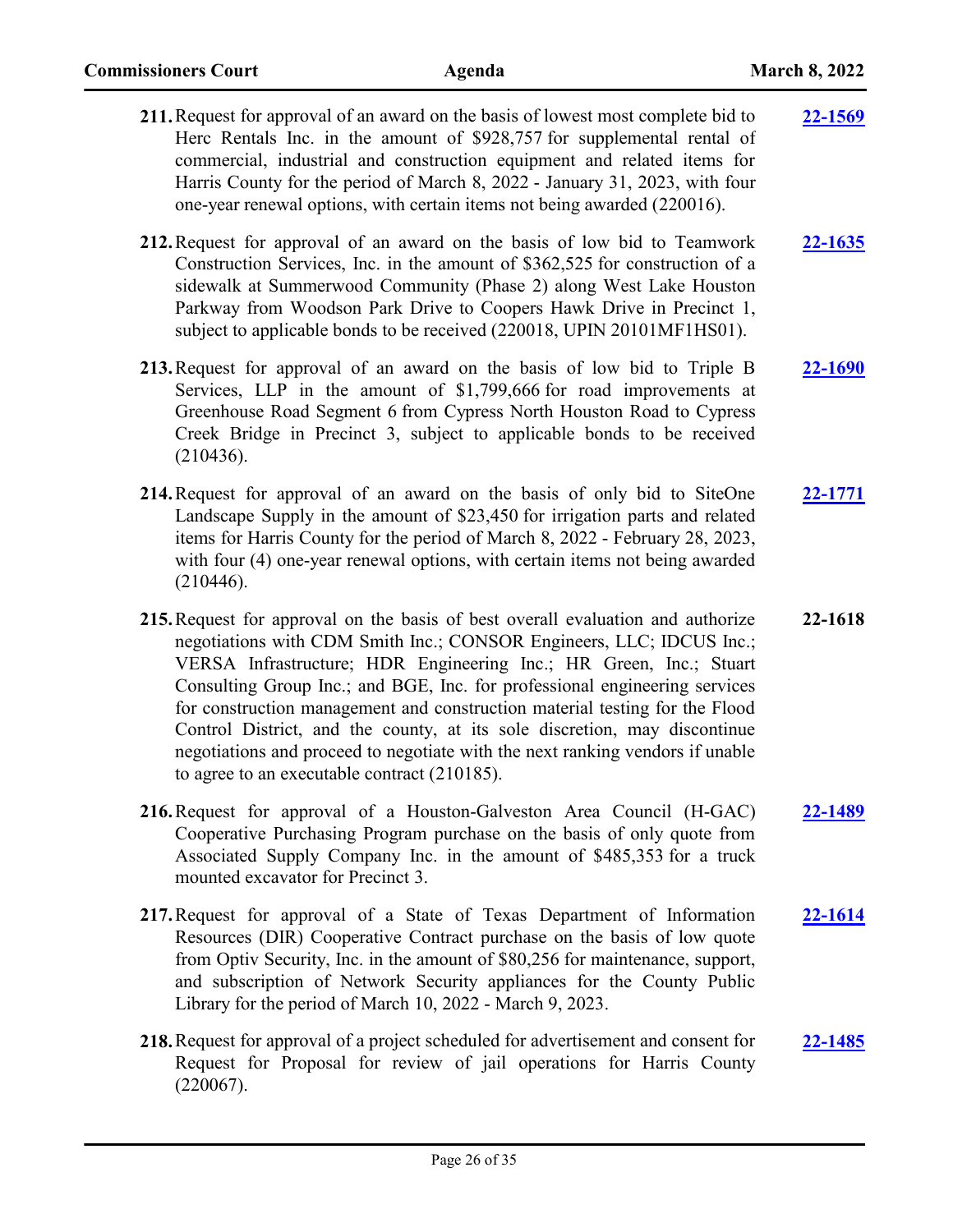| 219. Request for approval of a project scheduled for advertisement and consent for<br>Request for Proposal for Supplemental II Data Center co-location and<br>network services for the Toll Road Authority (220068).                                                            | 22-1487        |
|---------------------------------------------------------------------------------------------------------------------------------------------------------------------------------------------------------------------------------------------------------------------------------|----------------|
| 220. Request for approval of a project scheduled for advertisement for elevator<br>modernization at 406 Caroline Street for Facilities & Property Maintenance<br>(220038).                                                                                                      | <u>22-1491</u> |
| 221. Request for approval of a project scheduled for advertisement and consent for<br>Request for Proposal for design and implementation of the audio/visual<br>system for the Sheriff's Office Emergency Call Center (220078).                                                 | 22-1496        |
| 222. Request for approval of a project scheduled for advertisement and consent for<br>Request for Proposal for Community Flood Resilience Task Force (CFRTF)<br>facilitator and communication services for the Flood Control District<br>(220058).                              | <u>22-1497</u> |
| 223. Request for approval of a project scheduled for advertisement for<br>professional engineering services for design and evaluation of on-site sewage<br>facilities for the Community Services Department (220048).                                                           | 22-1513        |
| 224. Request for approval of a project scheduled for advertisement for<br>construction of additional parking spaces for Harris County Resources for<br>Children and Adults located at 6300 Chimney Rock for the Office of the<br>County Engineer (220073).                      | 22-1515        |
| 225. Request for approval of a project scheduled for advertisement for<br>professional engineering and consulting services for feasibility and design of<br>Westfield Estates wastewater for the Office of the County Engineer (220069).                                        | 22-1622        |
| 226. Request for approval of a project scheduled for advertisement and consent for<br>Request for Proposal for a dispatching application system and related items<br>for the Community Services Department (220072).                                                            | 22-1781        |
| 227. Request for approval to reject the bids received for ammunition and related<br>items for Harris County, and that the project be readvertised at a later date<br>with revised specifications (210437).                                                                      | 22-1488        |
| 228. Request for approval to reject the bid received for equipment, repair parts,<br>warranty work and/or service on New Holland tractors and related items for<br>Harris County, and that the project be readvertised at a later date with revised<br>specifications (220014). | 22-1512        |
| 229. Request for approval to reject the bids received for asphalt overlay for<br>various roadways (Package 2021-4) in Precinct 3, and that the project be<br>readvertised at a later date with revised specifications due to redistricting<br>(210432).                         | 22-1526        |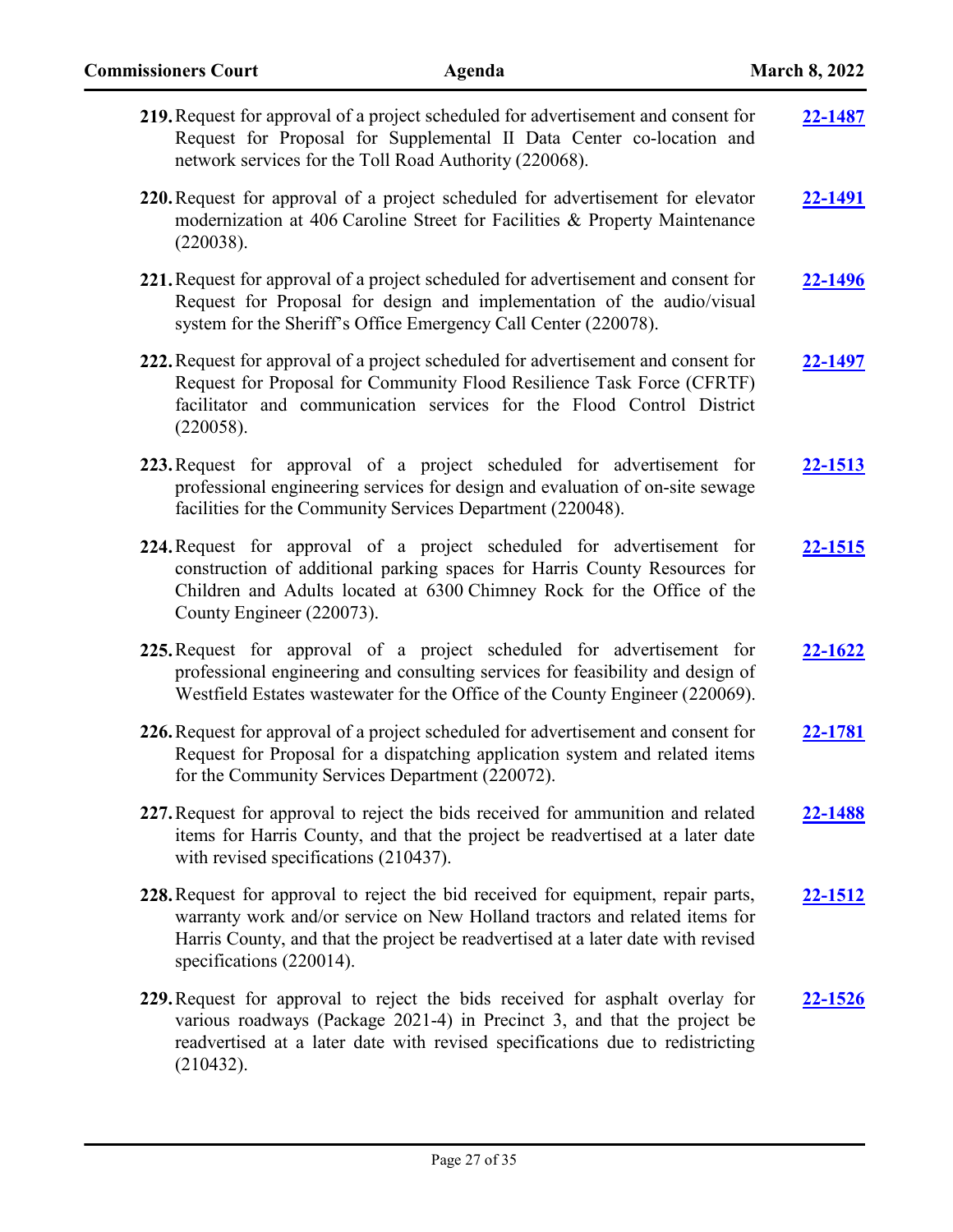| 230. Request for approval to terminate a contract with GMJ Paving Co. for asphalt | 22-1697 |
|-----------------------------------------------------------------------------------|---------|
| overlay for various roadways (Package 2021-3) in Precinct 3 effective April       |         |
| 4, 2022 (210308).                                                                 |         |
|                                                                                   |         |

**231.**Request that the County Judge execute an agreement with IDEMIA Identity & Security USA LLC in the amount of \$2,945,249 for an automated fingerprint identification system for Harris County for the period of March 8, 2022 - January 7, 2024, with four (4) one-year renewal options, in connection with an award approved by Commissioners Court on November 30, 2021 (210072). **[22-1606](http://harriscountytx.legistar.com/gateway.aspx?m=l&id=/matter.aspx?key=12150)**

- **232.**Request that the County Judge execute an amendment to an agreement with HNTB Corporation in the additional amount of \$7,300,000 to continue to fund project management and design services for the development and implementation of projects for Harris County for the period of May 14, 2021- May 13, 2022 (180311). **[22-1533](http://harriscountytx.legistar.com/gateway.aspx?m=l&id=/matter.aspx?key=12077)**
- **233.**Request that the County Judge execute an amendment to an agreement with Ward, Getz & Associates, PLLC in the additional amount of \$640,000 for the Bernadine Subdivision Drainage Harvey CDBG-DR project for design services for the development and implementation of various Hurricane Harvey Recovery drainage infrastructure improvement projects for the period of July 30, 2021 - July 29, 2022 (180388). **[22-1607](http://harriscountytx.legistar.com/gateway.aspx?m=l&id=/matter.aspx?key=12151)**
- **234.**Request that the County Judge execute an amendment to an agreement with HDR Engineering, Inc. in the additional amount of \$310,000 for additional scope needed for the High Meadows Subdivision Drainage Harvey CDBG-DR project for design services for the development and implementation of various Hurricane Harvey recovery drainage infrastructure improvement projects for the period of July 30, 2021 - July 29, 2022 (180388). **[22-1610](http://harriscountytx.legistar.com/gateway.aspx?m=l&id=/matter.aspx?key=12154)**
- **235.**Request that the County Judge execute an interlocal amendment with Harris County Hospital District dba Harris Health System with revenue in the amount of \$123,944 for mental healthcare transportation services through September 30, 2022. **[22-1776](http://harriscountytx.legistar.com/gateway.aspx?m=l&id=/matter.aspx?key=12320)**
- **236.**Request for approval of a personal services exemption from the competitive bid requirements and that the County Judge execute an agreement with Federal Hall Policy Advisors, LLC in the amount of \$163,125 for grant liaison services for the Sheriff's Office for the period of March 8, 2022 - March 7, 2023, with four (4) one-year renewal options. **[22-1481](http://harriscountytx.legistar.com/gateway.aspx?m=l&id=/matter.aspx?key=12025)**
- **237.**Request for approval of a sole source exemption from the competitive bid requirements with AutoMon, LLC in the amount of \$212,776 for software licensing, warranty and/or maintenance and support for CaseLoad Explorer and CE Connect Manufactured by AutoMon, LLC for the Domestic Relations Office for the period of March 8, 2022 - February 28, 2023. **[22-1534](http://harriscountytx.legistar.com/gateway.aspx?m=l&id=/matter.aspx?key=12078)**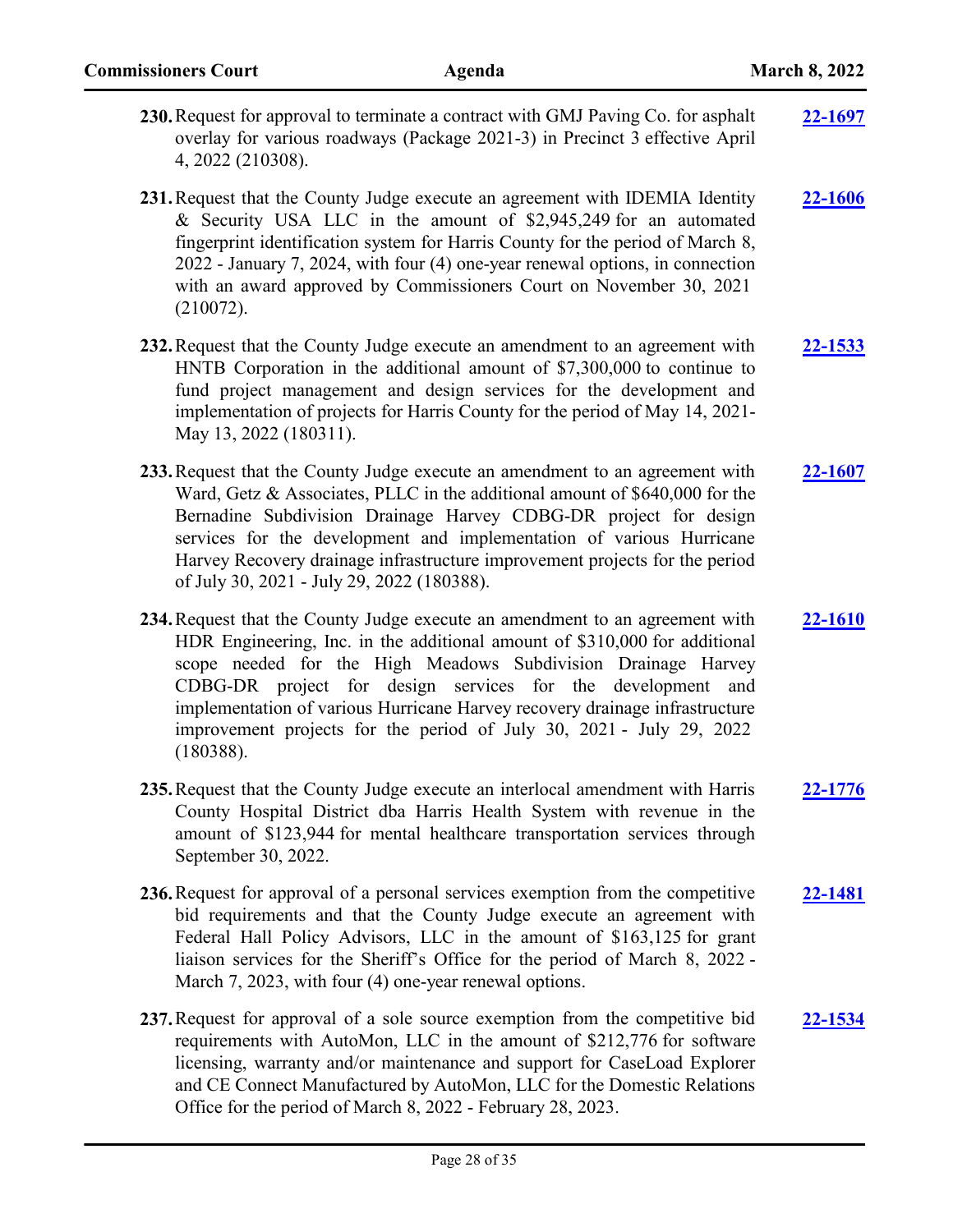| 238. Request for approval of the Federal Procurement Policy Manual for Harris<br>County.                                                                                                                                                                                                                                                                                                                                                                                  | 22-1546 |
|---------------------------------------------------------------------------------------------------------------------------------------------------------------------------------------------------------------------------------------------------------------------------------------------------------------------------------------------------------------------------------------------------------------------------------------------------------------------------|---------|
| 239. Request for approval to transfer items, advertisement, sale, disposal of items<br>of no value and release of titles and/or documentation for the period of<br>February 8, 2022 - February 23, 2022.                                                                                                                                                                                                                                                                  | 22-1511 |
| <b>County Judge</b>                                                                                                                                                                                                                                                                                                                                                                                                                                                       |         |
| <b>Commissioner, Precinct 1</b>                                                                                                                                                                                                                                                                                                                                                                                                                                           |         |
| 240. Request for approval of an agreement with the Houston Food Bank (HFB) to<br>distribute food through the federal Commodity Supplemental Food Program<br>using various Precinct 1 sites.                                                                                                                                                                                                                                                                               | 22-1700 |
| 241. Request for approval of a Memorandum of Understanding with the Harris<br>County Department of Education (HCDE) to allow Precinct 1 to certify<br>certain funds for HCDE to draw down federal matching funds in partnership<br>with the Texas Workforce Commission through the Child Care and<br>Development Fund for the provision of allowable childcare services or<br>activities in the Gulf Coast Workforce Board area effective April<br>21-September 30, 2022. | 22-1701 |
| <b>Commissioner, Precinct 2</b>                                                                                                                                                                                                                                                                                                                                                                                                                                           |         |
| 242. Request that the Office of County Administration and Office of Management<br>and Budget determine the feasibility of establishing an aggregator for the<br>purpose of procuring energy, and report findings and next steps back to<br>Commissioners Court.                                                                                                                                                                                                           | 22-1767 |
| 243. Request for approval of the list of auction items for the Sacred Heart Catholic<br>Church Spring Gala to be held at the Jim and JoAnn Fonteno Family Park.                                                                                                                                                                                                                                                                                                           | 22-1763 |
| 244. Request for approval to accept a donation of 1,000 stuffed teddy bears from<br>the Edna James Foundation.                                                                                                                                                                                                                                                                                                                                                            | 22-1764 |
| 245. Request for approval to transfer one position to the Commissioner of Precinct<br>3 effective March 12, 2022, to meet staffing requirements due to the<br>transitions after redistricting.                                                                                                                                                                                                                                                                            | 22-1765 |
| 246. Request for approval to reclassify one position effective March 12, 2022, to<br>meet staffing requirements.                                                                                                                                                                                                                                                                                                                                                          | 22-1766 |
| <b>Commissioner, Precinct 3</b>                                                                                                                                                                                                                                                                                                                                                                                                                                           |         |
| 247. Request for discussion with the County Attorney concerning the allocation of<br>Community Development Block Grant Disaster Recovery or Mitigation<br>(CDBG-MIT) funds by the State of Texas General Land Office (GLO) and<br>the United States Department of Housing and Urban Development (HUD).                                                                                                                                                                    | 22-1723 |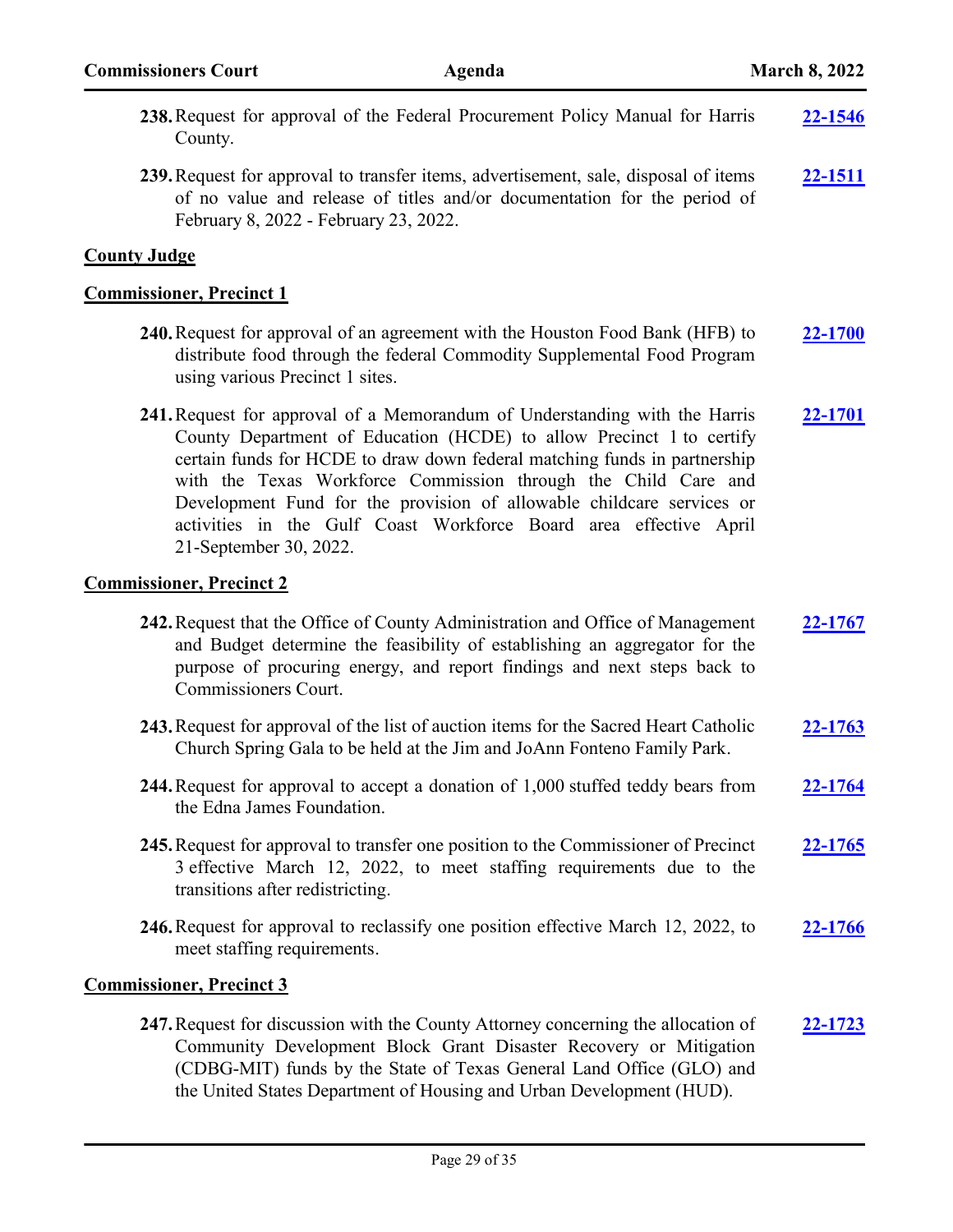| <b>Commissioners Court</b>                        | Agenda                                                                                                                                                                                                                                                                                                   | <b>March 8, 2022</b> |
|---------------------------------------------------|----------------------------------------------------------------------------------------------------------------------------------------------------------------------------------------------------------------------------------------------------------------------------------------------------------|----------------------|
| North Houston Highway Improvement Project.        | 248. Request for discussion with the County Attorney for an update on TxDOT's                                                                                                                                                                                                                            | 22-1724              |
|                                                   | 249. Request that the County Judge execute an Adopt a County Road agreement<br>with Dr. Myeshi Briley Philanthropist Project for cleanup along the roadsides<br>of Gosling Road beginning at Harvest Gables Drive and ending at W.<br>Rayford Road for the term of April 1, 2022 through March 31, 2024. | 22-1725              |
| the term of April 1, 2022 through March 31, 2024. | 250. Request that the County Judge execute an Adopt a County Road agreement<br>with Dr. Myeshi Briley Philanthropist Project for cleanup along the roadsides<br>of Rhodes Road beginning at Kuykendahl Road and ending at FM 2920 for                                                                    | 22-1726              |
|                                                   | 251. Request that the County Judge execute an Adopt a County Road agreement<br>with Cy-Fair High School Air Force Junior ROTC for cleanup along the<br>roadsides of Matske Road beginning at Highway 290 and ending at Cypress<br>North Houston for the term of March 14, 2022 through March 13, 2024.   | 22-1727              |
| 2022 related to redistricting.                    | 252. Request for approval to transfer 58 positions and employees to the<br>Commissioner of Precinct 4 effective March 12, 2022 and the positions and<br>employees previously transmitted to Commissioners Court on February 22,                                                                          | <u>22-1728</u>       |
| <b>Commissioner, Precinct 4</b>                   |                                                                                                                                                                                                                                                                                                          |                      |
| Park.                                             | 253. Request for approval for Tunnel To Towers Foundation, a 501 $(c)(3)$ charity,<br>to hold a 5K Run/Walk event on Saturday, May 21, 2022, at Spring Creek                                                                                                                                             | 22-1691              |
| <b>Transmittals</b>                               |                                                                                                                                                                                                                                                                                                          |                      |
|                                                   | 254. Transmittal by the Office of Management and Budget of investment<br>transactions and maturities for the period of February 10-23, 2022.                                                                                                                                                             | 22-1761              |
| 2.                                                | 255. Transmittal by the Office of the County Engineer of a substantial completion<br>certificate with Bear Services, LP., for improvements in connection with<br>Sidewalk - John F. Kennedy Blvd. - 2020, UPIN 21102MF1SX01, Precinct                                                                    | <u>22-1505</u>       |
|                                                   | 256. Transmittal by the Office of the County Engineer of a substantial completion<br>certificate with Texas Materials Group, Inc., for improvements in connection<br>with Asphalt Package 2020-2, UPIN 21103N3045-30001, Precinct 3.                                                                     | 22-1506              |
| 2018, UPIN 19104MF0YK01, Precinct 4.              | 257. Transmittal by the Office of the County Engineer of a substantial completion<br>certificate with Southwest Signal Supply, Inc., for improvements in<br>connection with Traffic Signal - Cypress Station Drive at Hollow Tree Lane -                                                                 | <u>22-1507</u>       |
|                                                   | 258. Transmittal by the Office of the County Engineer of Notices of Road and<br>Bridge Log Changes to be Reflected in the Harris County Road Log.                                                                                                                                                        | <u>22-1626</u>       |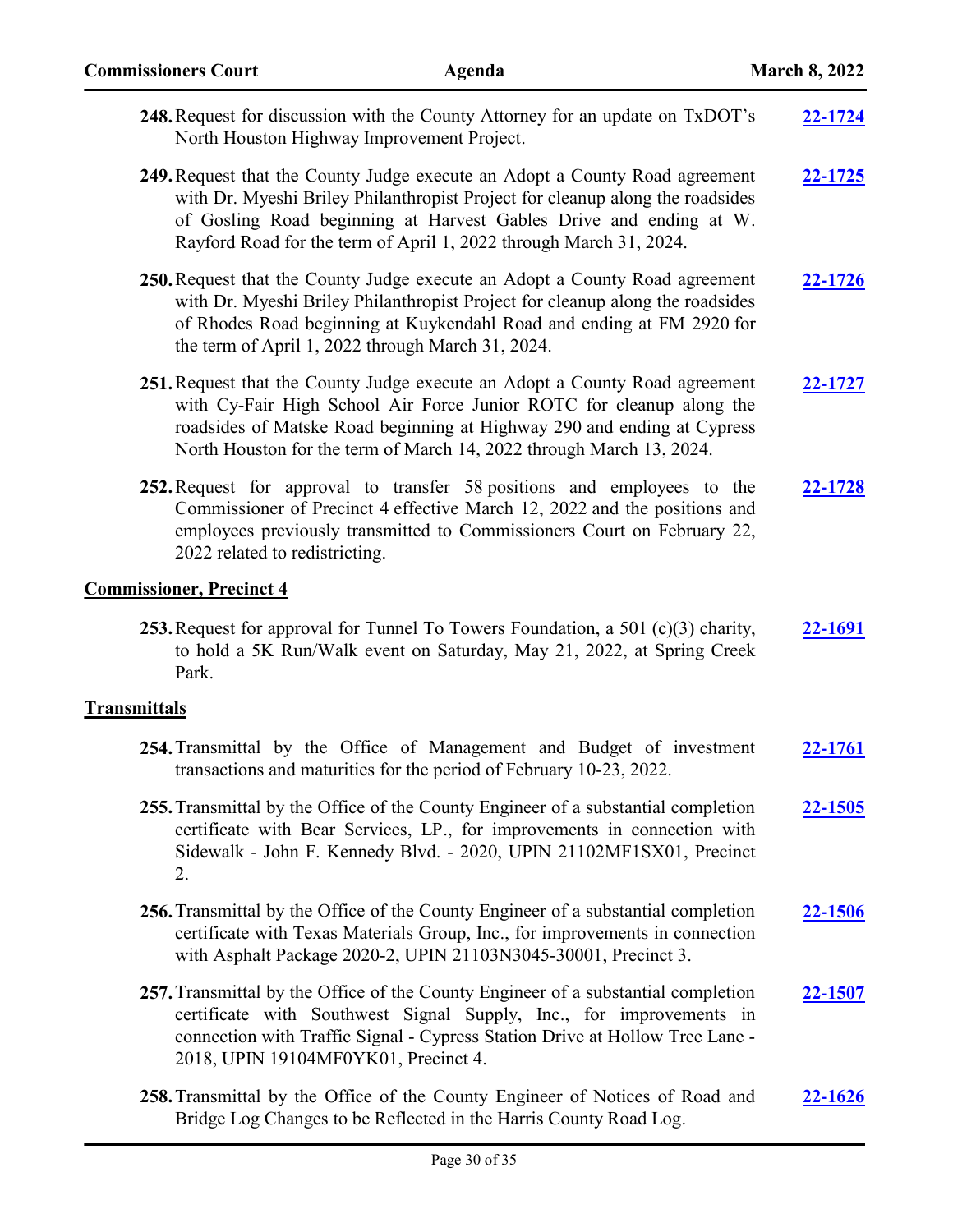| 259. Transmittal by the Flood Control District of a substantial completion<br>certificate with Lecon, Inc., for the Katy Hockley Mitigation Bank Wetlands<br>Construction. (Cypress Creek Watershed, Bond ID F-24, Project ID<br>K700-01-00-Y002, Job No. 20/0208, Precinct 3).            | 22-1564        |
|--------------------------------------------------------------------------------------------------------------------------------------------------------------------------------------------------------------------------------------------------------------------------------------------|----------------|
| 260. Transmittal by the Flood Control District of a substantial completion<br>certificate with Serco Construction Group, Ltd., for the Lauder Stormwater<br>Detention Basin - Phase I. (Greens Bayou Watershed, Bond ID C-34, Project<br>ID P500-06-00-E005, Job No. 20/0065, Precinct 2). | 22-1565        |
| 261. Transmittal by the Department of Economic Equity and Opportunity of<br>termination of the Tax Abatement Agreement for the TK Hydroprocessing<br>Catalyst Project and Alumina Project to be located in the Haldor Topsoe<br>Reinvestment Zone in Precinct 2.                           | 22-1573        |
| 262. Transmittal by the Constable of Precinct 1 of the racial profiling report for<br>traffic citations submitted to the Texas Commission on Law Enforcement as<br>required by the Texas Code of Criminal Procedure.                                                                       | <b>22-1545</b> |
| 263. Transmittal by the Constable of Precinct 2 of the racial profiling report for<br>traffic citations submitted to the Texas Commission on Law Enforcement as<br>required by the Texas Code of Criminal Procedure.                                                                       | 22-1613        |
| 264. Transmittal by the Constable of Precinct 4 of the Racial Profiling Report for<br>traffic citations submitted to the Texas Commission on Law Enforcement as<br>required by the Texas Code of Criminal Procedure, Article 2.13(c).                                                      | 22-1563        |
| 265. Transmittal by the Constable of Precinct 6 of the race and ethnicity citation<br>reports submitted to the Texas Commission on Law Enforcement as required<br>by the Texas Code of Criminal Procedure.                                                                                 | 22-1639        |
| 266. Transmittal by the Constable of Precinct 8 of the racial profiling report for<br>traffic citations submitted to the Texas Commission on Law Enforcement as<br>required by the Texas Code of Criminal Procedure.                                                                       | 22-1567        |
| 267. Transmittal by the County Clerk of the minutes for the August 9, 2021<br>special meeting of the Harris County Commissioners Court.                                                                                                                                                    | <u>22-1611</u> |
| 268. Transmittal by the County Clerk of the minutes for the August 10, 2021<br>regular meeting of the Harris County Commissioners Court.                                                                                                                                                   | 22-1615        |
| 269. Transmittal by the County Clerk of the minutes for the August 24, 2021<br>regular meeting of the Harris County Commissioners Court.                                                                                                                                                   | <u>22-1616</u> |
| 270. Transmittal by the County Clerk of the minutes for the August 31, 2021<br>special meeting of the Harris County Commissioners Court.                                                                                                                                                   | <u>22-1617</u> |
| 271. Transmittal by the County Clerk of the minutes for the September 14, 2021<br>regular meeting of the Harris County Commissioners Court.                                                                                                                                                | <u>22-1619</u> |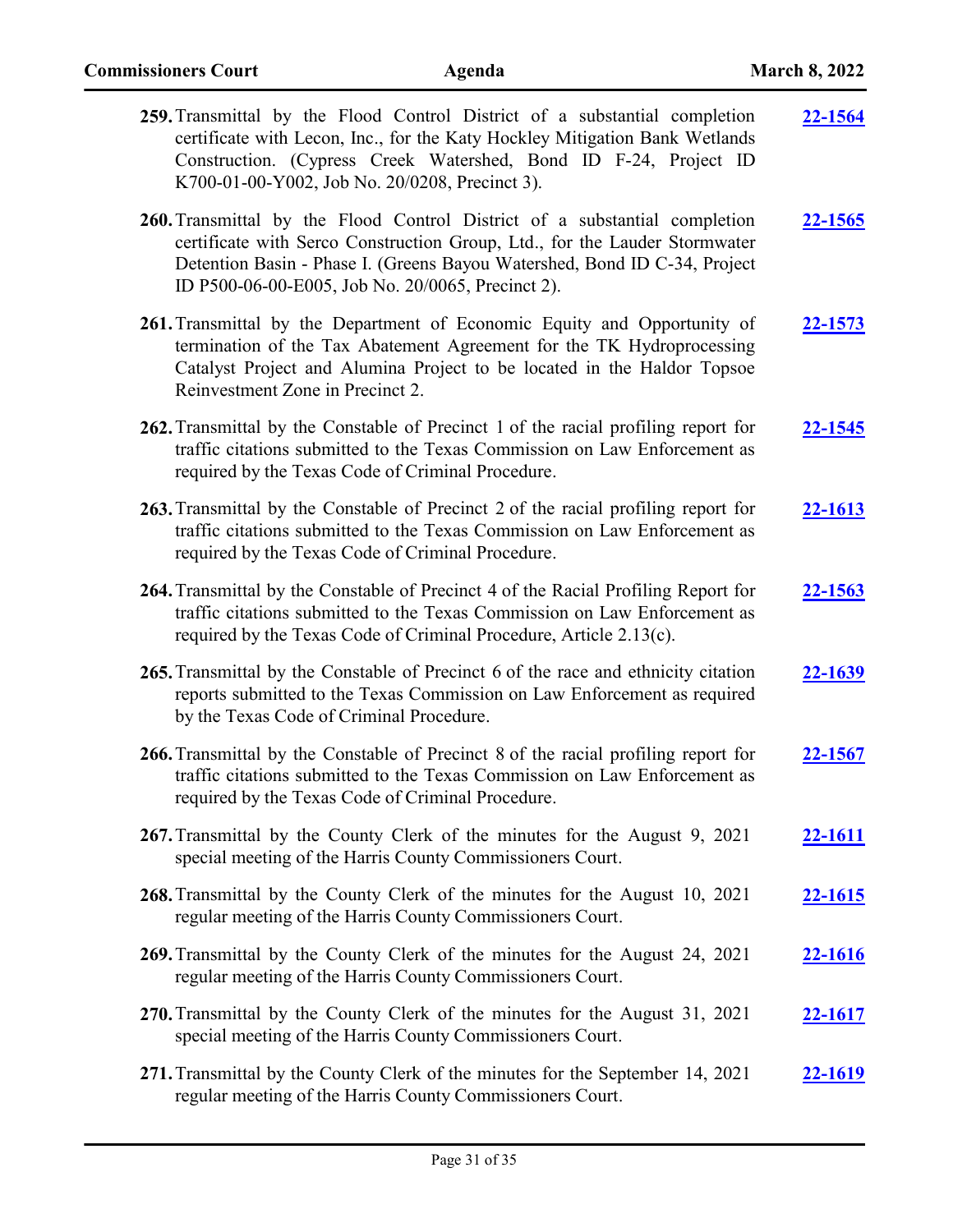| <b>Commissioners Court</b><br><b>Agenda</b>                                                                                 | <b>March 8, 2022</b>                                                                                                                                                                                                                                                                                                                                                                                                                                                                                                                                                                                                                                                                                                                                                                                                                                                                                                                                                                                                                                                          |
|-----------------------------------------------------------------------------------------------------------------------------|-------------------------------------------------------------------------------------------------------------------------------------------------------------------------------------------------------------------------------------------------------------------------------------------------------------------------------------------------------------------------------------------------------------------------------------------------------------------------------------------------------------------------------------------------------------------------------------------------------------------------------------------------------------------------------------------------------------------------------------------------------------------------------------------------------------------------------------------------------------------------------------------------------------------------------------------------------------------------------------------------------------------------------------------------------------------------------|
| 272. Transmittal by the County Clerk of the minutes for the September 21, 2021                                              | 22-1621                                                                                                                                                                                                                                                                                                                                                                                                                                                                                                                                                                                                                                                                                                                                                                                                                                                                                                                                                                                                                                                                       |
| 273. Transmittal by the Office of the Purchasing Agent of a project scheduled for                                           | 22-1476                                                                                                                                                                                                                                                                                                                                                                                                                                                                                                                                                                                                                                                                                                                                                                                                                                                                                                                                                                                                                                                                       |
| 274. Transmittal by the Office of the Purchasing Agent of a project scheduled for                                           | 22-1477                                                                                                                                                                                                                                                                                                                                                                                                                                                                                                                                                                                                                                                                                                                                                                                                                                                                                                                                                                                                                                                                       |
| 275. Transmittal by the Office of the Purchasing Agent of a project scheduled for                                           | 22-1482                                                                                                                                                                                                                                                                                                                                                                                                                                                                                                                                                                                                                                                                                                                                                                                                                                                                                                                                                                                                                                                                       |
| 276. Transmittal by the Office of the Purchasing Agent of a project scheduled for<br>Engineer (220063).                     | 22-1484                                                                                                                                                                                                                                                                                                                                                                                                                                                                                                                                                                                                                                                                                                                                                                                                                                                                                                                                                                                                                                                                       |
| 277. Transmittal by the Office of the Purchasing Agent of a project scheduled for<br>the North Zone of Precinct 2 (220074). | 22-1514                                                                                                                                                                                                                                                                                                                                                                                                                                                                                                                                                                                                                                                                                                                                                                                                                                                                                                                                                                                                                                                                       |
| 278. Transmittal by the Office of the Purchasing Agent of bids and proposals for                                            | 22-1549                                                                                                                                                                                                                                                                                                                                                                                                                                                                                                                                                                                                                                                                                                                                                                                                                                                                                                                                                                                                                                                                       |
| 279. Transmittal by the Office of the Purchasing Agent of cancellation of a project<br>redistricting (220050).              | 22-1500                                                                                                                                                                                                                                                                                                                                                                                                                                                                                                                                                                                                                                                                                                                                                                                                                                                                                                                                                                                                                                                                       |
|                                                                                                                             | special meeting of the Harris County Commissioners Court.<br>advertisement for mowing and maintenance services of right-of-ways and<br>esplanades at the Humble Camp and related items in Precinct 3 (220065).<br>advertisement for mowing and maintenance services of right-of-ways and<br>esplanades at the Crosby Camp and related items in Precinct 3 (220066).<br>advertisement for new construction and maintenance of sidewalks and related<br>items for the Office of the County Engineer (220064).<br>advertisement for maintenance, repair and operations of wastewater treatment<br>plants and related items at various locations for the Office of the County<br>advertisement for removal of solid waste in right-of-ways and related items in<br>advertised jobs that were opened February 28, 2022 and March 7, 2022.<br>scheduled for advertisement for drainage improvements in the Forest Manor<br>and Lake Houston Woodland Terrace Subdivisions in Precinct 2, and that the<br>project be readvertised at a later date with revised specifications due to |

**280.**Transmittal by the Office of the Purchasing Agent of cancellation of a project scheduled for advertisement for drainage improvements in the Cedar Bayou Park East and West Subdivisions for Precinct 2, and that the project be readvertised at a later date with revised specifications (220059). **[22-1670](http://harriscountytx.legistar.com/gateway.aspx?m=l&id=/matter.aspx?key=12214)**

# **Executive Session**

*The Commissioners Court may go into executive session, if necessary, pursuant to chapter 551 of the Texas Government Code, for one or more of the following reasons: (1) consultation with the County Attorney to seek or receive legal advice or consultation regarding pending or contemplated litigation; (2) discussion about the value or transfer of real property; (3) discussion about a prospective gift or donation; (4) consideration of specific personnel matters; (5) discussion about security personnel or devices; or (6) discussion of certain economic development matters. The Commissioners Court may announce that it will go into executive session on any item listed on this agenda if the subject matter is permitted for a closed session by provisions of chapter 551 of the Texas Government Code .*

**281.**Request by the Commissioner of Precinct 2 for an Executive Session for discussion and possible action regarding the vacancy of the judicial seat in Harris County Civil Court at Law No. 4.

**[22-1715](http://harriscountytx.legistar.com/gateway.aspx?m=l&id=/matter.aspx?key=12259)**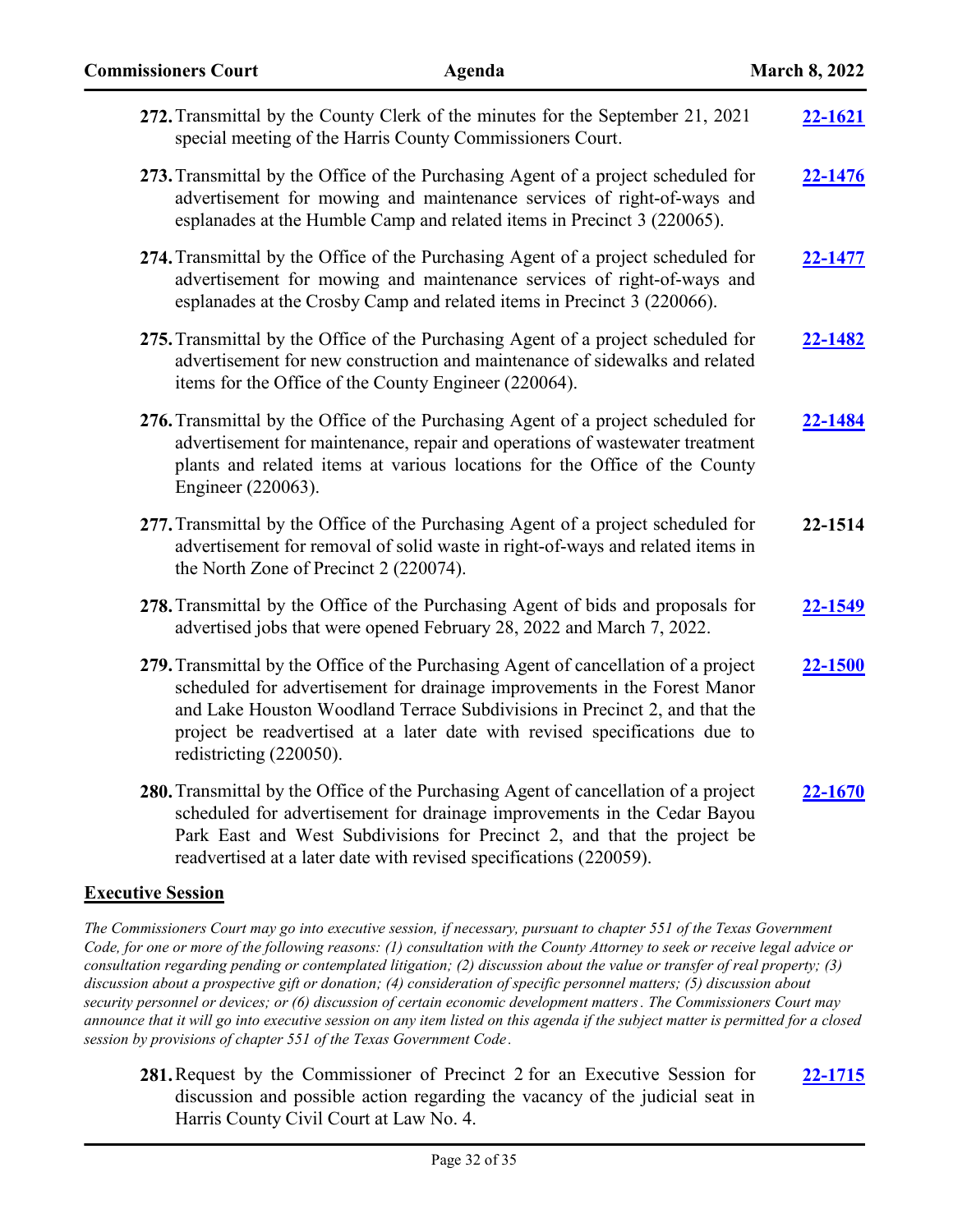| 282. Request by the County Judge for an Executive Session for consideration and<br>possible approval to reappoint Latrice Babin to the Houston-Galveston Area<br>Council, Regional Air Quality Planning Advisory Committee, with Stuart<br>Mueller as an alternate member, for a term ending June 30, 2023. | 22-1692 |
|-------------------------------------------------------------------------------------------------------------------------------------------------------------------------------------------------------------------------------------------------------------------------------------------------------------|---------|
| 283. Request by the Commissioner of Precinct 3 for an Executive Session for<br>discussion and possible action regarding the judicial seat vacancy in Harris<br>County Civil Court at Law No. 4.                                                                                                             | 22-1633 |
| 284. Request by the Commissioner of Precinct 4 for an Executive Session for<br>approval of the reappointment of Joe Villarreal to the Harris County Housing<br>Authority Board of Commissioners for a term ending December 31, 2023.                                                                        | 22-1694 |
| 285. Request by the Office of County Administration for an Executive Session for<br>approval of the appointment of Eryn Roberts, a nominee from the<br>Commissioner of Precinct 1, to the Harris County Industrial Development<br>Corporation Board for a two-year term ending March 8, 2024.               | 22-1717 |
| 286. Request by the Office of County Administration for an Executive Session for<br>Commissioners Court to reappoint Laurie L. Christensen as Harris County<br>Fire Marshal for a two-year term of March 8, 2022 - March 8, 2024.                                                                           | 22-1769 |
| 287. Request by Human Resources & Risk Management for an Executive Session<br>for discussion and possible action concerning the compensation of<br>Department Heads.                                                                                                                                        | 22-1777 |
| 288. Request by Universal Services for an Executive Session for discussion and<br>possible action concerning the Russian Cybersecurity Threat.                                                                                                                                                              | 22-1779 |
| <b>Emergency/Supplemental items</b>                                                                                                                                                                                                                                                                         |         |
| Notice is hereby given that, prior to the adjournment of the regular meeting of Commissioners Court, the Court may<br>consider the following emergency or urgent public necessity and/or supplemental agenda items:                                                                                         |         |

*Supplemental items may be published up to 72 hours before a meeting of Harris County Commissioners Court .* 

*Emergency or urgent public necessity items may be published up to one (1) hour before a meeting of Harris County Commissioners Court.*

- **289.**Request by the Department of Economic Equity and Opportunity for approval of a \$15/hour livable wage requirement for respondents to Harris County's Request for Proposals for Hire Up Harris and Apprenticeship Programs workforce training programs to be funded by the American Rescue Plan Act, Coronavirus State and Local Fiscal Recovery Funds. **[22-1803](http://harriscountytx.legistar.com/gateway.aspx?m=l&id=/matter.aspx?key=12347)**
- **290.**Request by the Constable of Precinct 7 for approval of a position effective March 12, 2022 for law enforcement and public safety services with the salaries, benefits, and procurement of any associated equipment being funded by the Toll Road Authority. **[22-1805](http://harriscountytx.legistar.com/gateway.aspx?m=l&id=/matter.aspx?key=12349)**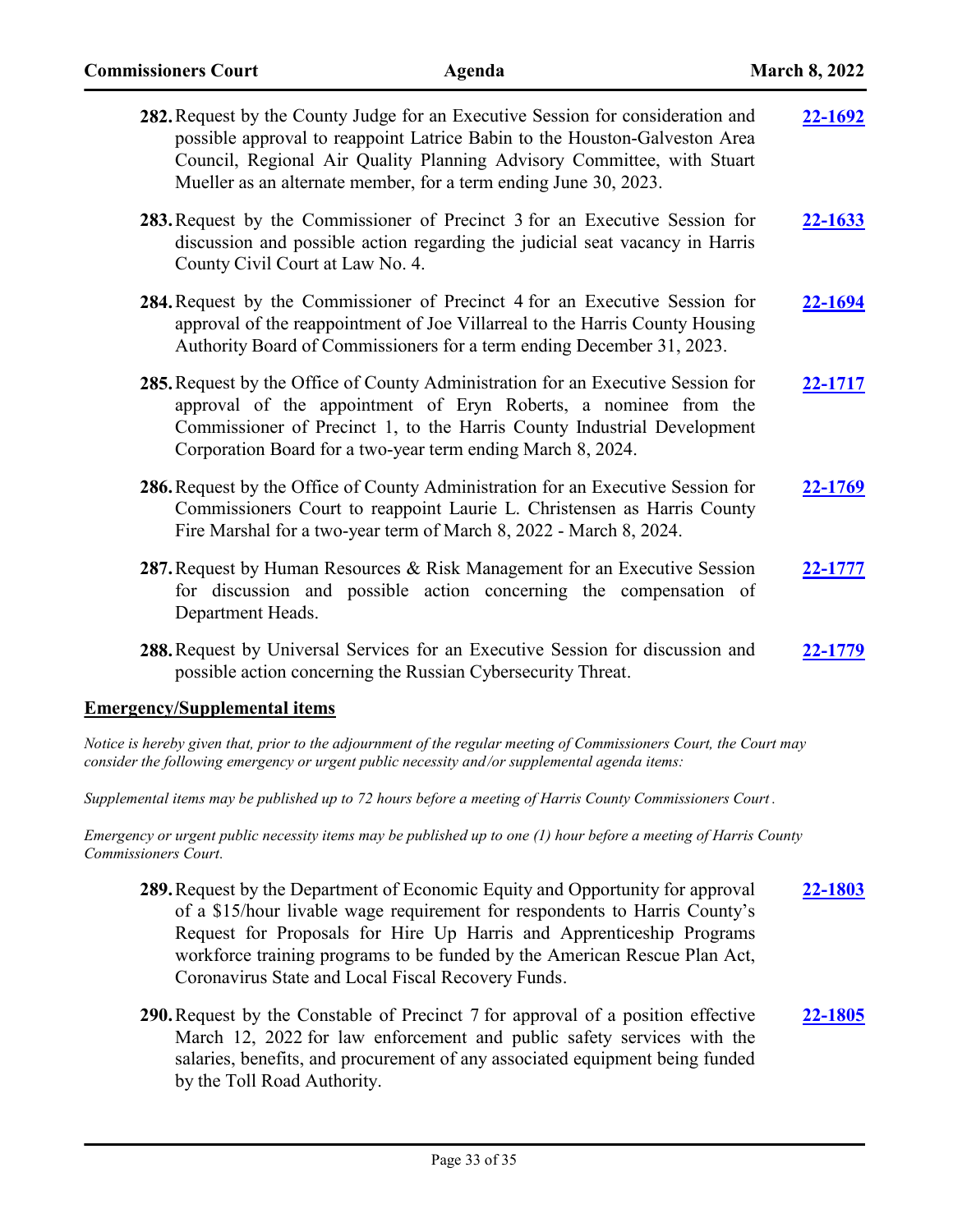| 291. Request by the Institute of Forensic Sciences for approval of the purchase<br>and/or reimbursement for meals and related incidentals for staff during<br>emergency situations for the period of March 1, 2022-September 30, 2022 at<br>an approximate cost of \$2,000.                                                                                                                                                                                                                                                                                                                                                                                         | 22-1802        |
|---------------------------------------------------------------------------------------------------------------------------------------------------------------------------------------------------------------------------------------------------------------------------------------------------------------------------------------------------------------------------------------------------------------------------------------------------------------------------------------------------------------------------------------------------------------------------------------------------------------------------------------------------------------------|----------------|
| 292. Request by the County Attorney for approval of an order authorizing the<br>execution of a Settlement Agreement between Harris County and<br>Cypress-Fairbanks ISD.                                                                                                                                                                                                                                                                                                                                                                                                                                                                                             | 22-1809        |
| 293. Request by the County Attorney for an Executive Session pursuant to<br>§551.071, Government Code, for an Agreement between Harris County and<br>The Pierre Firm PLLC for assistance with American Rescue Plan Act federal<br>contracts to Harris County and any other matters as determined by the County<br>Attorney.                                                                                                                                                                                                                                                                                                                                         | 22-1804        |
| 294. Request by the County Attorney for an Executive Session pursuant to<br>§551.071, Government Code, for an Agreement between Harris County and<br>Clarissa Kay Bauer as Special Counsel Services in connection with<br>environmental related litigation matters including but not limited to Harris<br>County and The State of Texas v. Pullman Sage Processing, LLC, Harris<br>County District Court Cause No. 2020-57020; and the State of Texas and<br>Harris County, Texas v. Houston Refining, Inc., Travis County District Court<br>Cause No. D-1-GN-20-001128. Special Counsel may also provide counsel on<br>environmental related matters and disputes. | 22-1813        |
| 295. Transmittal by Justice Administration of the Monitoring Pretrial Reform in<br>Harris County Fourth Report of the Court-Appointed Monitor.                                                                                                                                                                                                                                                                                                                                                                                                                                                                                                                      | 22-1812        |
| 296. Request by Justice of the Peace 6.1 for approval of two positions effective<br>March 12, 2022.                                                                                                                                                                                                                                                                                                                                                                                                                                                                                                                                                                 | <u>22-1819</u> |
| 297. Request by the County Treasurer for approval to establish one new bank<br>account for the Office of Management and Budget for the proceeds and<br>capital expense for the Harris County Flood Control District Limited Tax<br>Commercial Paper, Series H-2.                                                                                                                                                                                                                                                                                                                                                                                                    | 22-1810        |
| 298. Request by the County Treasurer for approval to establish one new bank<br>account for the Office of Management and Budget for the payment of debt<br>service for the Harris County Flood Control District Limited Tax<br>Commercial Paper, Series H-2.                                                                                                                                                                                                                                                                                                                                                                                                         | 22-1811        |
| 299. Request by the Office of the Purchasing Agent for approval of an award on<br>the basis of only proposal received and that the County Judge execute an<br>agreement with Orsat, LLC for air monitoring services and related items at<br>Friendship Park for Pollution Control Services for the period of March 8,<br>2022 - March 7, 2023, with four (4) one-year renewal options (210173).                                                                                                                                                                                                                                                                     | 22-1814        |